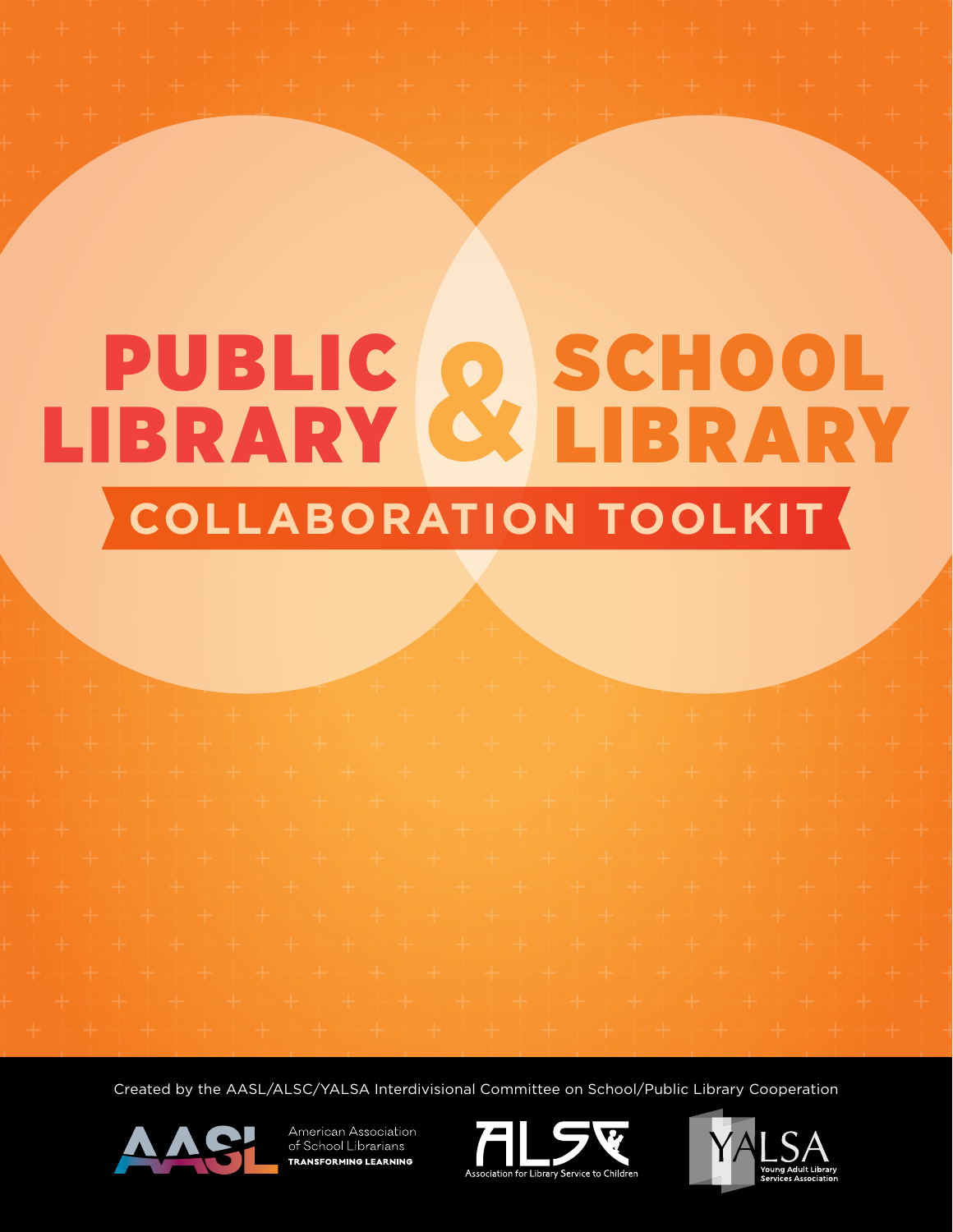## <span id="page-1-0"></span>TABLE OF CONTEN

1 **[Toolkit Creation](#page-2-0)** 2 **[Chapter 1](#page-3-0)** [Getting Started](#page-3-0) 6 **[Chapter 2](#page-7-0)** [Why School–Public Library](#page-7-0)  [Partnerships Matter](#page-7-0) 22 **[Chapter 3](#page-23-0)** [Successful School–Public](#page-23-0)  [Library Partnerships](#page-23-0) 34 **[Chapter 4](#page-35-0)**

[Continuing the Partnership](#page-35-0)

50 **[Chapter 5](#page-51-0)** [Templates & Additional](#page-51-0)  [Resources](#page-51-0)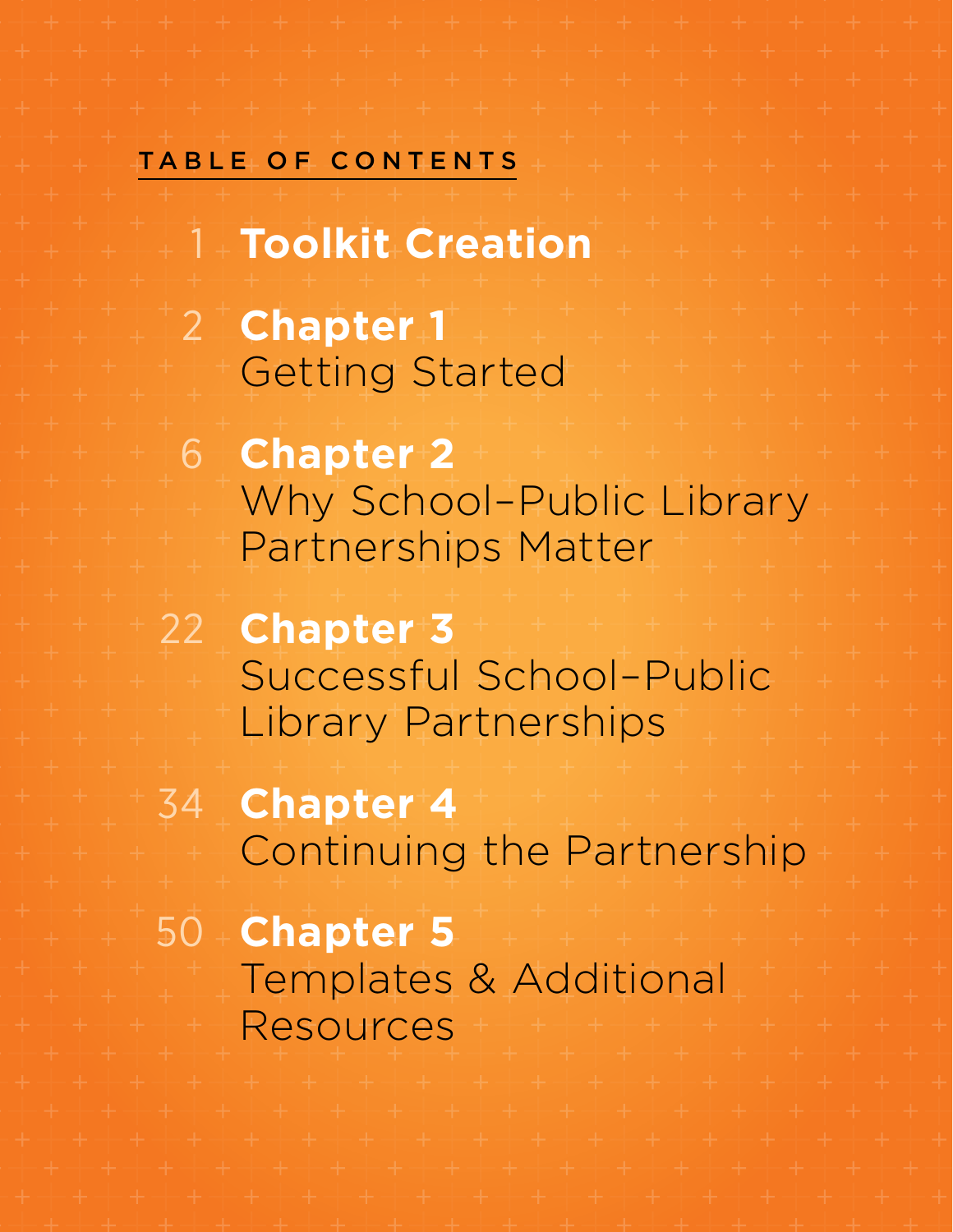# <span id="page-2-0"></span>TOOLKIT CREATION

The *Public Library and School Library Collaboration Toolkit* is itself an example of collaborative planning and effort. The Interdivisional Committee on School/Public Library Cooperation (SPLC) worked for three years to create a resource useful for all librarians and library staff working with children, students, and teens.



Representatives from AASL, ALSC, and YALSA contributed to the toolkit's contents, and the boards of all three divisions provided feedback and final approval. We hope the included information and resources inspire and facilitate many types of public library and school library collaboration.

| 2015-2016                                                                                                                                                                                                                                  | 2016-2017                                                                                                                                                                                                                    | 2017-2018                                                                                                                                                                                                  |
|--------------------------------------------------------------------------------------------------------------------------------------------------------------------------------------------------------------------------------------------|------------------------------------------------------------------------------------------------------------------------------------------------------------------------------------------------------------------------------|------------------------------------------------------------------------------------------------------------------------------------------------------------------------------------------------------------|
| <b>SPLC COMMITTEE</b>                                                                                                                                                                                                                      | <b>SPLC COMMITTEE</b>                                                                                                                                                                                                        | <b>SPLC COMMITTEE</b>                                                                                                                                                                                      |
| Jenna Nemec-Loise, Chair<br>Joann Absi<br>Anne Elizabeth Applin<br>Donna Block<br>Anna Brannin<br>Amanda Foulk<br>Rebecca Jackman<br>Anne Ledford<br>Laura Lehner<br>Bryce Kozla<br>Dave Saia<br>Linda Weatherspoon<br>Brandi Nicole Young | Anna Brannin, Chair<br>Allison Barney<br>Donna Block<br>Michelle Burton<br>Robbin Friedman<br>Rebecca Jackman<br>Anne Ledford<br>Melissa McBride<br>Shanna Nicole Miles<br>Judi Moreillon<br>Alexa Newman<br>Rachel Reinwald | Allison Barney, Chair<br>Robin Gibson<br>Shannon Harris<br>Jody Howard<br>Katie Klein<br>Marcia Melkonian<br>Judi Moreillon<br>Leslie Preddy<br>Rachel Reinwald<br>Natalie Terese Romano<br>Mara Rosenberg |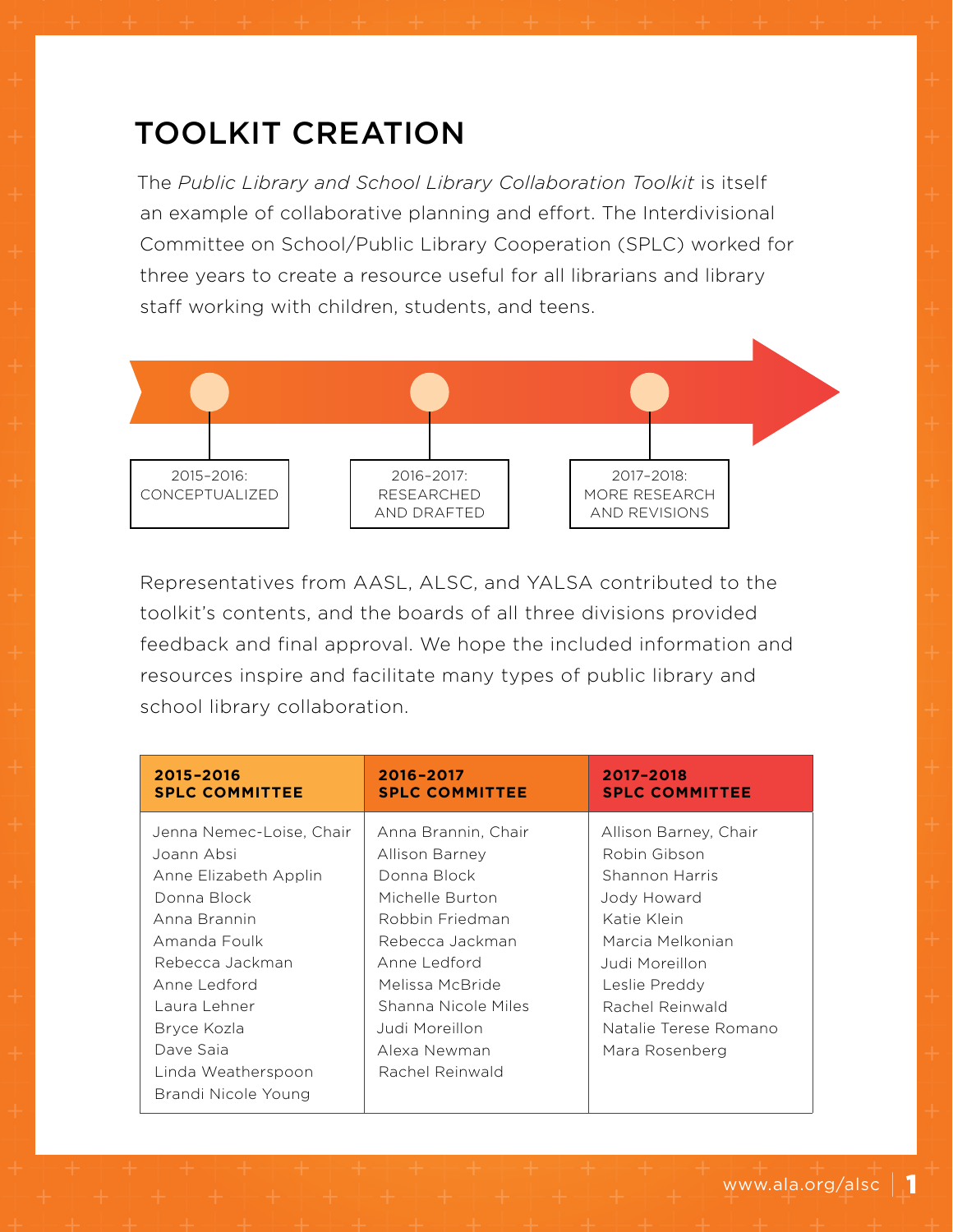## [CHAPTER 1](#page-1-0)

# <span id="page-3-0"></span>**GETTING STARTED**

How to Initiate the Collaborative Process

2 | Public Library & School Library Collaboration Toolkit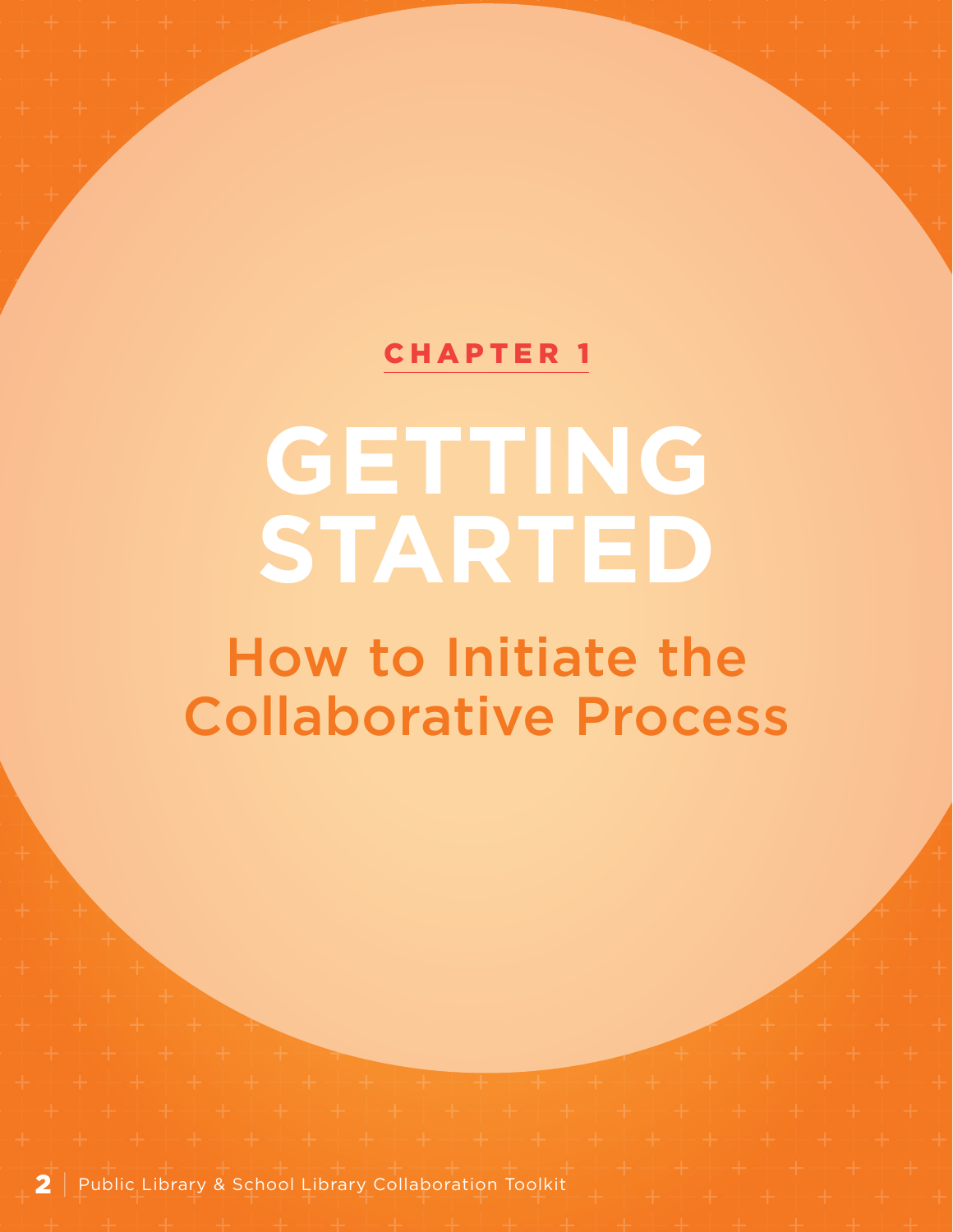**BY** Jody Howard, Shanna Miles, and Rachel Reinwald

oth public and school libraries are community centers at heart,<br>with the same goal: to provide a safe, welcoming environment f<br>all patrons and access to information in a variety of formats. When with the same goal: to provide a safe, welcoming environment for all patrons and access to information in a variety of formats. When public and school librarians and library workers engage in collaboration, community members reap the benefits. This toolkit includes context and suggestions for creating partnerships of all sizes. It contains:

- Information on how to start and continue a public-school library collaboration
- Research that supports collaboration
- Examples of successful collaborations
- Useful templates

# IDENTIFYING YOUR COUNTERPARTS AND FUTURE COLLABORATORS

One of the very first steps to a successful collaboration is identifying your counterpart at the partner organization. The primary contact at a school should be the school librarian whenever possible; the primary contact at a public library should be either the school liaison (if available), or a nearby children's or teen services librarian. Contact your counterpart via e-mail or phone and suggest an in-person meeting to discuss initial partnership goals. Determine which administrators need to be involved. For example, a school principal should be aware of and approve of a school library's plans. If you are a public library worker, your supervisor should be informed. As you brainstorm plans for collaborative projects, you may want to include subject-area teachers and/or additional librarians from the public library. [Chapter 3](#page-23-0) lists successful partnership examples of all sizes, and [Chapter 5](#page-51-0) includes templates for initial communication.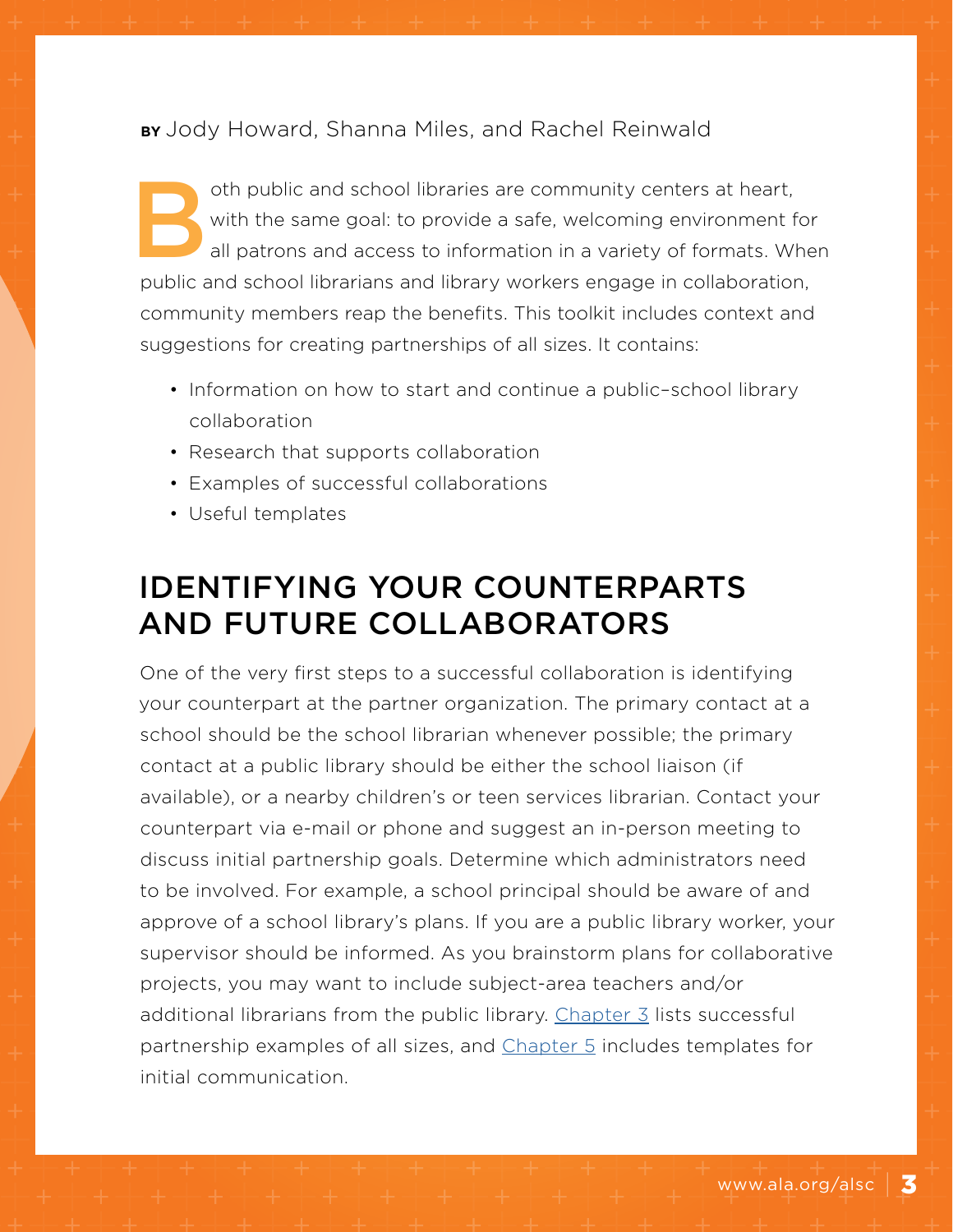In addition to communicating with counterparts, successful partner organizations also communicate internally. Regularly scheduled meetings between the school librarian and principal are a great opportunity to communicate the school's needs and strategize about ways to address them. Public library workers benefit from regularly scheduled meetings with a supervisor, as well as with other public library staff. The meetings offer an opportunity to determine goals and plans for the future. These internal meetings and communications enrich the conversations between public library workers and school librarians as they discuss collaborative projects.

Even if a collaboration cannot happen right away, school librarians and public library staff still benefit from communicating with each other. A school librarian may not be aware of all the services the public library offers, and a public library worker may not know of all the curriculum topics covered in the schools. Through continued discussions, professionals from the two organizations can determine the best ways to work together.

You don't need to have a specific project in mind to make contact. Just starting a conversation with your counterpart can lead to great ideas. However, if you do have a concrete suggestion, be sure to include details in your initial e-mail. And it doesn't hurt to point out that when we work together, everyone benefits. In C[hapter 2,](#page-7-0) we'll look at research that supports collaboration.

## SUGGESTIONS FOR AN INITIAL PARTNERSHIP

Events such as school book fairs, back-to-school orientations, and the public library's summer learning program lend themselves to natural collaboration. Children's Book Week, administered by the Children's Book Council, is held annually during the first week in May. And The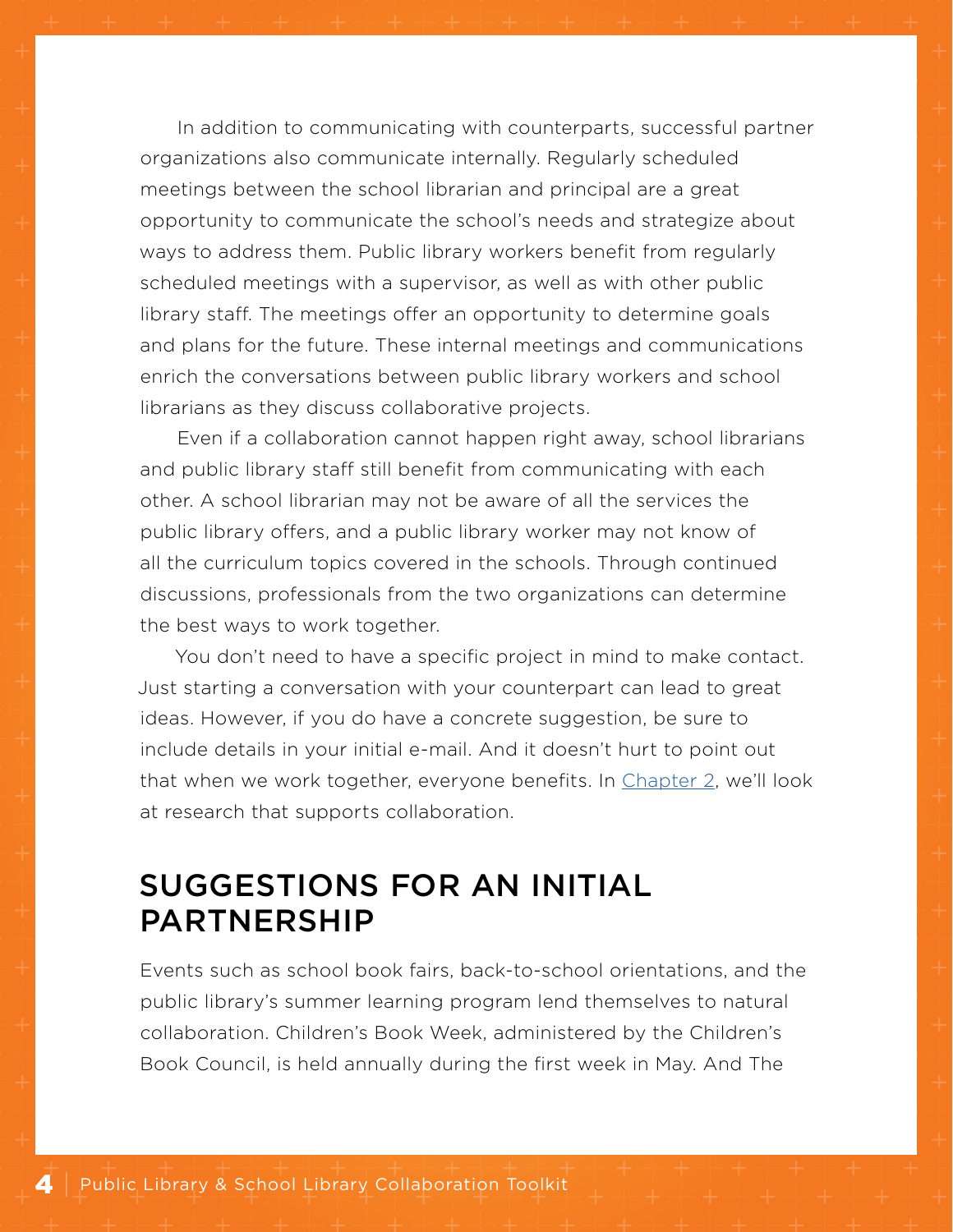American Library Association (ALA) hosts various initiatives relevant to both school and public libraries, offering opportunities to partner and share resources:

- ALSC's Every Child Ready to Read initiative is relevant for preschool and elementary schools, as well as public libraries year-round.
- Teen Read Week and Teen Tech Week are national celebrations that occur annually.
- National Library Week is held every April, which is also School Library Month.
- September is Library Card Sign-up Month.
- Additional ALA events occur throughout the year: <http://www.ala.org/conferencesevents/celebrationweeks>

If you have already planned activities, consider suggesting a joint flyer that promotes opportunities at both locations. Joint promotion shows patrons that the public library and school library are extensions of each other. Promoting each other's events is a simple way to start a partnership and can evolve into co-hosting events. Check out Chapter [3](#page-23-0) for a list of collaborative ideas.

# QUICK TIPS FOR COLLABORATION ETIQUETTE

- Make sure the work is evenly distributed.
- Rotate meeting locations between the two libraries.
- Keep each other in the loop during the entire process.
- Respect and meet deadlines.
- Be sure to send thank-you notes to everyone involved after an event.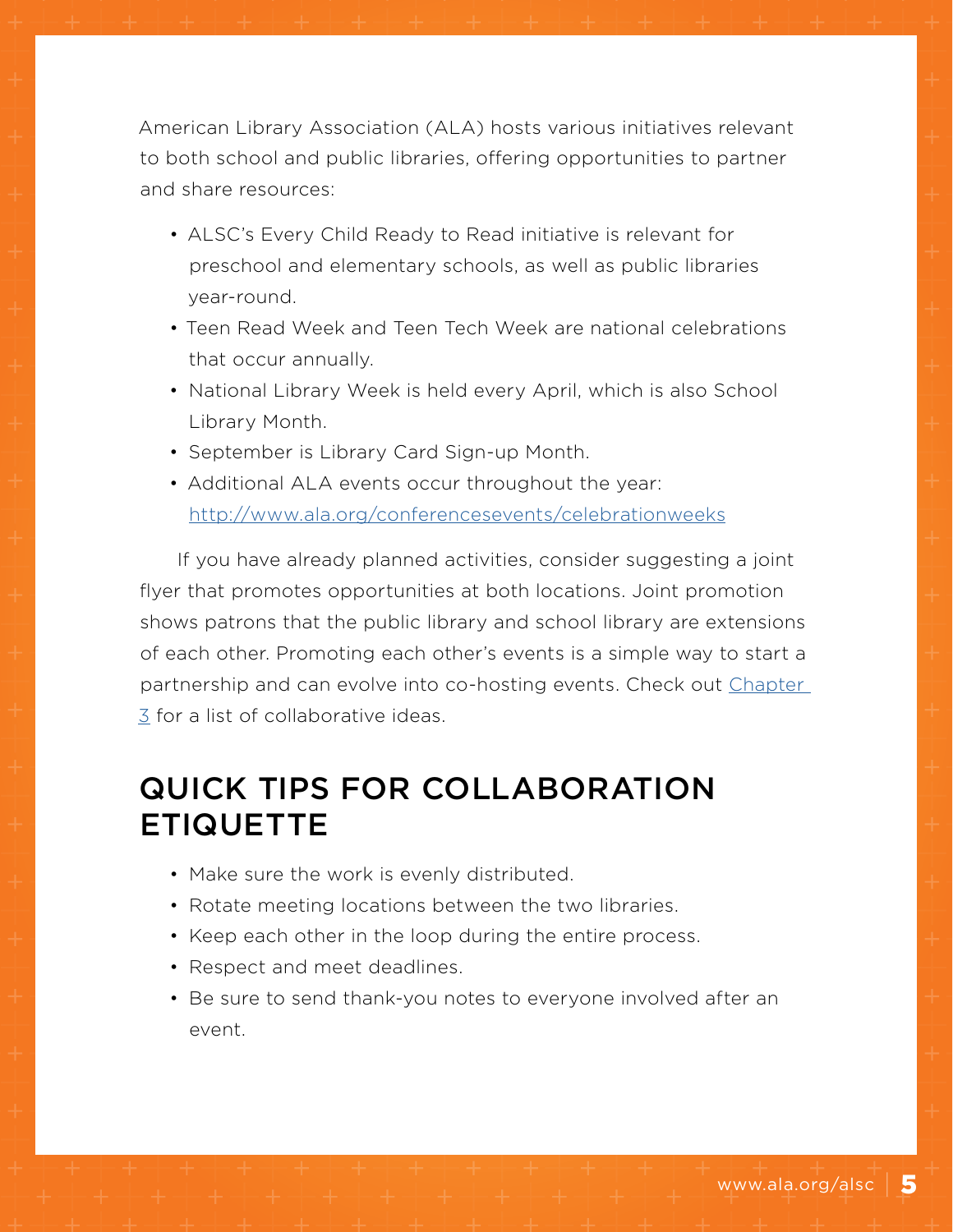## [CHAPTER 2](#page-1-0)

# <span id="page-7-0"></span>**WHY SCHOOL–PUBLIC LIBRARY PARTNERSHIPS MATTER**

Research to Support Your Collaborative Efforts

6 | Public Library & School Library Collaboration Toolkit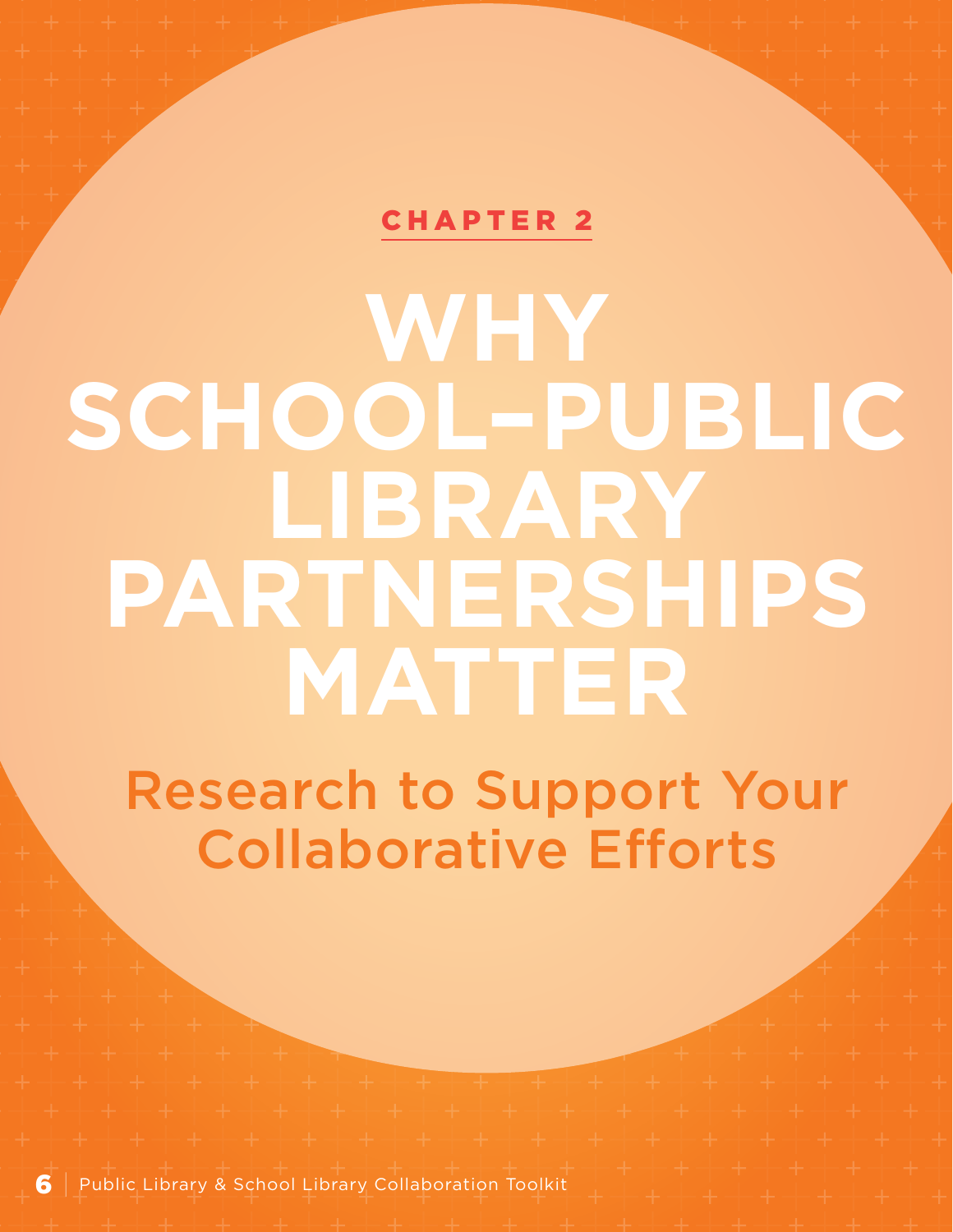**BY** Donna Black, Judi Moreillon, and Mara Rosenberg

he saying "it takes a village" applies to nurturing and growing literacies in our communities. PreK–12 schools, school and public libraries, and many community-based organizations share a common mission: to promote literacies and learning and to prepare children and teens for the future. When school and public library staff collaborate to meet the needs of youth, they can increase the impact of their efforts manyfold. By building a seamless bridge for lifelong learning between school and public libraries, both can work together to help the young people and families in their communities achieve their life goals.

# RESEARCH: A FOUNDATION FOR PRACTICE

A survey by the Pew Research Center shows that "76% of adults say libraries serve the learning and educational needs of their communities either 'very well' (37%) or 'pretty well' (39%). Further, 71% say libraries serve their own personal needs and the needs of their families 'very well' or 'pretty well'" (Rainie 2016). While these data are positive, librarians know that we can collaborate to do more to grow literacies in our communities.

Evidence-based practice suggests that librarians review published research in scholarly sources (Todd 2009) and in practitioner resources and use this information to build their programs. Using researchers' findings and other librarians' experiences, librarians and library workers can design, adapt, and develop their own programs. After implementing evidence-based programs, librarians and library staff collect data to determine their level of success and how to improve programs in the future. The following brief summaries of research in the field were selected to support school and public library staff in co-developing outstanding collaborative programs.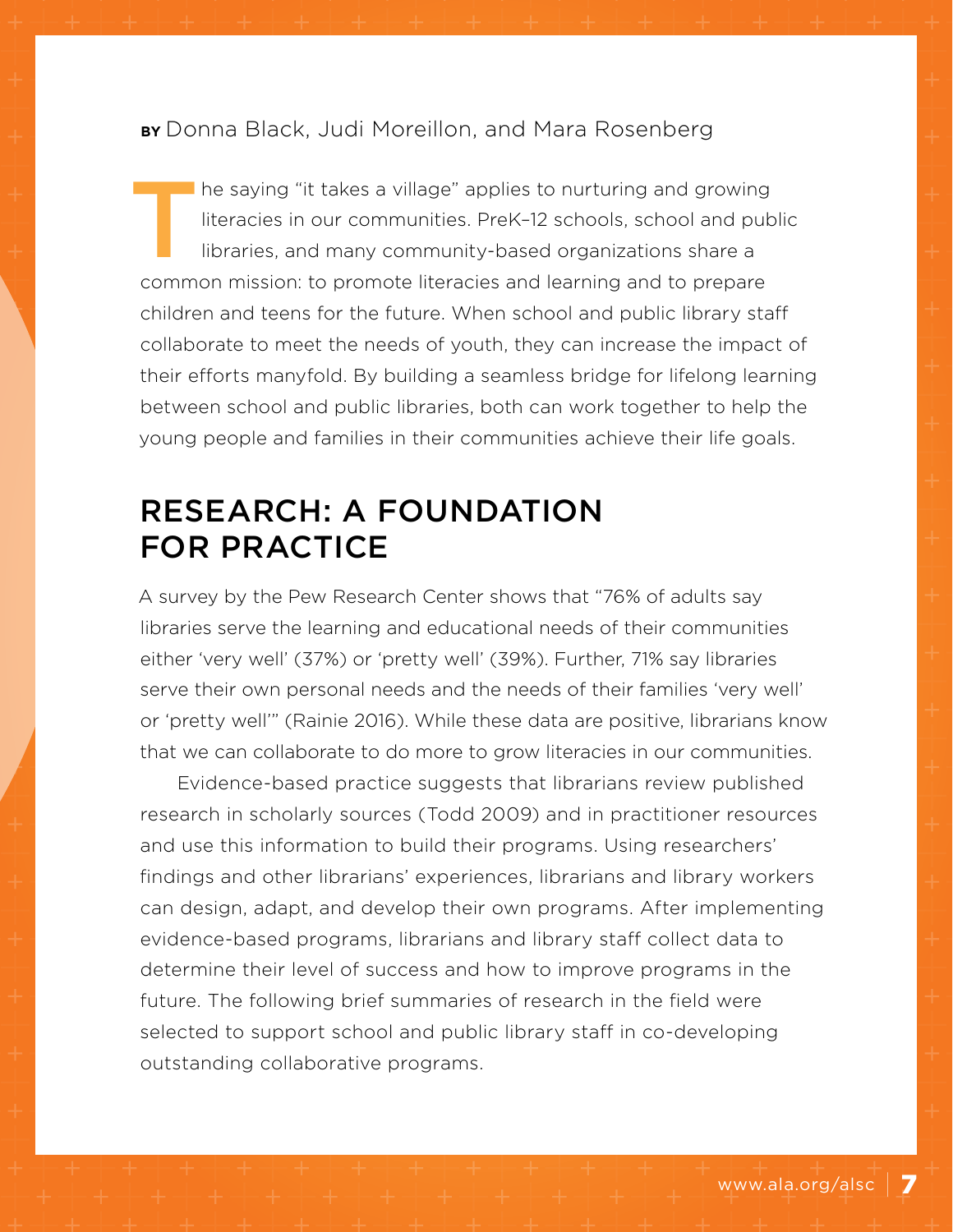## RESEARCH TO SUPPORT JOINT PLANNING

Understanding by Design, or UbD, codified by Grant Wiggins and Jay McTighe (2005), is a research-based planning strategy. UbD starts with participant/program outcomes in mind. When librarians plan, they begin by specifying what they want participants to know and be able to do at the end of the program or project. At the beginning of the planning process, collaborators also determine how they will measure program or project outcomes. This helps keep their focus on providing learning experiences and resources that will support participants in reaching the program outcomes.

When community partners plan collaborative projects, their work will result in greater success if they begin with specific project outcomes in mind. When they determine how they will measure outcomes, they have a plan for collecting the data they need to assess the effectiveness of their work. While this is good practice for all collaborative programs, librarians and library workers who are seeking funding for their joint projects will want to engage in this level of careful planning. Most funders want to know how project outcomes data will be collected, analyzed, shared, and used.

See Chapter 5, ["Collaborative Planning Forms"](#page-57-0) that use the UbD planning strategy."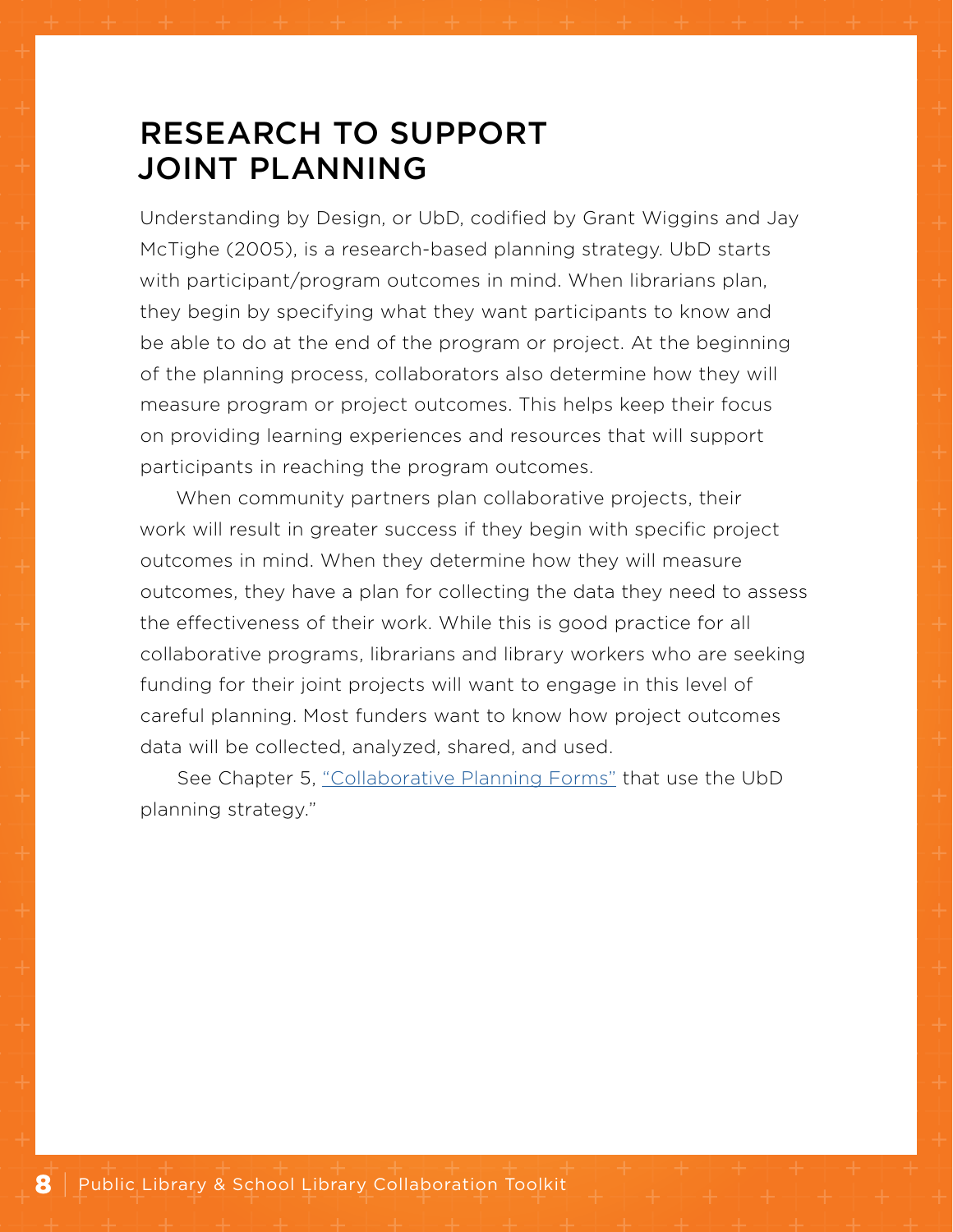# SUMMER LEARNING: A RESEARCH FOUNDATION FOR A HIGH-IMPACT OPPORTUNITY

Summer reading and learning programs present a natural opportunity for schools and public libraries to collaborate for the benefit of children. Multiple studies have shown that students can lose progress in reading and math skills over their summer breaks (McCombs 2011; Mraz and Rasinski 2007). In addition, low-income students lose more than two months in math skills and reading achievement over the summer, despite the fact that their middle-class peers make slight gains. Oxford Learning provides these sobering statistics:

- More than half of the achievement gap between lower- and higher-income youth can be explained by unequal access to summer learning opportunities. As a result, low-income youth are less likely to graduate from high school or enter college.
- By the end of sixth grade, students who experience summer learning loss are an average of two years behind their peers.
- Two thirds of the income-based achievement gap is attributed to summer learning loss by the start of high school.

Education and library researchers and practitioners in the field have identified summer learning loss as a problem that can be remedied through collaborative efforts. Many researchers have sought to collect summer learning data with the goal of closing the reading achievement gap between children who live in poverty and those from affluent homes. Richard Allington and Anne McGill-Franzen (2013) found the positive impact of summer learning has been most pronounced for low-income families and most particularly for kindergarten and first-grade children. Gayle Bogel (2012) found that teachers and parents recognize that children are better prepared for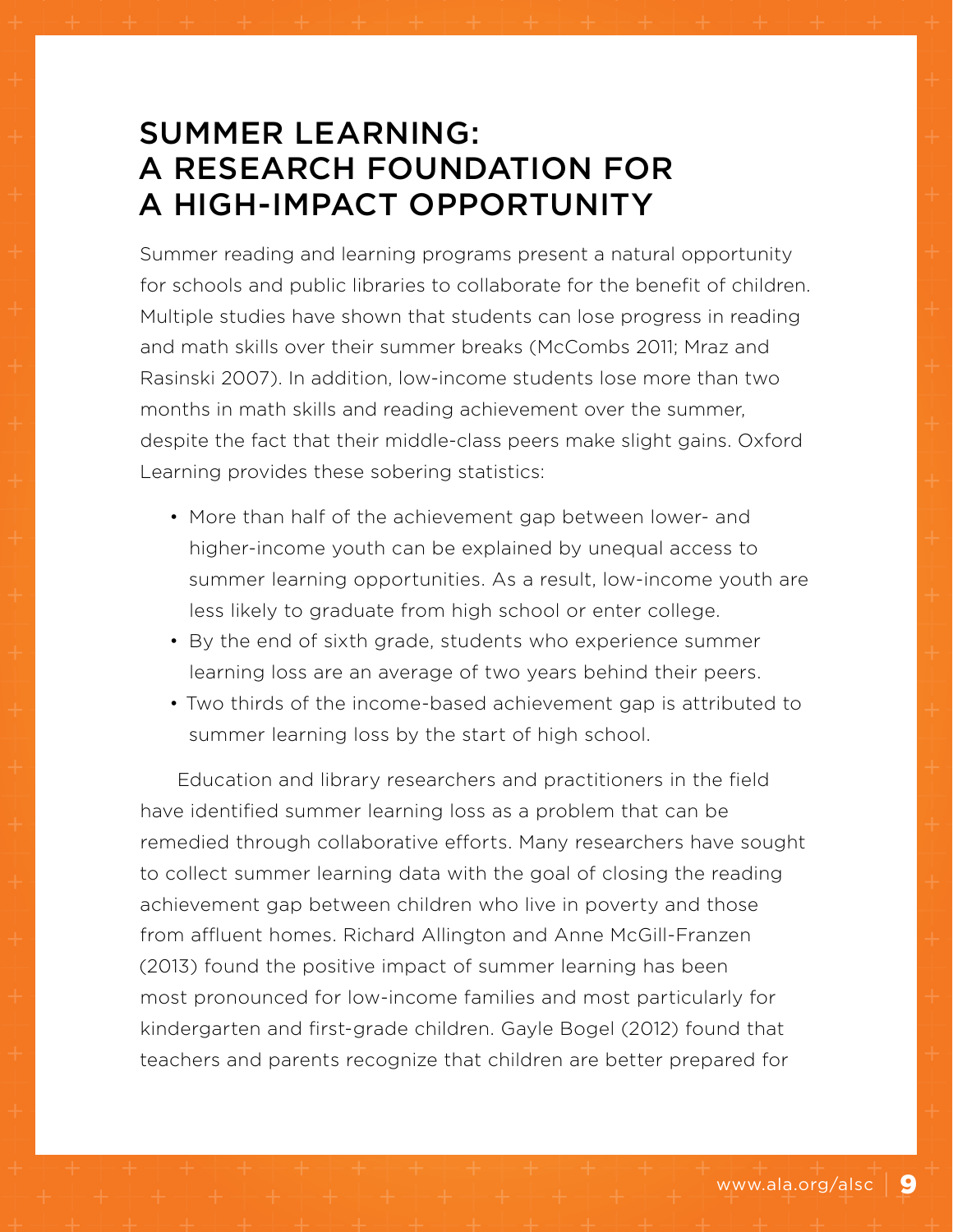the new school year when they have engaged in reading through a summer learning program.

Working together, school and public libraries can provide support and resources to all youth and their families to help prevent the learning loss also known as summer slide. A 2013 Pew Study noted that libraries can do a better job of outreach for both preschool and after-school activities (Rainie 2013). Librarians know that for many students, the public library is their source for summer learning materials (Lu and Gordon 2008). Summer learning programs that attract preschool children through high-school students fit into a strategy for serving young people's year-round literacy needs.

One excellent source of research-based evidence from experimental studies and other research provides librarians and library workers with a great deal of food for thought. In the studies they cite, McGill-Franzen, Ward, and Cahill (2016) conclude that readers' interests and exercise of reading material choice both motivates and helps sustain their summer learning engagement. Free access to books and technology, as well as book ownership, are important keys to stemming summer learning loss. The researchers also conclude that adults should focus their summer learning guidance on pleasureseeking, leisure reading rather than reading for skill development.

Libraries are in a position to support summer learning. "Libraries have a mandate to intervene in public life" (Rainie 2013). When school and public library staff work collaboratively to prevent summer learning loss, they help children and youth maintain or develop their reading proficiency. "This collaborative work has the potential to bring more children, teens, and families into both school and public libraries where they can meet their pleasure reading and information needs" (Moreillon 2014, 25).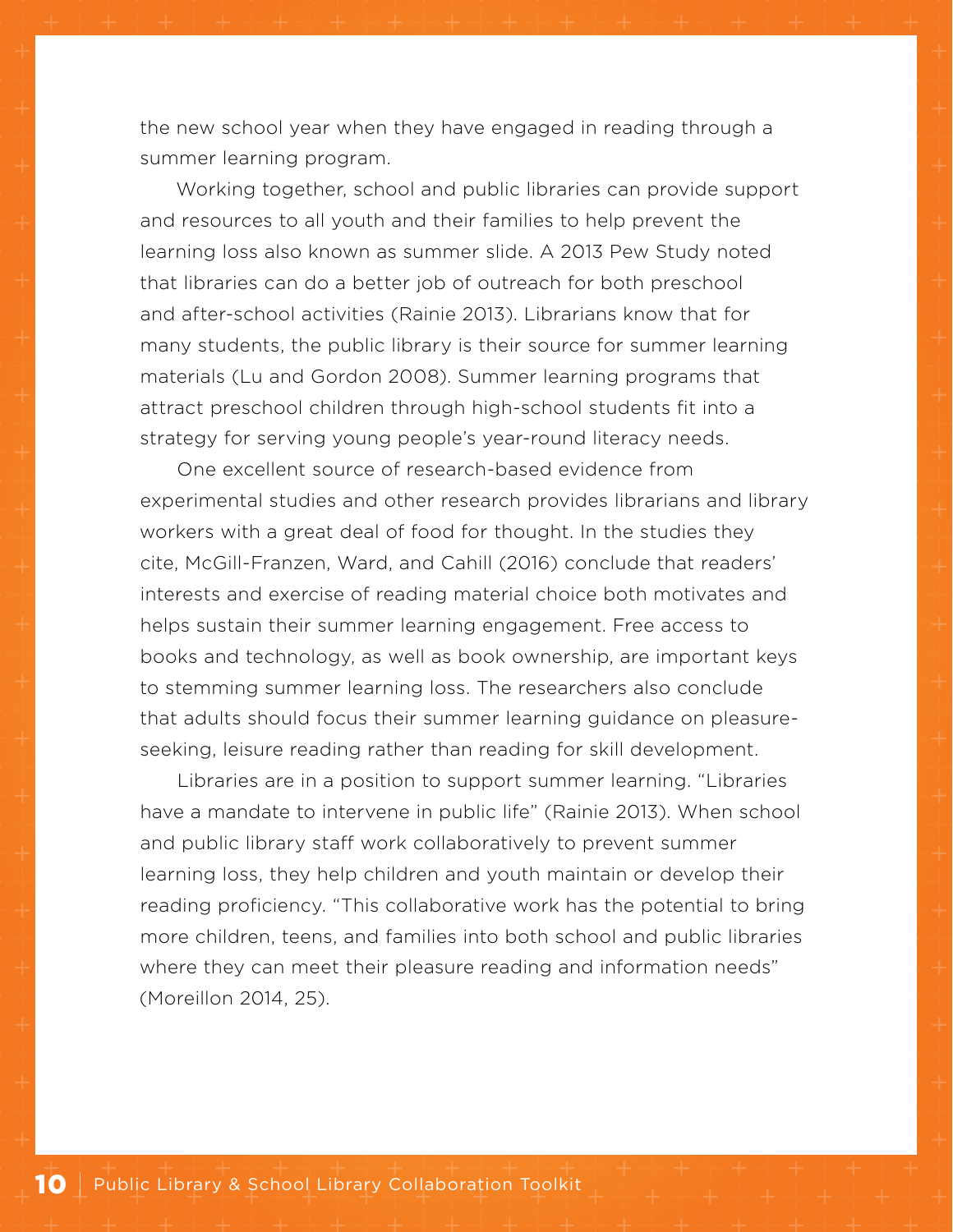## DIGITAL LITERACY

Researchers at Stanford University recently conducted and released the results of a 2015–2016 study titled "Evaluating Information: The Cornerstone of Civic Online Reasoning" (Stanford History Education Group 2016). The study showed what school, public, and academic librarians have known through their own observations and action research related to middle-, high-school, and college students' information literacy proficiency: "young people's ability to reason about the information on the Internet can be summed up in one word: *bleak*" (4).

In an ALSC/AASL Community Forum held online on March 23, 2017, participants from school and public libraries discussed how to collaborate to improve students' digital literacy and digital citizenship skills. In the forum, participants shared resources and strategies. Many spoke about the need for improving communication between school and public library staff to explore how they are currently addressing these skills. Collaborating during summer programming was one idea. Improving students' digital literacy is an area ripe for further research and school–public library collaboration.

School and public libraries can also collaborate on planning and publicizing connected learning opportunities. The Digital Media and Learning Research Hub notes that "connected learning is oriented to outcomes that . . . include 21st-century skills, dispositions, and literacies, such as systems thinking, information literacy, creativity, adaptability, conscientiousness, persistence, global awareness, and self-regulation, as well as the cultivation of interests, building of social capital, and a positive orientation to academic subjects" (Ito et al. 2013).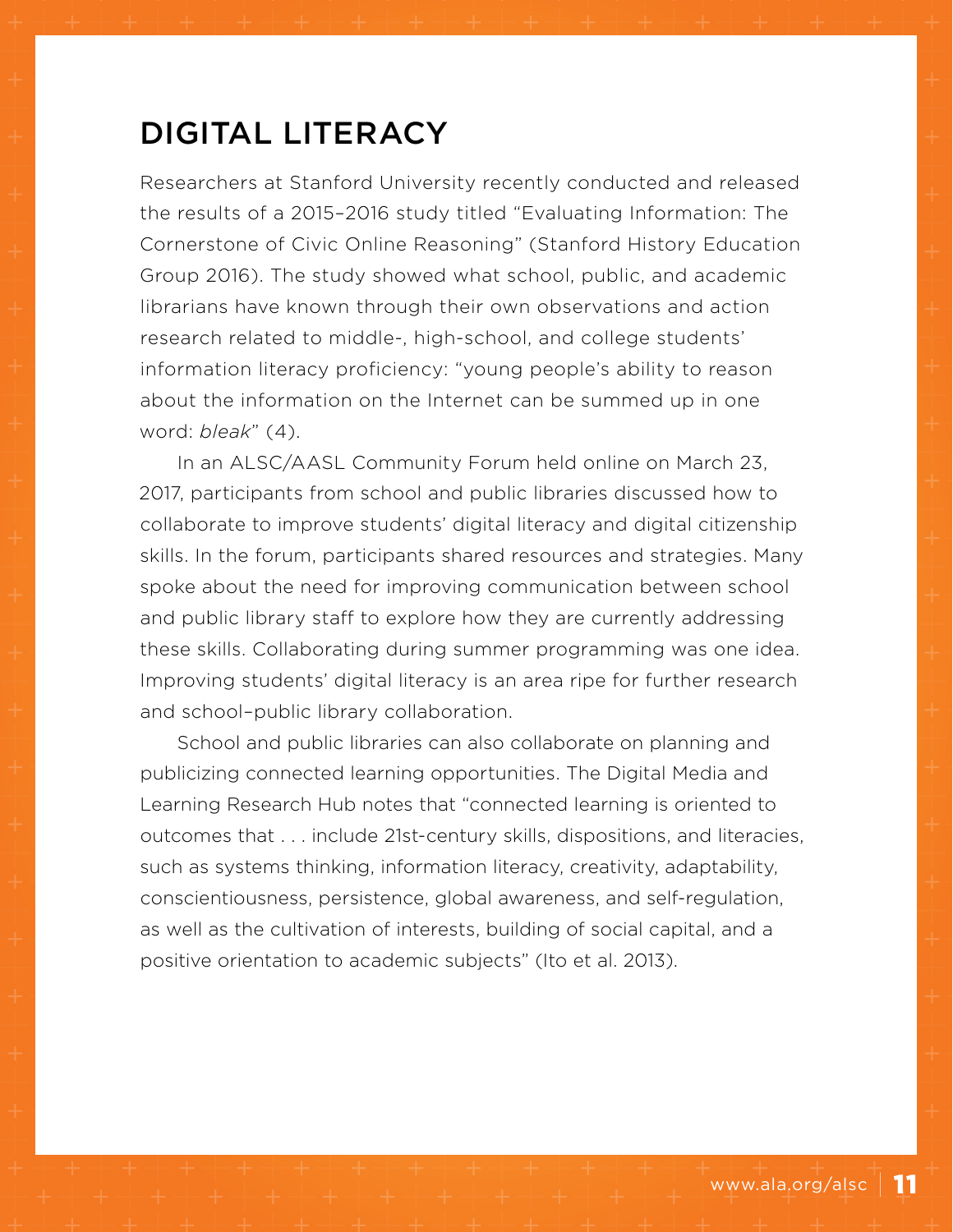## ADDITIONAL OPPORTUNITIES FOR COLLABORATION

One of the roles of librarians and libraries is to provide professional training and resources. A recent survey of youth [\(bit.ly/1UJwWtp\)](http://bit.ly/1UJwWtp), conducted by the nonprofit Youth Truth Survey, found that the majority of respondents felt unprepared for college and careers. In addition, as noted in this January 2014 White House report ([http://](http://bit.ly/2lYtVcR) [bit.ly/2lYtVcR\)](http://bit.ly/2lYtVcR), low-income students often face significant barriers to college access and success, including limited access to key information and resources. For example, the report indicated that "high schools serving predominately low-income and minority students have counselor-to-student ratios twice the national average—1,000 students per counselor versus 470 students per counselor nationally." School and public libraries are well-positioned to support teens and their families in the areas of career exploration and college preparation. Collaborations can include events such as career fairs, entrance-exam preparation, dispensing information about financial aid, and more.

School and public library staff can work with each other and with other agencies, organizations, and businesses in their community to offer literacy resources to families and caregivers. The following evidence-based examples relate to brain research.

At birth, the human brain already has about all of the neurons it will ever have. A child's brain "doubles in size in the first year, and by age three, it has reached 80 percent of its adult volume. Even more importantly, synapses are formed at a faster rate during these years than at any other time. In fact, the brain creates many more of them than it needs: at age two or three, the brain has up to twice as many synapses as it will have in adulthood" (Urban Child Institute n.d.).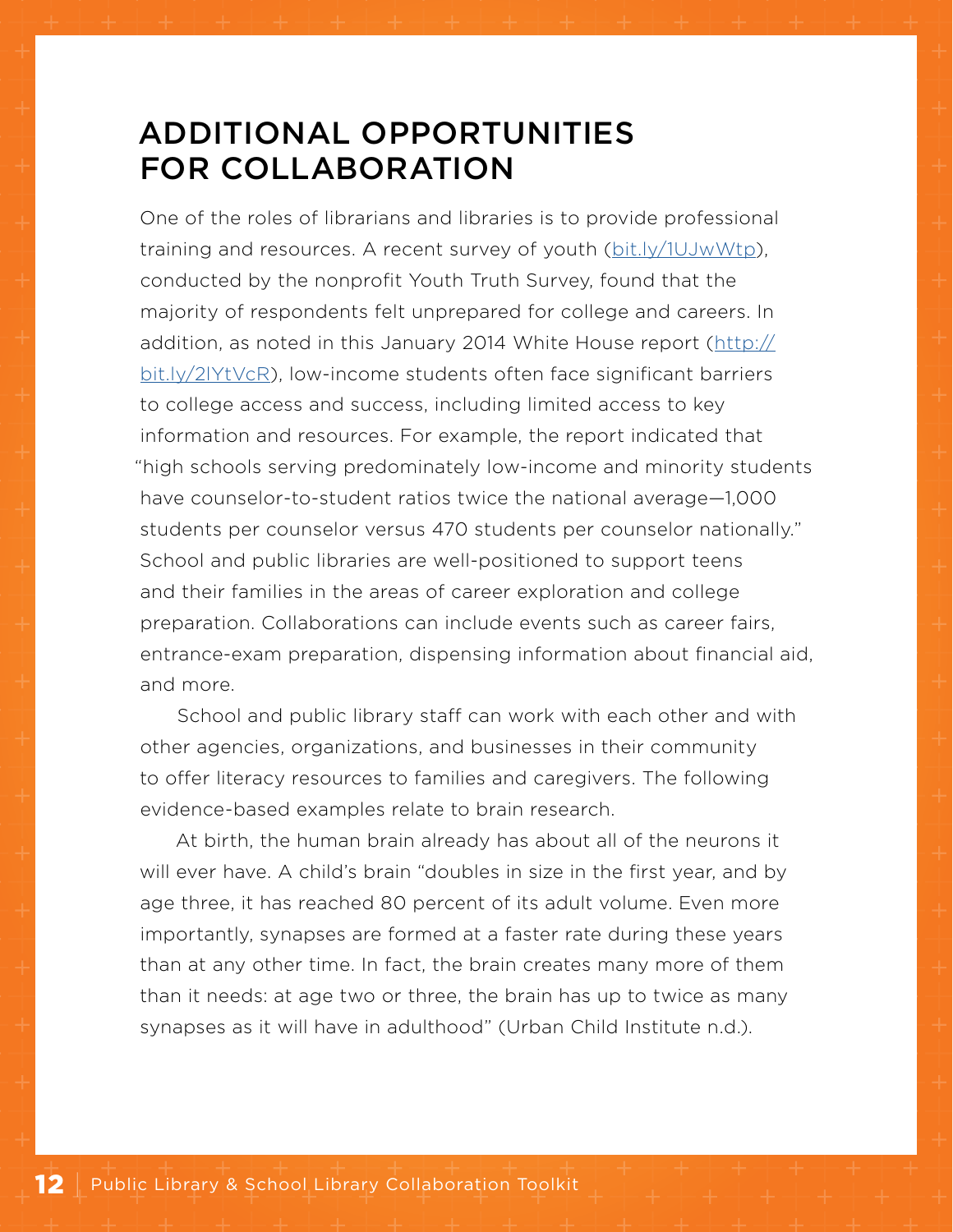Longitudinal research studies suggest that high-quality early childhood programs help young children achieve readiness for school. "There have been two randomized studies, Carroll County, Maryland, and Pierce County, Washington, in which statistically significant results occurred for three (alphabetic principle, phonological awareness, and concepts about print) of the four early literacy principles when library training for childcare workers took place" (Dresang and Campana 2011, 23). How can school librarians support public library initiatives that reach out into the community to improve early childhood literacy training? How can librarians work in collaboration to improve their work to the fourth literacy principle, comprehension?

Bringing resources into homes and classrooms presents another collaboration to support literacy learning. *Library Larry's Big Day* was a locally produced and aired children's television show. This five-year outreach program was produced by Denton (Texas) Public Library and Denton Television in association with the Denton Independent School District (DISD). The show's creator, writer, and co-producer Kerol Harrod noted, "We asked ourselves how can the library connect more to the community and help children learn about their community and the importance of reading" (cited in Stoltz 2016, 124). With its puppet and human characters, each show toured a different neighborhood landmark or business. These episodes were viewed by children in DISD classrooms, where they were used for instruction, as well as in children's homes in the greater Denton area.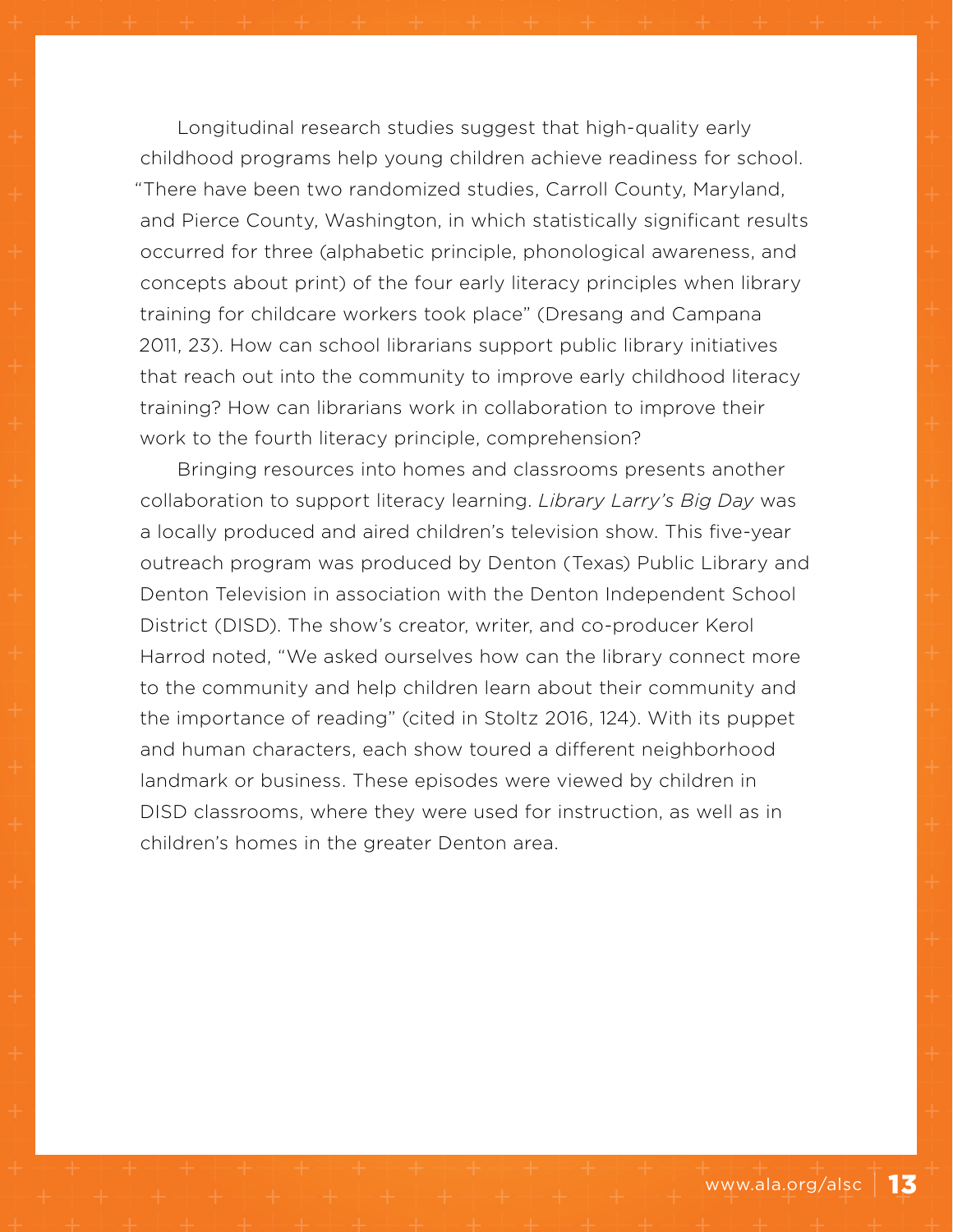# TIPS FOR HEALTHY COMMUNITY COLLABORATION

In her book, *Inspired Collaborations: Ideas for Discovering and Applying Your Potential*, Dorothy Stoltz provides a list of tips for healthy community collaboration.

Her list is adapted from Sari Feldman and Barbara Jordan's 2001 article "Together is Better: The Role of Libraries as Natural Community Partners," which appeared in *Zero to Three.*

- Build on existing relationships.
- Learn about each other's services and share resources.
- Plan and implement projects together.
- Join existing coalitions and networks.
- Meet with leaders individually and in small groups in informal settings.
- Invite partners to your internal meetings from time to time.
- Hold joint trainings and cross-train each other's staff.
- Market each other's services.
- Use written agreements as appropriate and clarify communication and create positive expectations.
- Be proactive in group problem-solving that encourages all partners to benefit.
- Ask questions of each other to evaluate and improve services.
- Write collaborative grants and initiate new programs and services in partnership.
- Be open and expect change.
- Help each other succeed. (Stoltz 2016, 12).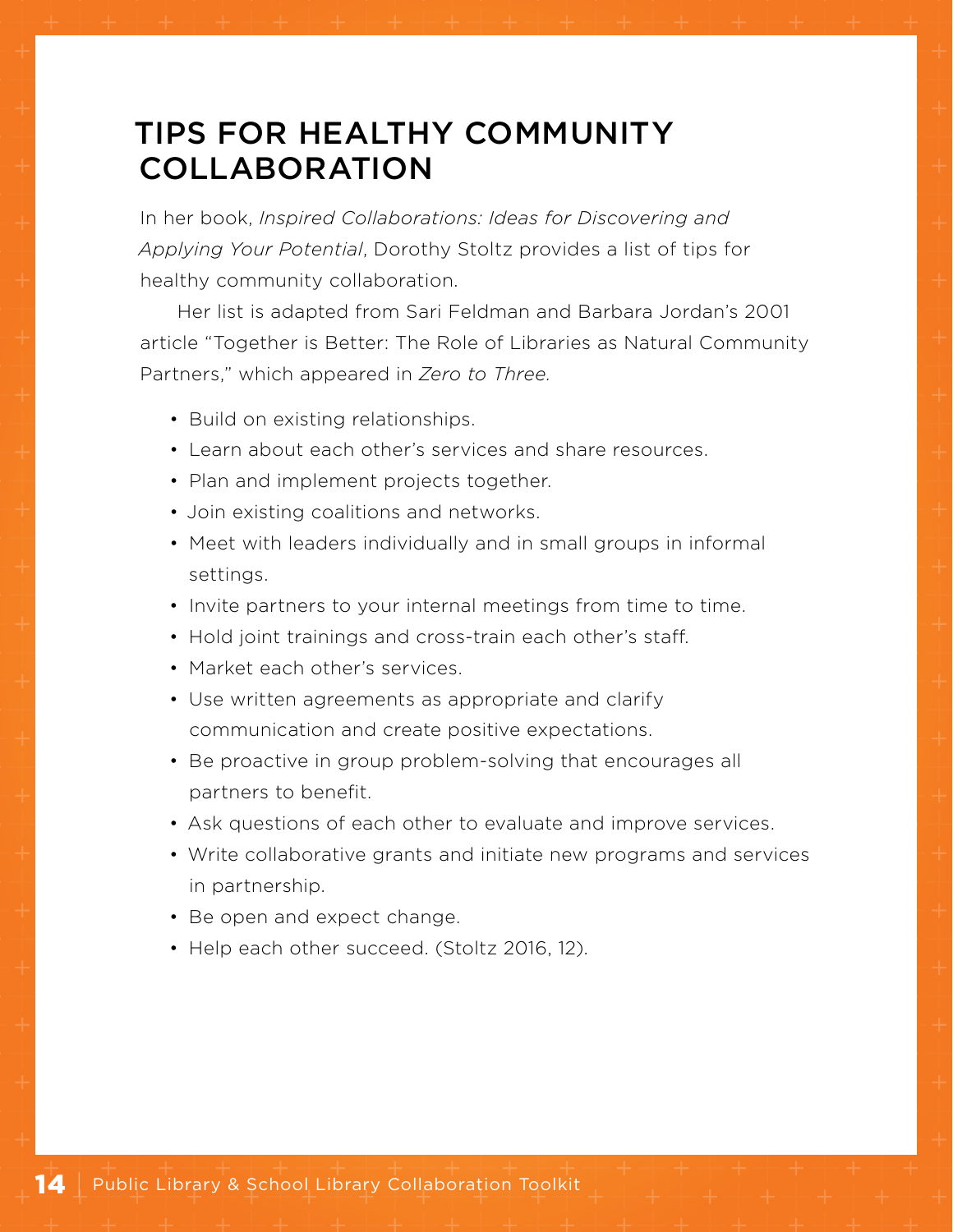## TESTIMONIALS

**"The most important aspect of partnerships is the ability to share resources, and each brings new and exciting things to the table. Community is so important to everything we do, and we need to make those connections."**

**— LAURA TRUMAN,** AVONDALE (AZ) PUBLIC LIBRARY TEEN LIBRARIAN

Strock, Adrienne. "Reaching Beyond Library Walls: Strengthening Services and Opportunities through Partnerships and Collaborations." *YALS* (Fall 2014): 15.

**"While we see eBook creation/publishing, web design, and composing practices as future potential areas of partnership, we also are eager to see how student interests may inspire additional sustained projects. We hope to work together as a team so that the learning spaces between the school library, classroom, and public library are seamless spheres of learning that overlap and inform each other in rich, robust, and equitable ways. I think there is much potential for us to explore how we can frame our collaborative work through a lens of connected learning, and we all look forward to forging these pathways to many kinds of learning!"**

#### **— BUFFY J. HAMILTON,** NORCROSS (GA) HIGH SCHOOL LIBRARIAN

Hamilton, B. (2014, March 19). Partnering for Possibilities: NHS Media Center, Gwinnett County Public Library, 3D Printing, and More. [Blog post]. [https://theunquietlibrarian.wordpress.](https://theunquietlibrarian.wordpress.com/2014/03/19/partnering-for-possibilities-nhs-media-center-gwinnett-county-public-library-3d-printing-and-more/) [com/2014/03/19/partnering-for-possibilities-nhs-media-center-gwinnett-county-public](https://theunquietlibrarian.wordpress.com/2014/03/19/partnering-for-possibilities-nhs-media-center-gwinnett-county-public-library-3d-printing-and-more/)[library-3d-printing-and-more/](https://theunquietlibrarian.wordpress.com/2014/03/19/partnering-for-possibilities-nhs-media-center-gwinnett-county-public-library-3d-printing-and-more/)

**"So much evidence points to the fact that kids** *will* **read during the summer** *if* **they have access to reading material."**

**— MICHELLE LYNN,** EVERS PARK ELEMENTARY SCHOOL LIBRARIAN, DENTON, TX (cited in Tucker and Moreillon 2015, 19)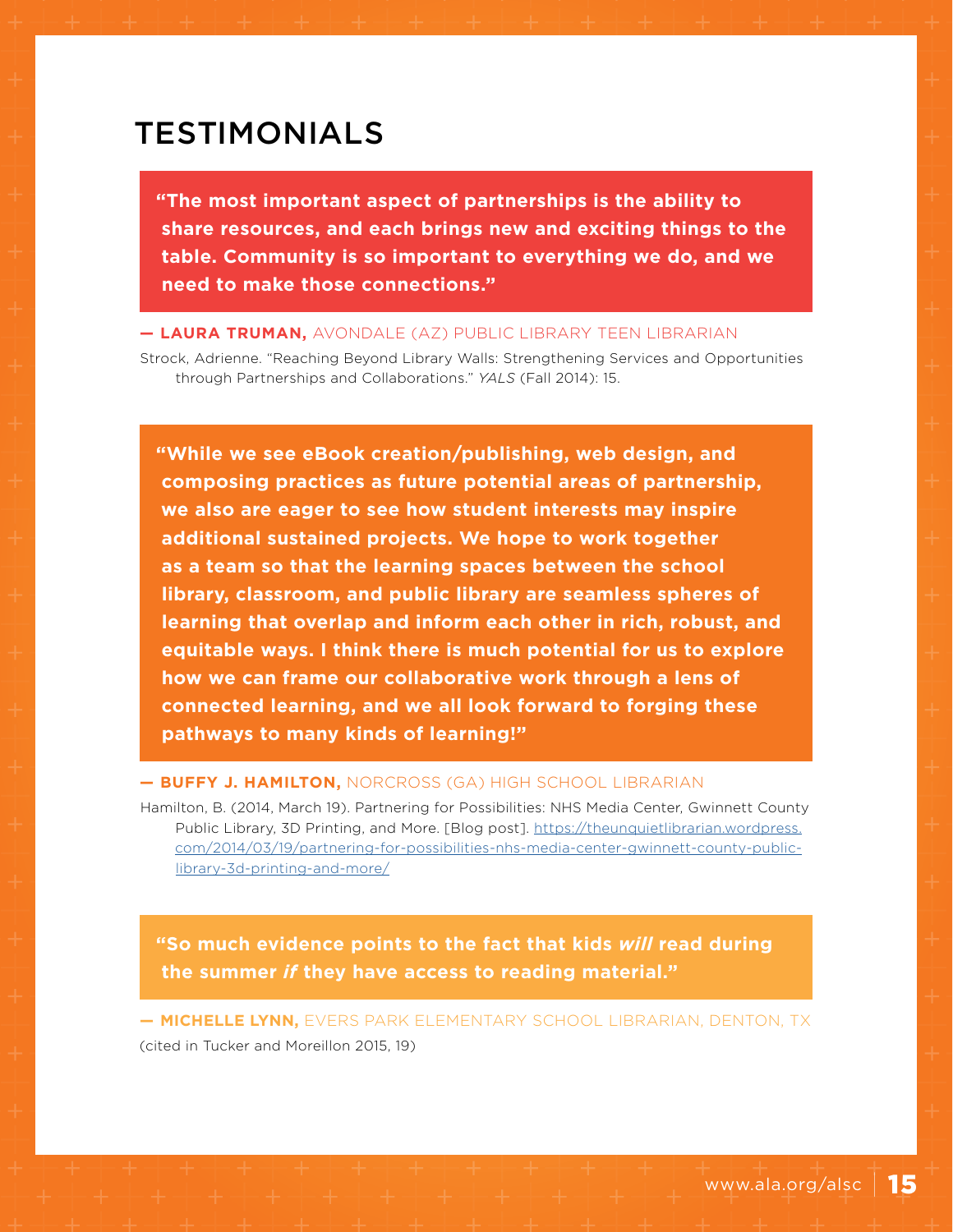**"I've heard a lot of talk about 'collaboration' vs. 'partnership' . . . I define them both as an opportunity for the library and another organization to mutually benefit from a joint undertaking, working together to maximize the resources of both organizations and reach a goal they wouldn't be able to reach on their own."**

**— MAUREEN HARTMAN,** HENNEPIN COUNTY (MN) LIBRARY YOUTH SERVICES COORDINATOR

McDonald, Nicola. [You Can Do It: Successful Partnerships.](http://www.yalsa.ala.org/yals/you-can-do-it-successful-partnerships/) *YALS* (Fall 2014).

**"If you're not collaborating, why aren't you collaborating? The end result improves services for kids and makes them better researchers and lifelong learners."**

#### **— SUSAN BALLARD,** AMERICAN ASSOCIATION OF SCHOOL LIBRARIANS PRESIDENT, 2012–2013

Murvosh, Marta. "Partners in Success: When School and Public Librarians Join Forces, Kids Win." *School Library Journal* 1 (2013): 22–28.

**"Teacher-librarians at the elementary level are running a library and teaching 20+ classes per week. Anything you can do to make it easier for us to support students AND classroom teachers is appreciated, but it can't require a ton of our time."**

**— SARAH LOGAN,** TEACHER-LIBRARIAN, DOROTHY FOX ELEMENTARY SCHOOL, CAMAS, WA

**"School and public library cooperation is ESSENTIAL, because (in my experience) 99% of the time the end user neither knows nor cares about the differences between them."**

**— RACHEL FULLER,** DIRECTOR OF LIBRARY MEDIA SERVICES, ROCHESTER (IL) COMMUNITY UNIT SCHOOL DISTRICT #3A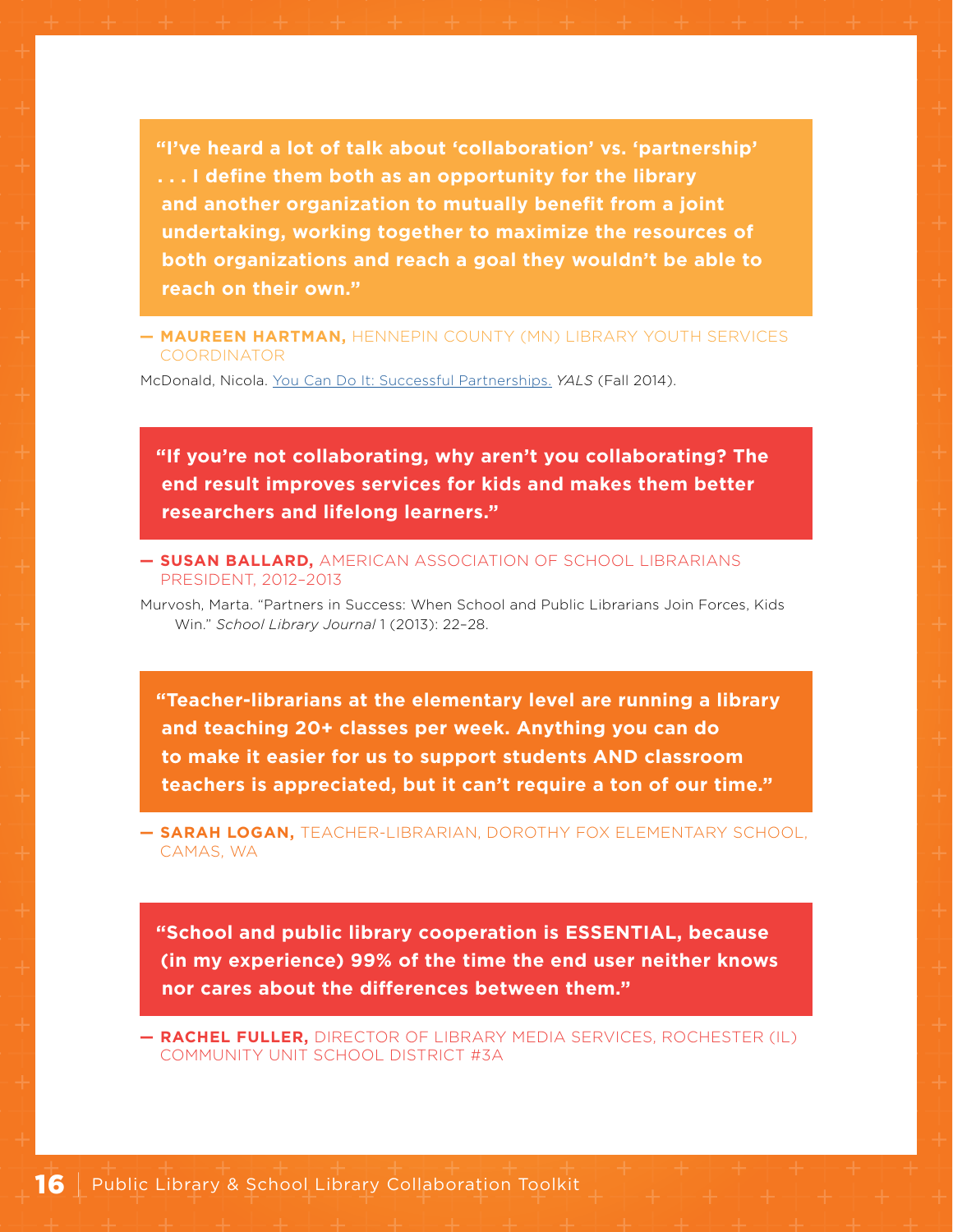**"We're all serving the same young people and are trying to give them our best; collaborating makes sense, helps all of us improve our service and practice, AND it's fun!"**

**— MEREDITH STEINER,** CHILDREN'S LIBRARIAN, SAN FRANCISCO (CA) PUBLIC **LIBRARY** 

**"Our [school] visits to the public library resulted in a new excitement about the library and what is has to offer. Even students who were regular library users were introduced to areas of the library they had never visited and had a new comfort level with the facility. Students had such a positive experience that they were eager to return on their own."**

**— CAROL RICHMOND,** WILSON ELEMENTARY SCHOOL LIBRARIAN, DENTON, TX (cited in Tucker and Moreillon 2015, 18)

**"Keep lines of communication open about activities going on in each place; cross-promotion is great. Also, as a school librarian, I always liked to invite our youth librarians from the public library in during our special family nights and other literacy events, so our students saw them in both places."**

**— JESSICA KLINKER,** HEAD LIBRARIAN, FRANKLIN HEIGHTS HIGH SCHOOL, COLUMBUS, OH

**"Make sure there is time for the collaboration. Oftentimes there is a short deadline for one or both parties that makes a joint project too hard. It's also good to make sure that there is equal responsibility and that both parties benefit."**

**— EVE DATISMAN,** TEACHER-LIBRARIAN (RETIRED), PORT ANGELES (WA) HIGH **SCHOOL**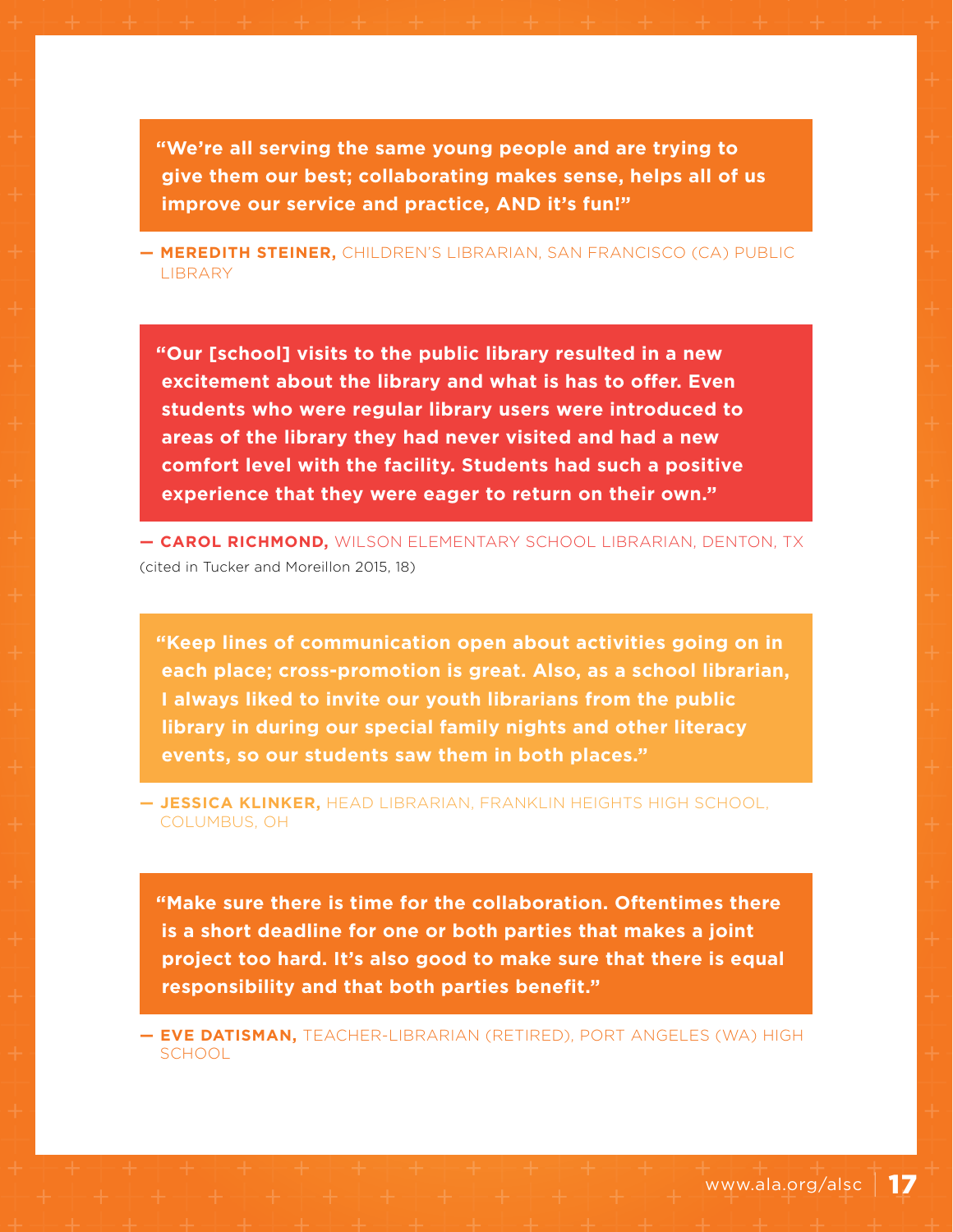**"Plan for joint responses to attempts at censorship. The bond of facing a challenge together provides a foundation for other kinds of collaboration and trust. Any time I heard about a book challenge in a local school, I offered support."**

**— CAROLYN CAYWOOD,** "TEENS & LIBRARIES" COLUMNIST FOR *SCHOOL LIBRARY JOURNAL* (1990–98); BRANCH MANAGER (RETIRED), VIRGINIA BEACH (VA) PUBLIC LIBRARY

## WORKS CITED:

- Allington, Richard L., and Anne McGill-Franzen. 2013. "Eliminating Summer Reading Setback: How We Can Close the Rich/Poor Reading Achievement Gap." *Reading Today* 30(5): 10–11.
- ALSC/AASL Community Forum. 2017. "Digital Literacy, Digital Citizenship for Children in Libraries: Chat Transcript" (Mar. 23). [http://www.ala.org/alsc/sites/ala.org.alsc/files/](http://www.ala.org/alsc/sites/ala.org.alsc/files/content/Community Forum_March 2017_Chat Transcript.pdf) [content/Community%20Forum\\_March%202017\\_Chat%20Transcript.pdf](http://www.ala.org/alsc/sites/ala.org.alsc/files/content/Community Forum_March 2017_Chat Transcript.pdf) (accessed June 19, 2017.)
- Bogel, Gayle. 2012. "Public Library Summer Reading Programs Contribute to Reading Progress and Proficiency." *Evidence Based Library & Information Practice* 7(1): 102–104.
- Dresang, Eliza, and Kathleen Campana. n.d., "Emergent Readers Literacy Training and Assessment Program: Research Report." [http://www.piercecountylibrary.org/files/](http://www.piercecountylibrary.org/files/library/research-report.pdf) [library/research-report.pdf](http://www.piercecountylibrary.org/files/library/research-report.pdf) (accessed January 13, 2017).
- Executive Office of The President, The White House. January 2014. "Increasing College Opportunity for Low-Income Students." [https://obamawhitehouse.archives.gov/](https://obamawhitehouse.archives.gov/sites/default/files/docs/increasing_college_opportunity_for_low-income_students_report.pdf) [sites/default/files/docs/increasing\\_college\\_opportunity\\_for\\_low-income\\_students\\_](https://obamawhitehouse.archives.gov/sites/default/files/docs/increasing_college_opportunity_for_low-income_students_report.pdf) [report.pdf](https://obamawhitehouse.archives.gov/sites/default/files/docs/increasing_college_opportunity_for_low-income_students_report.pdf) (accessed January 5, 2018).
- Ito, Mimi et al. 2013. Connected Learning: An Agenda for Research and Design. Irvine, CA: Digital Media and Learning Research Hub. [https://dmlhub.net/wp-content/](https://dmlhub.net/wp-content/uploads/files/Connected_Learning_report.pdf) [uploads/files/Connected\\_Learning\\_report.pdf](https://dmlhub.net/wp-content/uploads/files/Connected_Learning_report.pdf) (accessed October 10, 2017).
- Lu, Ya-Ling, and Carol Gordon. 2008. "The Effects of Free Choice on Student Learning: A Study of Summer Reading." *School Libraries Worldwide* 14(1): 38–55.
- McCombs, Jennifer Sloan, et al. 2011. *Making Summer Count: How Summer Programs Can Boost Children's Learning*. RAND Corporation.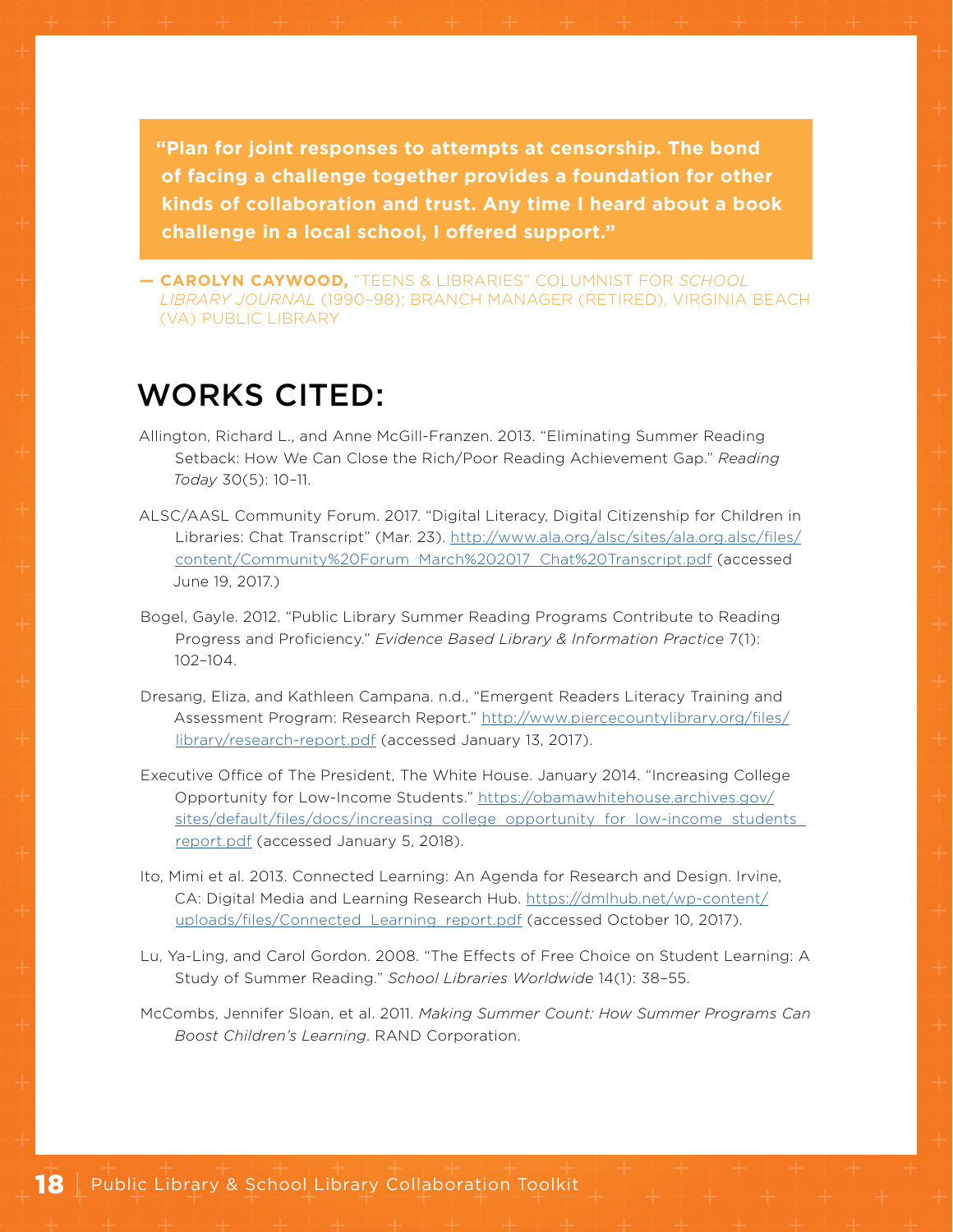- McGill-Franzen, Anne, Natalie Ward, and Maria Cahill. 2016. "Summers: Some Are Reading, Some Are Not! It Matters." *The Reading Teacher* 69(6): 585–596.
- Moreillon, Judi. 2014. "Leadership: Collaboration for Summer Reading." *School Library Monthly* 30(6): 24–25.
- Mraz, Maryann, and Timothy V. Rasinski. 2007. "Summer Reading Loss." *ReadingRockets.* <http://www.readingrockets.org/article/summer-reading-loss>(accessed January 13, 2017).
- Murvosh, Marta. 2013. "Partners in Success: When School and Public Librarians Join Forces, Kids Win." *School Library Journal* (Jan. 1). [http://www.slj.com/2013/01/](http://www.slj.com/2013/01/programs/partners-in-success-when-school-and-public-librarians-join-forces-kids-win) [programs/partners-in-success-when-school-and-public-librarians-join-forces-kids](http://www.slj.com/2013/01/programs/partners-in-success-when-school-and-public-librarians-join-forces-kids-win)[win](http://www.slj.com/2013/01/programs/partners-in-success-when-school-and-public-librarians-join-forces-kids-win) (accessed June 19, 2017).
- Nathan, Linda. 2015. "The Art of the School-Community Partnership." *Phi Delta Kappan* 96(8): 57–62.
- Oxford Learning. 2015. "Summer Learning Loss Statistics Infographic." [http://www.](http://www.oxfordlearning.com/2015/04/15/summer-learning-loss-statistics/) [oxfordlearning.com/2015/04/15/summer-learning-loss-statistics/](http://www.oxfordlearning.com/2015/04/15/summer-learning-loss-statistics/) (accessed January 5, 2018).
- Rainie, Lee. 2013. "The New Library Patron." Pew Research Center's Internet & American Life Project. (Oct. 29). [http://pewinternet.org/Presentations/2013/Oct/The-New-](http://pewinternet.org/Presentations/2013/Oct/The-New-Library-Patron.aspx)[Library-Patron.aspx](http://pewinternet.org/Presentations/2013/Oct/The-New-Library-Patron.aspx) (accessed January 13, 2017).
- Rainie, Lee. 2016. "Libraries and Learning." Pew Research Center. (April 7). [http://www.](http://www.pewinternet.org/2016/04/07/libraries-and-learning/) [pewinternet.org/2016/04/07/libraries-and-learning/](http://www.pewinternet.org/2016/04/07/libraries-and-learning/) (accessed January 13, 2017).
- Stanford History Education Group. 2016. "Evaluating Information: The Cornerstone of Civic Online Reasoning: Executive Summary." *Stanford University* 22 (Nov). [https://](https://sheg.stanford.edu/upload/V3LessonPlans/Executive%20Summary%2011.21.16.pdf) [sheg.stanford.edu/upload/V3LessonPlans/Executive%20Summary%2011.21.16.pdf](https://sheg.stanford.edu/upload/V3LessonPlans/Executive%20Summary%2011.21.16.pdf) (accessed June 19, 2017).
- Stoltz, Dorothy, et al. 2016. *Inspired Collaboration: Ideas for Discovering and Applying Your Potential.* Chicago: ALA.
- Stoltz, Dorothy, Elaine A. Czarnecki, and Connie Wilson. 2013. *Every Child Ready for School: Helping Adults Inspire Young Children to Learn.* Chicago: ALA.
- Todd, Ross. J. 2009. "School Librarianship and Evidence Based Practice: Progress, Perspectives, and Challenges." *Evidence Based Library and Information Practice* 4(2): 78–96. [https://ejournals.library.ualberta.ca/index.php/EBLIP/article/](https://ejournals.library.ualberta.ca/index.php/EBLIP/article/view/4637/5318) [view/4637/5318](https://ejournals.library.ualberta.ca/index.php/EBLIP/article/view/4637/5318), (accessed January 13, 2017).
- Urban Child Institute. n.d., "Baby's Brain Begins Now: Conception to Age 3." [http://www.](http://www.urbanchildinstitute.org/why-0-3/baby-and-brain) [urbanchildinstitute.org/why-0-3/baby-and-brain](http://www.urbanchildinstitute.org/why-0-3/baby-and-brain) (accessed January 13, 2017).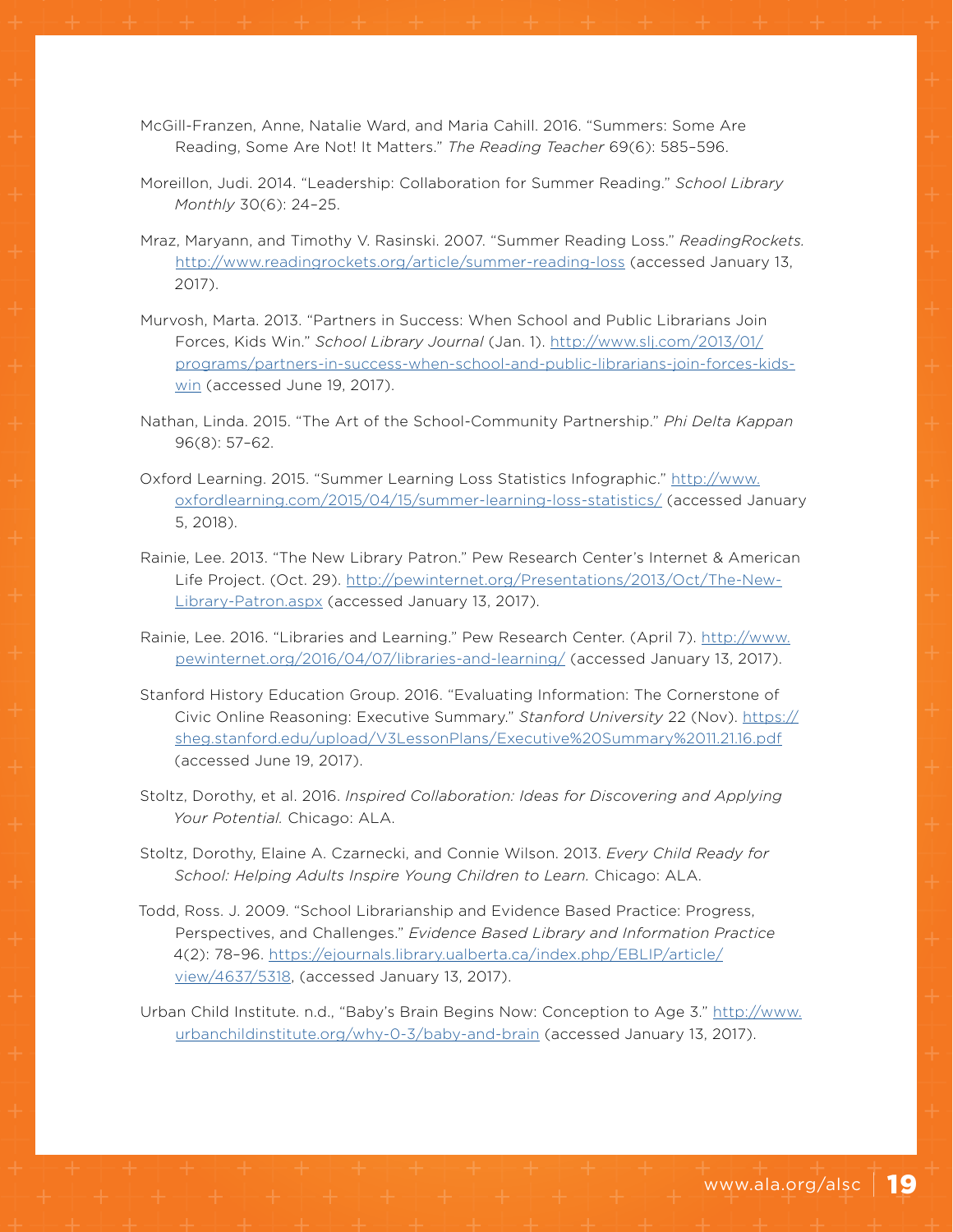Wiggins, Grant, and Jay McTighe. 2005. *Understanding by Design.* 2nd ed. Alexandria, VA: Association for Supervision and Curriculum Development.

Youth Truth Survey. 2016. "Learning from Student Voice: Most High Schoolers Feel Unprepared for College and Careers." [http://www.youthtruthsurvey.org/wp-content/](http://www.youthtruthsurvey.org/wp-content/uploads/2016/01/YouthTruth-Learning-From-Student-Voice-College-and-Career-Readiness-2016.pdf) [uploads/2016/01/YouthTruth-Learning-From-Student-Voice-College-and-Career-](http://www.youthtruthsurvey.org/wp-content/uploads/2016/01/YouthTruth-Learning-From-Student-Voice-College-and-Career-Readiness-2016.pdf)[Readiness-2016.pdf](http://www.youthtruthsurvey.org/wp-content/uploads/2016/01/YouthTruth-Learning-From-Student-Voice-College-and-Career-Readiness-2016.pdf)

## BIBLIOGRAPHY

- Abram, Stephen. 2011. "THE PIPELINE: School Library/Public Library Partnerships." *Internet@Schools* (Sept. 1).
- Breeding, Marshall. 2015. "A Combined Effort: Partnerships between School and Public Libraries." *Computers in Libraries* 35(7).
- Christie, James F., Billie Jean Enz, Carol Vukelich, and Kathleen A. Roskos. 2013. *Teaching Language and Literacy: Preschool through Elementary Grades.* 5th ed. Boston: Pearson.
- Cole, Natalie, and Virginia A. Walter. 2018. *Transforming Summer Programs at Your Library: Outreach and Outcomes in Action.* Chicago: ALA.
- Devora, Elizabeth, Christine Poser and Amie Wright. 2016. "Rethinking School Outreach." YALSA Symposium Presentation (Nov. 6).
- Ellis, Leanne, and Melissa Jacobs Israel. 2015. "We Can't Do It Alone." *Teacher Librarian* 42(3): 18.
- Feldman, Sari, and Barbara Jordan. 2001. "Together Is Better: The Role of Libraries as Natural Community Partners." *Zero to Three* 21(3): 30–37.
- Fleming, Nora. 2013. "Public Libraries Add Multimedia Learning to Digital Mission." *Education Week* (Sept. 4).

Jacobson, Linda. 2015. "Perfect Partners." *School Library Journal* 61(7): 14.

- Johnston, Laura, Heidi Lewis, et al. 2015. "Teen Services Beyond Borders." YALSA Symposium Presentation (Nov. 7).
- Maughan, Shannon. "Schools, Libraries, and Publishers Tackle the Summer Slide." *Publishers Weekly* 263(24): 44–50.

McClure, Janelle. 2014. *Library Media Connection* 32(6): 32–35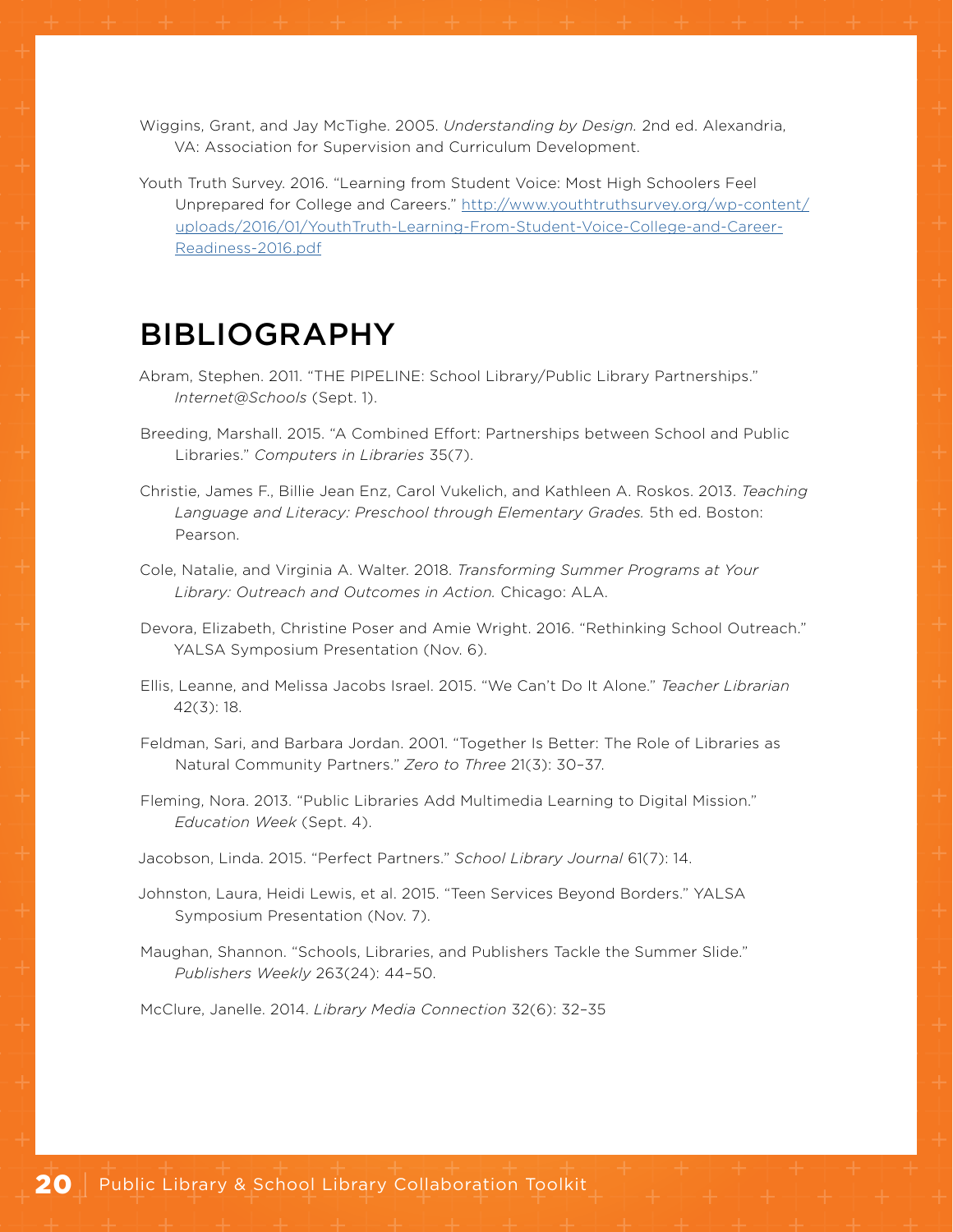- McDonald, Nicola. 2014. "You Can Do It: Successful Partnerships." *Young Adult Library Services* 13(1) (Nov. 3). [http://www.yalsa.ala.org/yals/you-can-do-it-successful](http://www.yalsa.ala.org/yals/you-can-do-it-successful-partnerships/)[partnerships/](http://www.yalsa.ala.org/yals/you-can-do-it-successful-partnerships/) (accessed June 19, 2017).
- Miller, Rebecca, and Laura Girmscheid. 2012. "It Takes Two: The Need for Tighter Collaboration Between School and Public Librarians." *School Library Journal* (May).

Nemec, Jenna. 2011. "It's (Still) Never Too Early to Start!" *Children & Libraries* 9(3): 15–21.

- PLA Project Outcome homepage. n.d.,<https://www.projectoutcome.org/> (accessed January 5, 2018).
- Strock, Adrienne. 2014. "Reaching Beyond Library Walls: Strengthening Services and Opportunities through Partnerships and Collaborations." *YALS* Fall: 15.
- Teen Literacies Toolkit. 2017. Young Adult Library Services Association. (August). [http://](http://www.ala.org/yalsa/teen-literacies-toolkit) [www.ala.org/yalsa/teen-literacies-toolkit.](http://www.ala.org/yalsa/teen-literacies-toolkit)
- Tucker, Dana, and Judi Moreillon. 2015. "Collaboration for Summer Reading." *Texas Library Journal* 91(1): 17–19.
- Yoke, Beth, and Linda W. Braun. 2016. "Adopting a Summer Learning Approach for Increased Impact: A YALSA Position Paper." Young Adult Library Services Association. (April 22). [http://www.ala.org/yalsa/](http://www.ala.org/yalsa/adopting-summer-learning-approach-increased-impact-yalsa-position-paper) [adopting-summer-learning-approach-increased-impact-yalsa-position-paper](http://www.ala.org/yalsa/adopting-summer-learning-approach-increased-impact-yalsa-position-paper).

Young Adult Library Services Association. 2017. "Determining and Measuring Outcomes." (Last modified December 21). [http://wikis.ala.org/yalsa/index.php/](http://wikis.ala.org/yalsa/index.php/After_School_Programs#Determining_.26_Measuring_Outcomes) After School Programs#Determining .26 Measuring Outcomes.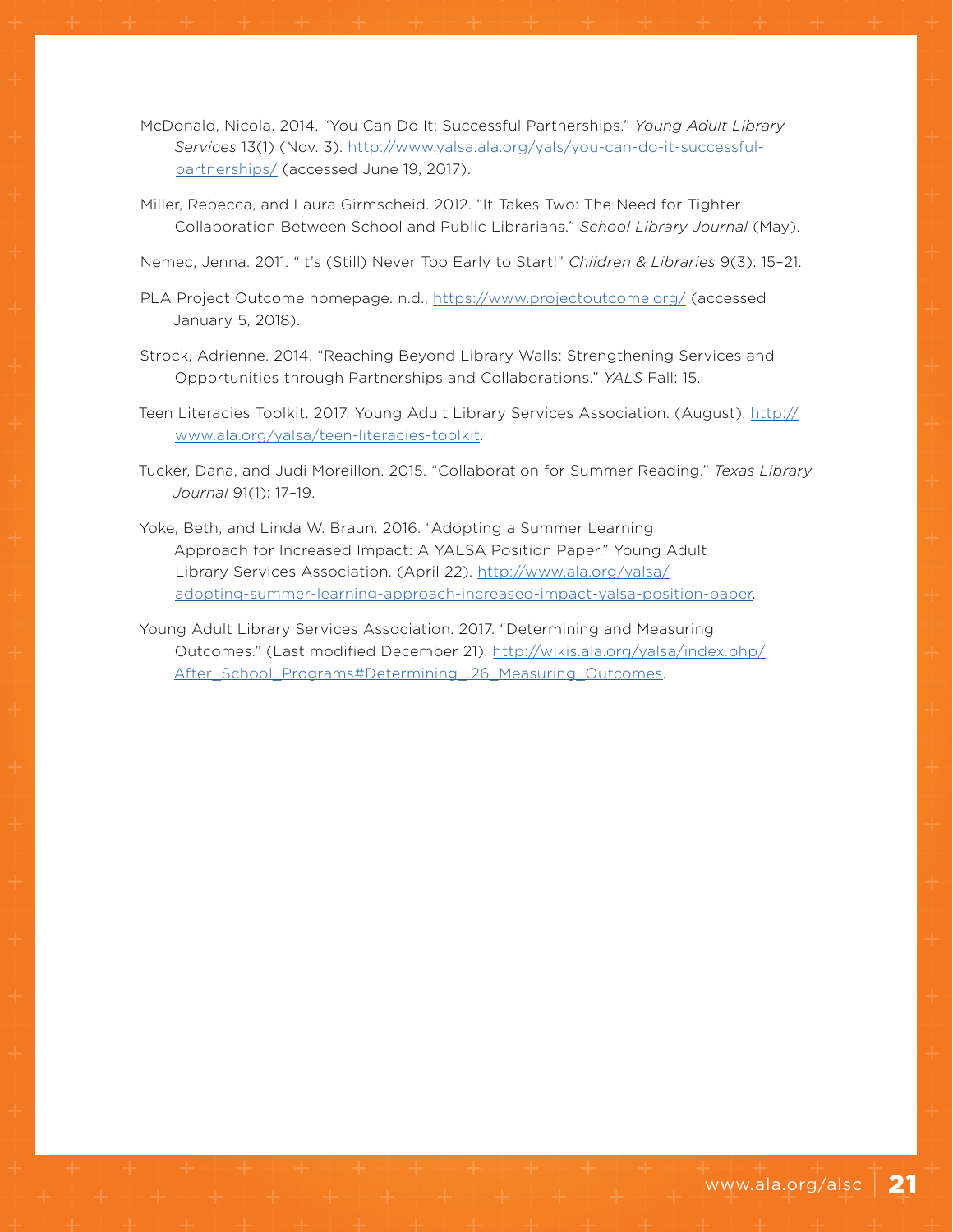## [CHAPTER 3](#page-1-0)

# <span id="page-23-0"></span>**SUCCESSFUL SCHOOL–PUBLIC LIBRARY PARTNERSHIPS**

Concrete Examples of Collaboration That Works

22 | Public Library & School Library Collaboration Toolkit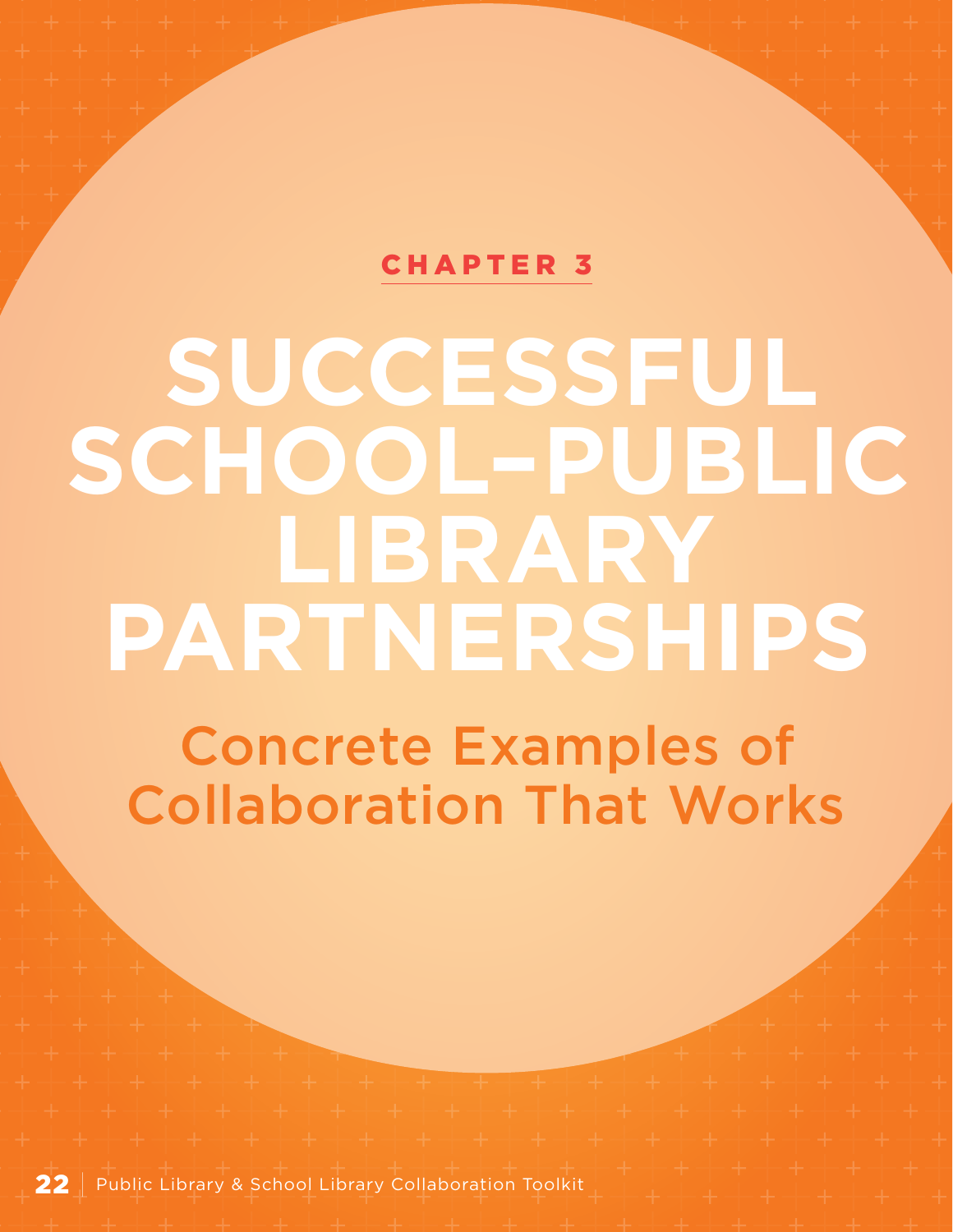**BY** Allison Barney, Shannon Harris, Melissa McBride, and Marcia Melkonian

# COMPONENTS OF SCHOOL–PUBLIC LIBRARY PARTNERSHIPS

ollaboration between school and public libraries takes many<br>shapes. Programs range from one-on-one partnerships betw<br>a public library staff member and a school librarian, to district<br>and eitherwise are such as partnering a shapes. Programs range from one-on-one partnerships between a public library staff member and a school librarian, to districtand city-wide programs. Simple things, such as partnering on homework assignments and book clubs, can go a long way toward helping children succeed, while more significant projects can impact a whole community.

# BASE COLLABORATION ON THE NEEDS OF YOUTH

Successful collaborations are those that focus on addressing a pressing need of the audience they serve. Before approaching your school or public library counterpart, gather information to identify how libraries can help the youth in your community with the challenges they're facing. Information such as demographic data and surveys of youth and their parents can be especially helpful. The needs of youth can vary from community to community. The sample programs provided below are meant to offer inspiration, and they may or may not be a good fit for the particular needs of the youth in your own community.

# PARTNERSHIP MODELS

Ranging from simple assignment-alert programs to more involved projects, the following sample programs can help inspire you to collaborate. The programs are listed in order from the easiest to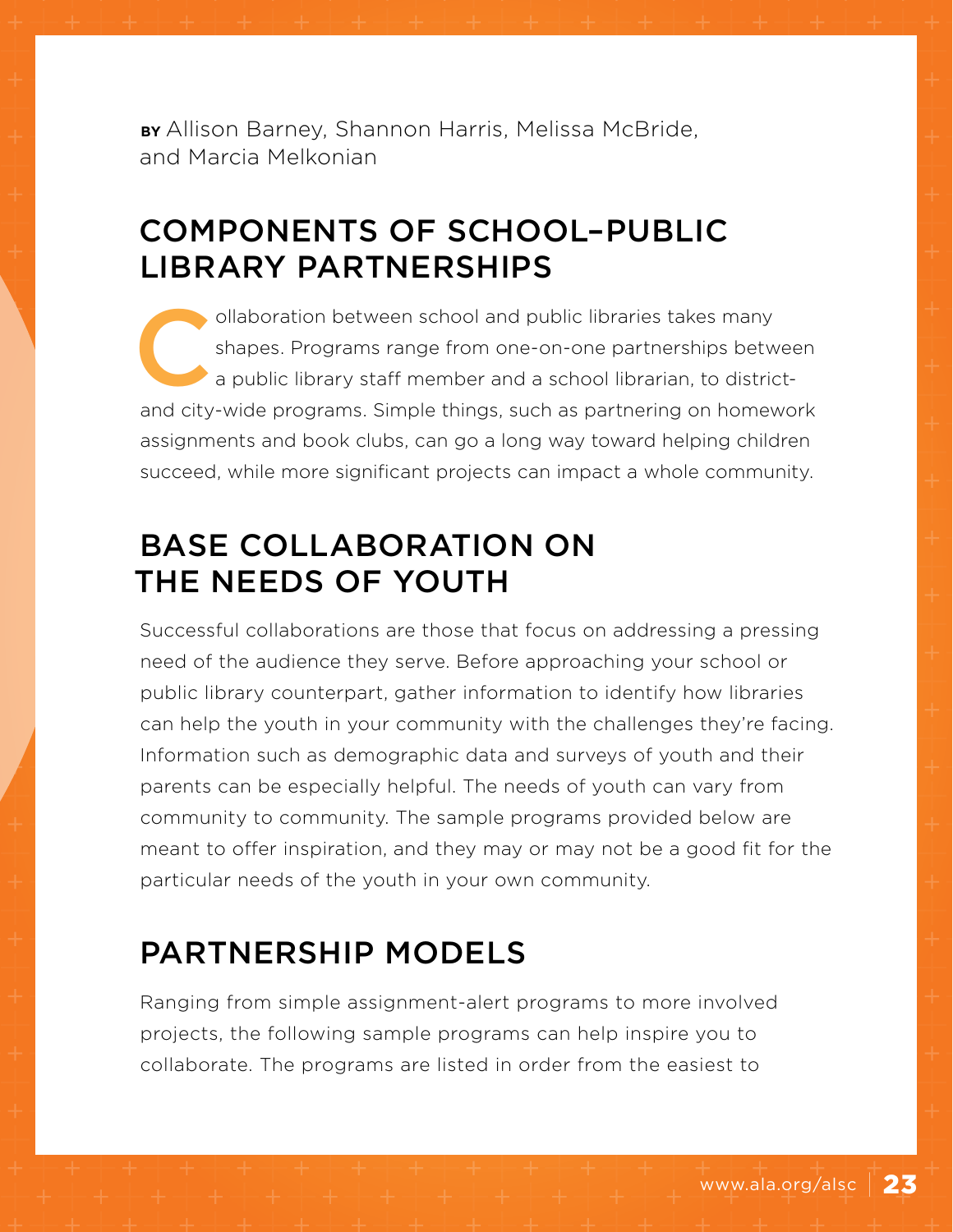implement to the most time-consuming. Specific program outcomes may be explored and included in a future update of the toolkit. Many of these examples are taken from the School/Public Library Cooperative Programs page on the ALSC website ([http://www.ala.](http://www.ala.org/alsc/schoolplcoop) [org/alsc/schoolplcoop\)](http://www.ala.org/alsc/schoolplcoop). Check out the link for even more inspiration!

## ASSIGNMENT ALERT PROGRAM

#### TITLE OF PROGRAM: **ASSIGNMENT ALERT**

#### **Audience/Grade Level:** K–12

**Description of Program:** A service provided by the Multnomah County Library School Corps (MCLSC) for teachers and school library staff working in Multnomah County schools. The MCLSC offers services to students, teachers, and librarians in Multnomah County to help K–12 students succeed in school and improve their reading. Through Assignment Alert, teachers and school library staff fill out an online form ([https://](https://multcolib.org/assignment-alert) [multcolib.org/assignment-alert](https://multcolib.org/assignment-alert)) to share their assignments with the MCLSC librarians. They can request bibliographies and/or webliographies (annotated lists of websites) related to their topic. In addition, the MCLSC offers classroom visits to share books, show students how to access library resources, and other literacy-related programs.

#### **Contact Information:**

Multnomah County Library 205 NE Russell Portland, OR 97212 (503) 988-6004 <https://multcolib.org/contact> [lib.school.corps@multco.us](mailto:lib.school.corps%40multco.us?subject=)

### BOOK COLLECTIONS/KITS PROGRAM

#### TITLE OF PROGRAM: **PAL PAK**

#### **Audience/Grade Level:** K–8

**Description of Program:** In an effort to share resources and expand services to the students of Orland Park, the Orland Park Public Library has instituted a unique program to provide materials to the teachers in the local schools that enhance their lesson plans on a variety of topics. The PAL PAKS service was introduced in fall 2001, with PAKS loaned to teachers for classroom use only for a three-week period. Working with the library's school liaison, teachers may request specific PAKS months in advance. Lastminute requests are also accommodated. As a collaborative effort, the local school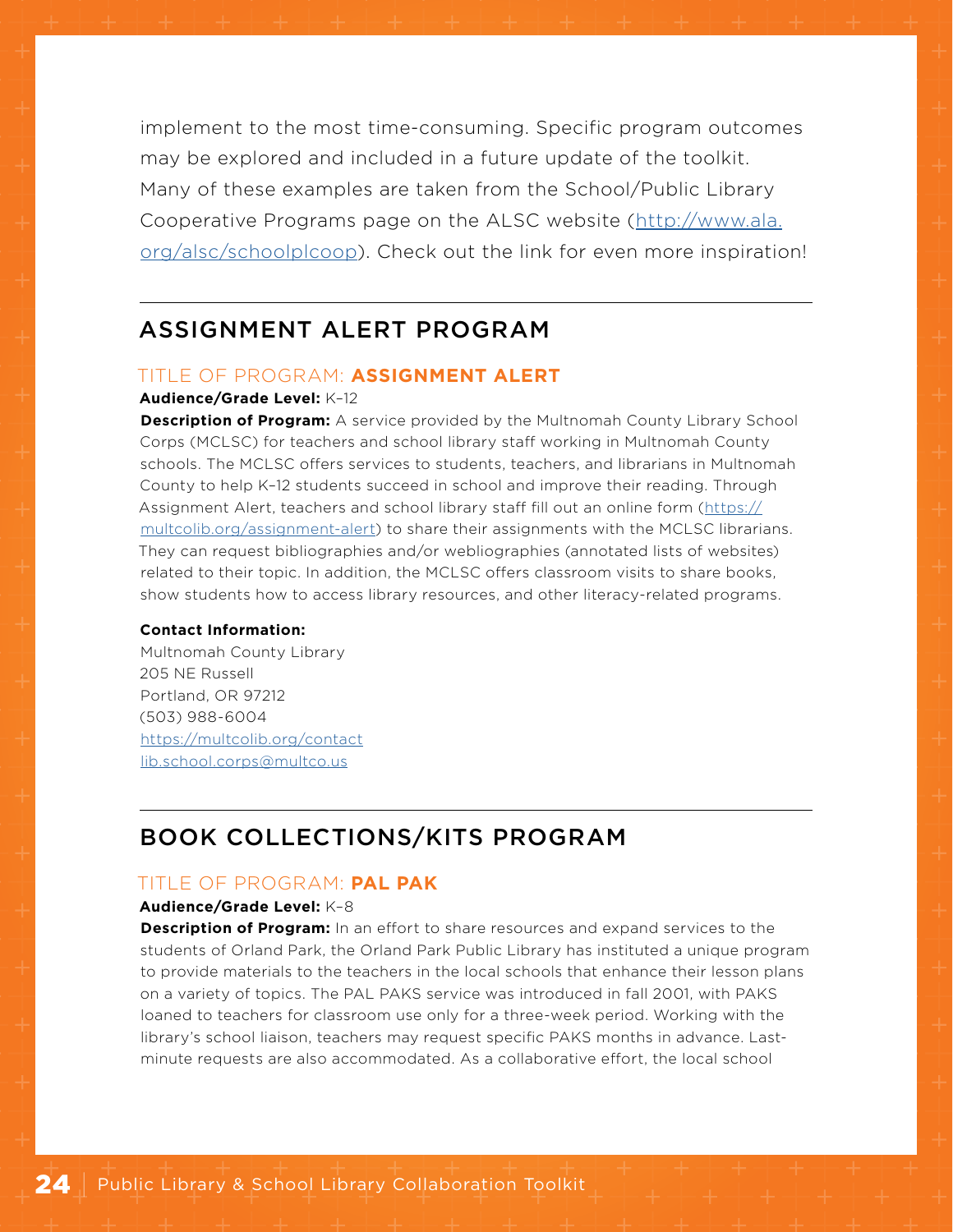district picks up the PAKS, delivers them to the various schools, and then returns them to the library on the designated due date.

PAL PAKS are comprised of 15–30 books, audiovisual materials, and props related to thematic units on a variety of subjects. They are geared for grades K–5 and are packaged in a rubber tote. Some PAL PAKS also contain a variety of fiction titles appropriate to designated grade levels. These variety PAKS serve K–8 students.

The PAL PAKS program initially requires knowledge of what teachers need and whether this service will truly benefit students. A collaborative relationship with school librarians and administration is also necessary. The program has grown over the years, and the demand for more PAKS continues to rise. Teachers are requesting that new content-area PAKS be created, and individual teachers are requesting personalized PAKS for their students with special needs. PAL PAKS's statistics have shown an increase in PAK use over the past several years, and more units are in the process of being created.

#### **Contact Information:**

Orland Park Public Library 14921 Ravinia Avenue Orland Park, IL 60462 <http://www.orlandparklibrary.org/>

### SCHOOLS VISIT PROGRAMS

#### TITLE OF PROGRAM: **PORT CLINTON SCHOOL VISITS**

#### **Audience/Grade Level:** PreK–12

**Description of Program:** Each month, students from a local private school (preschool through grade 5) walks to the public library. The preschoolers participate in a 30-minute story time, while the older students listen to stories and check out books. During many months, middle- and high- school classes comprised of students with disabilities visit as well. The public library visits one local school about six times a year to read to students in kindergarten through grade 4. The teen services department holds a special program for sixth-graders at two local schools using *The Bully Book,* by Eric Kahn Gale. Additionally, the public library helps coordinate a yearly author visit and provides requested materials to any teacher or staff member. The public library staff are also able to promote their summer library program at schools each May Additionally, the public library helps coordinate a yearly author visit and provides requested materials to any teacher or staff member. They are also able to promote their summer library program at schools each May.

#### **Contact Information:**

Jennifer Buch Youth Services Supervisor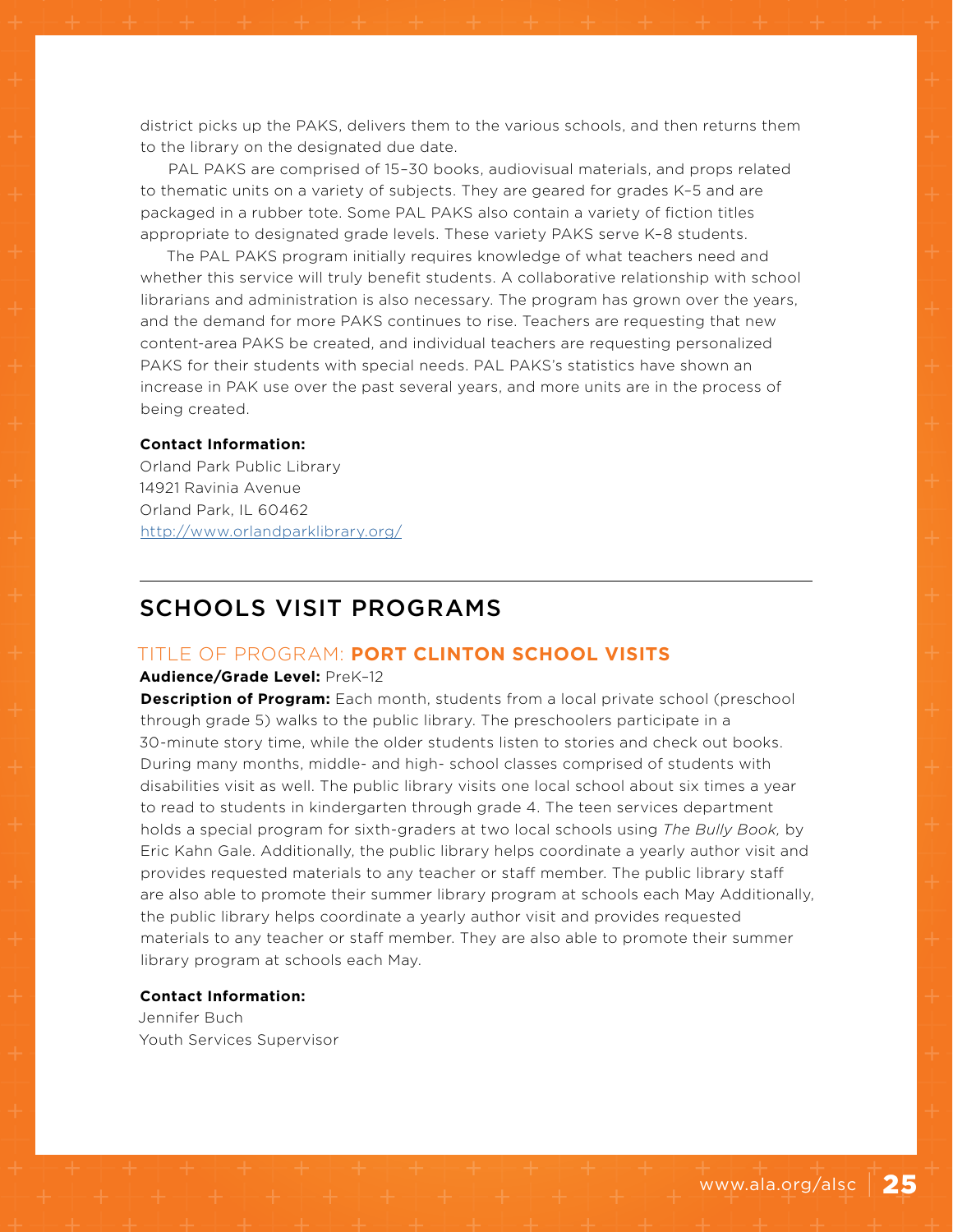School liaison for Immaculate Conception School; Danbury School; Put-in-Bay School; Port Clinton City Schools Ida Rupp Public Library 310 Madison Street Port Clinton, OH 43452 (419) 732-3212 [jbuch@seolibraries.org](mailto:jbuch%40seolibraries.org?subject=) <http://www.idarupp.org>

#### TITLE OF PROGRAM: **BLAST (BRINGING LIBRARIES AND SCHOOLS TOGETHER) SCHOOL OUTREACH**

#### **Audience/Grade Level:** PreK–5

**Description of Program:** BLAST is a school outreach program of the Carnegie Library of Pittsburgh. The program started in the spring of 2002 and has adapted to meet the changing needs of the Pittsburgh Public Schools, aligning best practices in reading instruction with interactive read-alouds.

There are currently two BLAST teams: School-Age BLAST and Early Learning BLAST. The goals of School-Age BLAST are to enhance the reading attitudes and abilities of third-grade students, provide equitable access to public library resources and materials, and increase the visibility of Carnegie Library in the elementary schools. The School-Age BLAST Team provides three separate programs: a third-grade interactive read-aloud, thematic programs for grades K–5, and programs for Summer Dreamers, a summer extended-year program of the Pittsburgh Public School System.

Early Learning BLAST has maintained a partnership between Carnegie Library of Pittsburgh and Supplemental Head Start Centers served by the Pittsburgh Public Schools since 2005. The goals of Early Learning BLAST are to promote and enhance reading readiness by emphasizing, demonstrating, and utilizing the six early literacy skills. In addition to the engaging programs provided to Head Start Centers, Early Learning BLAST offers outreach to other Pittsburgh sites serving young children and caregivers, from child care centers to homeless shelters.

BLAST also supports outreach provided by children's specialists at neighborhood libraries throughout the city of Pittsburgh. Through collaborations and BLAST, library services can engage and impact children outside of the library.

#### **Contact Information:**

Mary Beth Parks Children's Services Coordinator Carnegie Library of Pittsburgh 130 S. Whitfield St., Second Floor Pittsburgh, PA 15206 (412) 622-8821 [parksm@carnegielibrary.org](mailto:parksm%40carnegielibrary.org?subject=) [https://www.carnegielibrary.org/kids-teens/parents-and-educators/](https://www.carnegielibrary.org/kids-teens/parents-and-educators/blast-bringing-libraries-and-schools-together/) [blast-bringing-libraries-and-schools-together/](https://www.carnegielibrary.org/kids-teens/parents-and-educators/blast-bringing-libraries-and-schools-together/)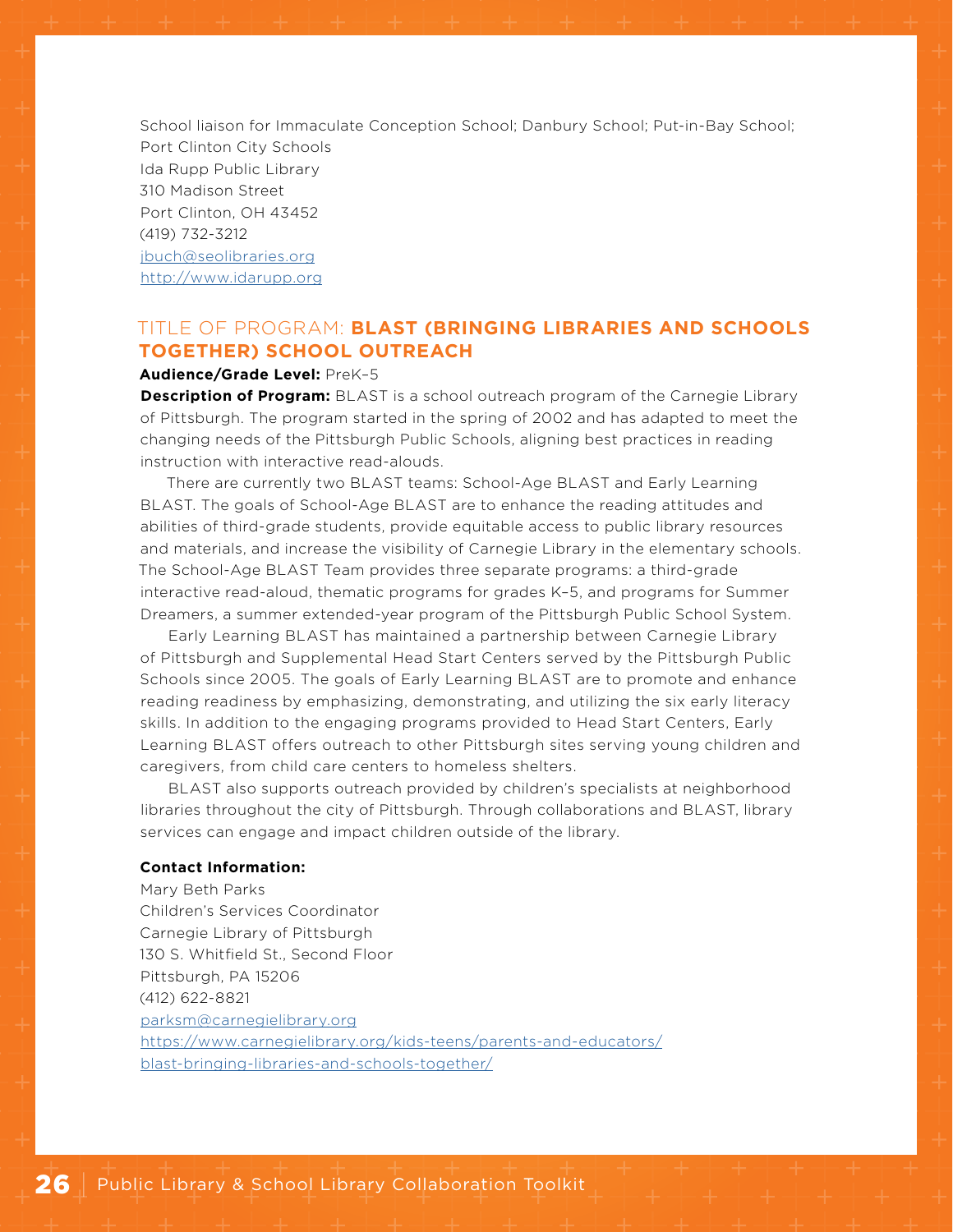## SPECIAL EVENTS PROGRAMS

#### TITLE OF PROGRAM: **JANE ADDAMS BOOK CLUB**

#### **Audience/Grade Level:** Grades 5–7

**Description of Program:** The Jane Addams Book Club is a collaboration between the Southold Free Library and the Southold Junior/Senior High School Library. The public hosts a book discussion program with students in grades 5–7 based on the Jane Addams Peace Association's Children's Book Awards. The awards are "given annually to the children's books published the preceding year that effectively promote the cause of peace, social justice, world community, and the equality of the sexes and all races as well as meeting conventional standards for excellence." In the fall of 2016, after reading and talking about all the books together, the book club's ten members took a trip into New York City to attend the awards ceremony. They were able to listen to the authors and illustrators and meet them.

The club holds meetings at both the school and public libraries. They have presented about the books and their trip to the board of education, the Friends of the library, the PTA, and other grade levels.

#### **Contact Information:**

Penny Kelley Teen Services Librarian Southold Free Library 53705 Main Road PO Box 697 Southold, NY 11971 [penny@southoldlibrary.org](mailto:penny%40southoldlibrary.org?subject=) [janeaddamspeace.org](http://janeaddamspeace.org)

#### TITLE OF PROGRAM: **BOOKS AND BRUNCH**

#### **Audience/Grade Level:** Adult

**Description of Program:** The Mansfield/Richland County Public Library hosted an event each fall for school librarians and teachers called "Books and Brunch." They highlighted library services and materials to help teachers in the classroom, as well as school librarians. Past events featured an author speaking about her books and how to use them in the classroom, as well as practical information about booktalking, displays, database instruction, and other information teachers can use. Librarians and teachers from some schools even received in-service credit for attending Books and Brunch, which is funded by the public library.

While this program is no longer being run, it is included because it is a great example of public and school librarians working together to help their students. Deborah L. Dubois, Children's Outreach Librarian at Mansfield/Richland County Public Library, is willing to discuss the program with anyone who is interested in recreating it in their system.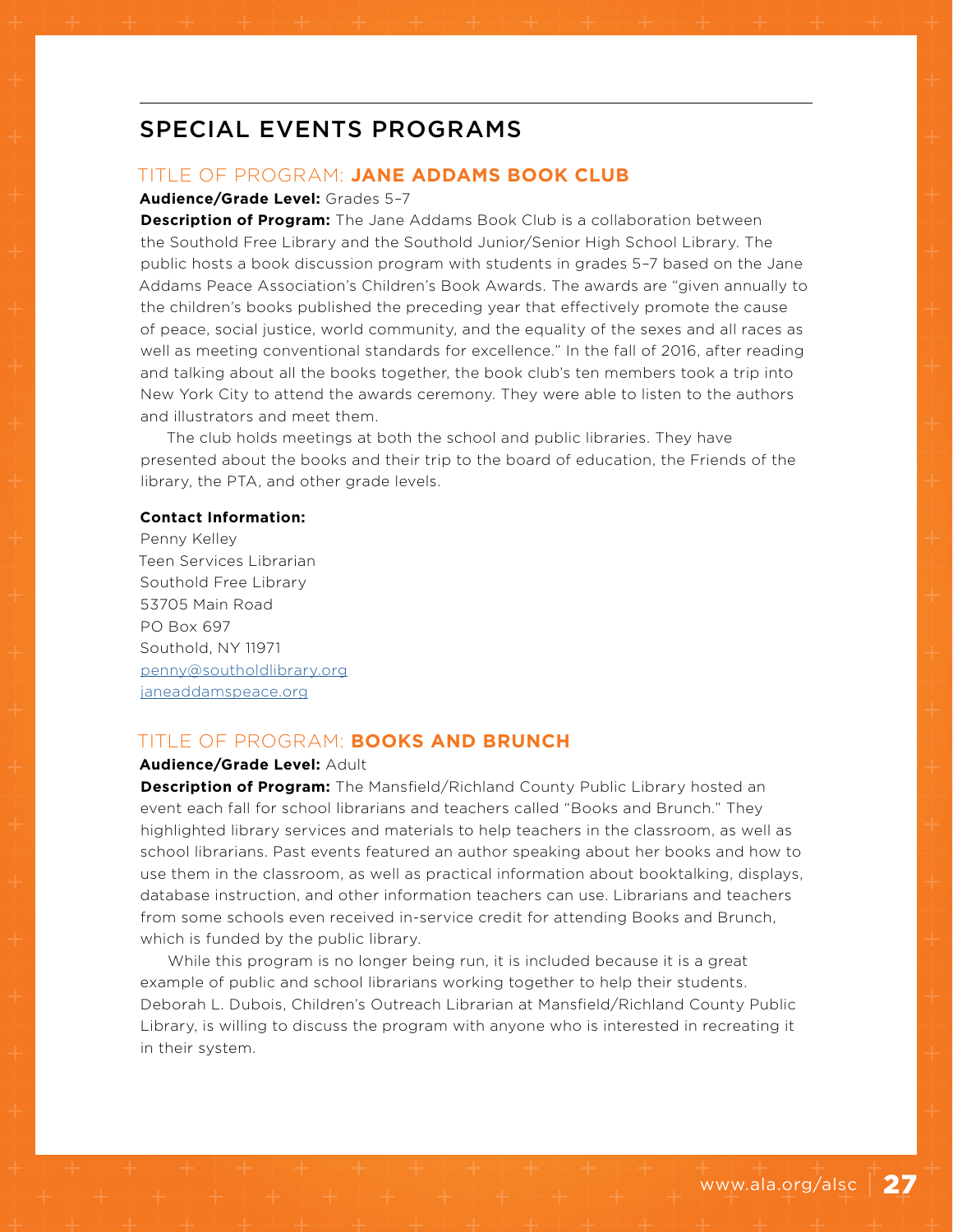#### **Contact Information:**

Deborah L. Dubois Children's Outreach Librarian Mansfield/Richland County Public Library 43 W 3rd St Mansfield, OH 44902 [deborah\\_dubois@freenet.richland.oh.us](mailto:deborah_dubois%40freenet.richland.oh.us?subject=) <https://www.mrcpl.org/>

### STEM PROGRAMS

#### TITLE OF PROGRAM: **A+ PARTNERS IN EDUCATION: STEM INITIATIVE**

#### **Audience/Grade Level:** PreK–12

**Description of Program:** The A+ STEM initiative is part of a larger, county-wide program (A+ Partners in Education) launched in 2002 by Howard County Library System (HCLS) and the Howard County Public School System, and subsequently joined by Howard County Community College. The HCLS and school systems work together to promote STEM learning, reading, and research.

School teachers and librarians invite public library instructors into their classrooms to teach a variety of courses that correspond to the school curriculum. Elementary classes include topics such as Candy Science and Everyday Engineering, while middle- and highschool students take classes as part of HCLS's HiTech initiative. (In addition to classroom visits, HCLS offers classes housed at one of their six branches throughout the year.)

The school and public library also co-host an annual Rube Goldberg competition for fourth- and fifth-graders. Students are challenged to solve a problem using STEM concepts. The challenge for participants in the 2018 competition is to fill and close a container.

#### **Contact Information:**

Kelli Shimabukuro Community Education and Partnerships Coordinator Howard County Library System – Administrative Branch 9411 Frederick Road Ellicott City, MD 21042 (410) 313-7763

#### **HCLS A+ Students & Teachers website:**

<http://hclibrary.org/new-a-main/>

#### **Center for Digital Education article:**

[http://www.centerdigitaled.com/news/STEM-Partnerships-Connect-Students-to-](http://www.centerdigitaled.com/news/STEM-Partnerships-Connect-Students-to-Schools-and-Libraries.html)[Schools-and-Libraries.html](http://www.centerdigitaled.com/news/STEM-Partnerships-Connect-Students-to-Schools-and-Libraries.html)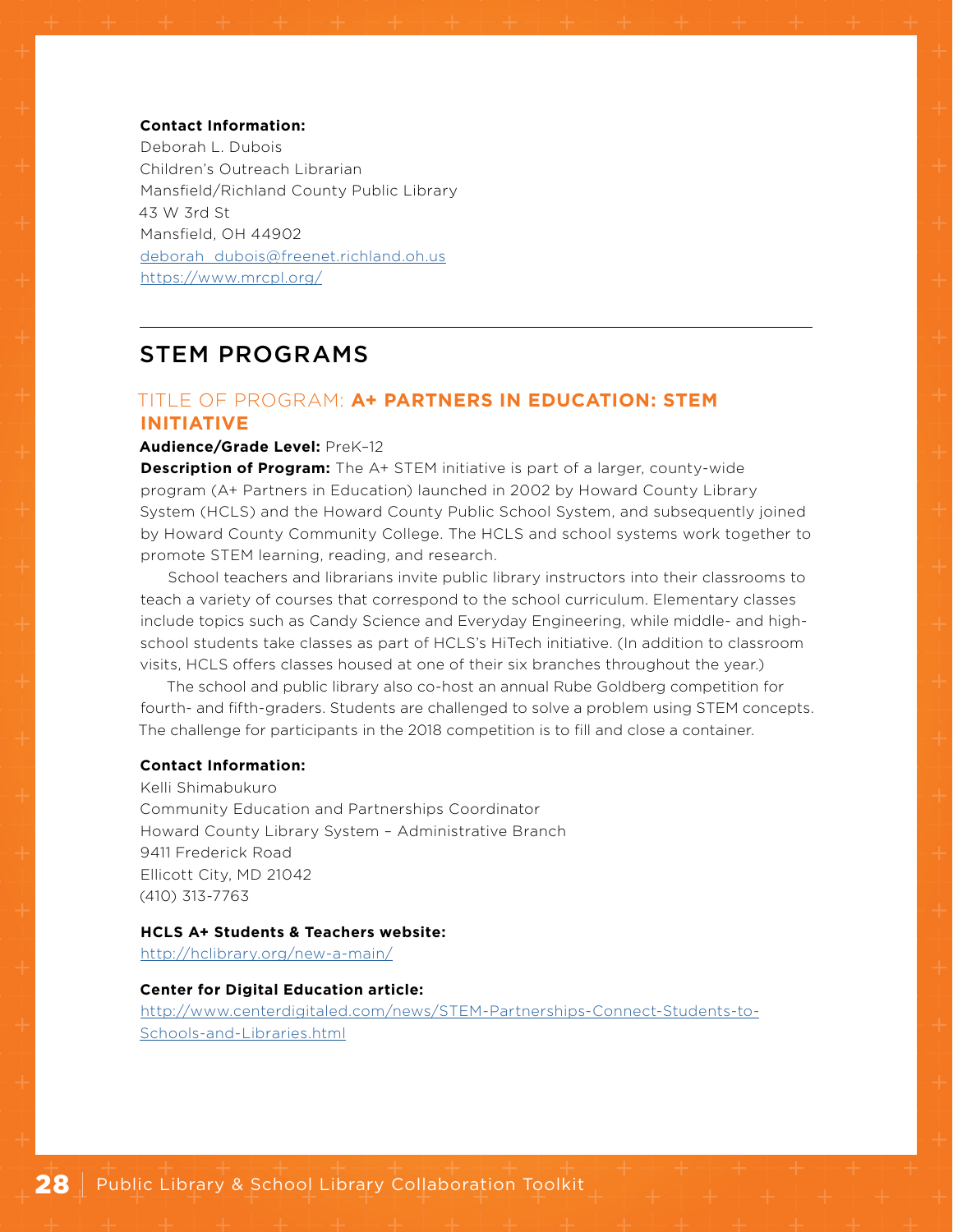#### TITLE OF PROGRAM: **MAKERSPACE MONDAYS**

#### **Audience/Grade Level:** K–12

**Description of Program:** Makerspace Mondays, a partnership between Carroll County Public Schools and Carroll County Public Library (CCPL), was recently launched in 2017. Students are exposed to a variety of STEM stations and are given time to explore and create. In addition to options provided by the school librarian, materials for a few stations are provided by the public library, as well. Examples might include bridgemaking, robotics, or origami. When students arrive, they are given a brief visual tour of the space and activities offered that day. Groups are limited to three or four students at a time, and two public library employees are present to assist for the duration of the event and help provide instruction.

According to Holly Fuhrman, "Having a partnership with the Carroll County Public Library has been a tremendous benefit to all of the schools in Carroll County. From the Makerspace perspective, they have tools and programs that we just don't have the funds to provide at our individual schools. The CCPL offers a variety of programs at the branches on weekends and in the evenings, but some of our students don't have a way to get there, or activities and sports make it hard for them to attend. By partnering with the public library, they can bring those tools here for students to experience without ever leaving school. And certainly, if the kids are engaged in and motivated by what they do here at school, they are more likely to register for and attend those programs at the public library. It's a win-win for us and for them."

#### **Contact Information:**

Holly Fuhrman School Librarian Shiloh Middle School 3675 Willow Street Hampstead, MD 21074 [hlfuhrm@carrollk12.org](mailto:hlfuhrm%40carrollk12.org?subject=)

#### **Article:**

<http://www.libraryasincubatorproject.org/?p=19068>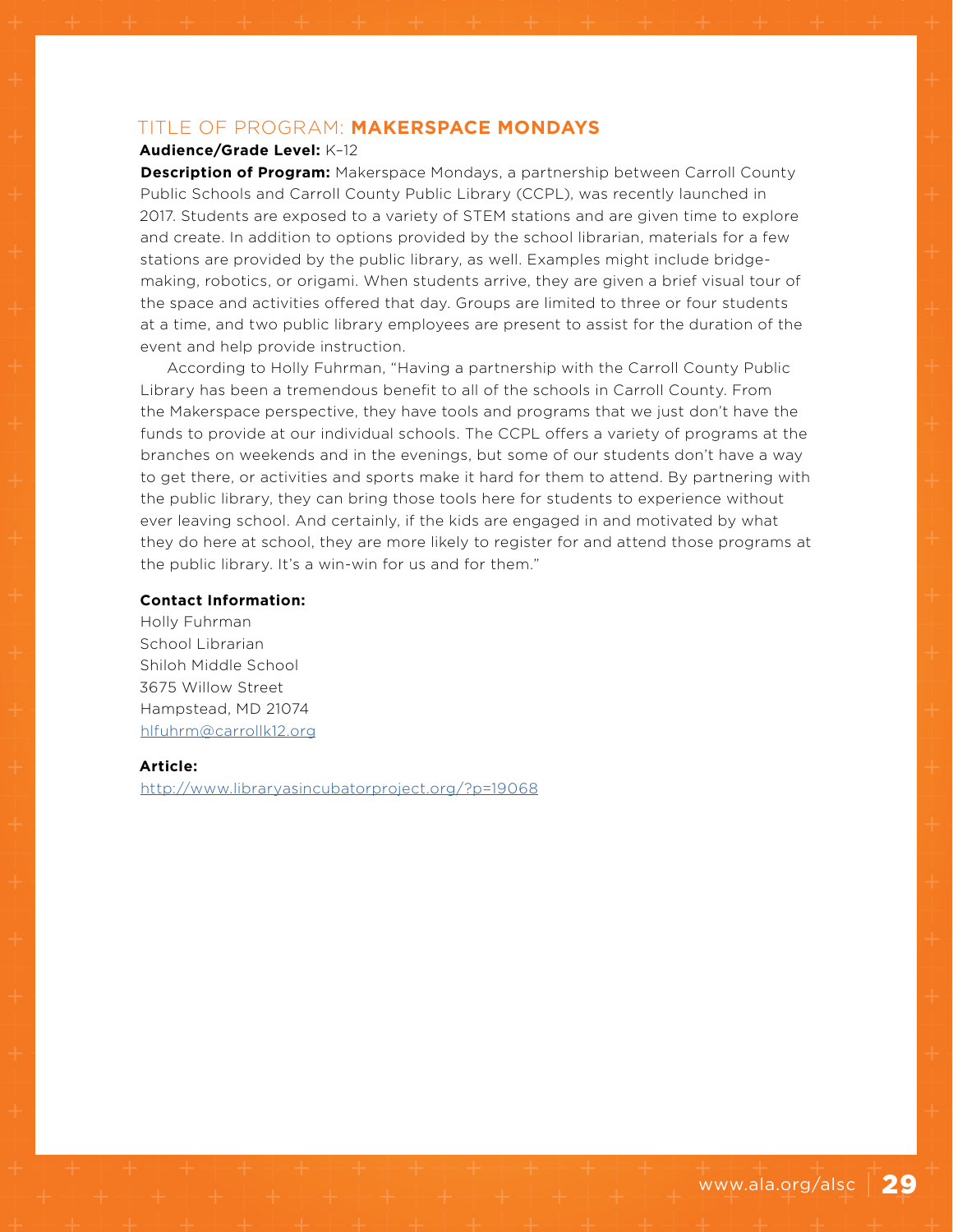## COMMUNITY READING PROGRAM

#### TITLE OF PROGRAM: **GLOBAL READING CHALLENGE**

#### **Audience/Grade Level:** Grades 4–5

**Description of Program:** The Global Reading Challenge is a collaborative Battle of the Books program between the Seattle Public Library and Seattle Public Schools. The citywide program encourages 4th- and 5th-grade children to have fun and enjoy the sport of reading. After reading ten books, children take part in a "Quiz Bowl" game to determine the winner for the city of Seattle. The winning Seattle team takes home the Global Reading Challenge traveling trophy and goes on to a videoconference challenge between Seattle and Fraser Valley and Coquitlam, British Columbia, Canada.

The goals of the program include the following:

- 1. To ensure the participation of children with lower reading scores throughout the city
- 2. To foster teamwork and cooperative thinking
- 3. To build strong relationships between the Seattle Public Library and the Seattle Public Schools
- 4. To share with the participants quality children's literature that represents a diversity of experiences at a variety of reading levels
- 5. To share quality children's literature with the participants that represent a diversity of experiences at a variety of reading levels

#### **Contact Information:**

Mary Palmer Children's Librarian The Seattle Public Library 1000 4th Avenue Seattle, WA 98104 (206) 386-4674 [mary.palmer@spl.org](mailto:mary.palmer%40spl.org?subject=) <http://spl.org> <http://www.seattleschools.org>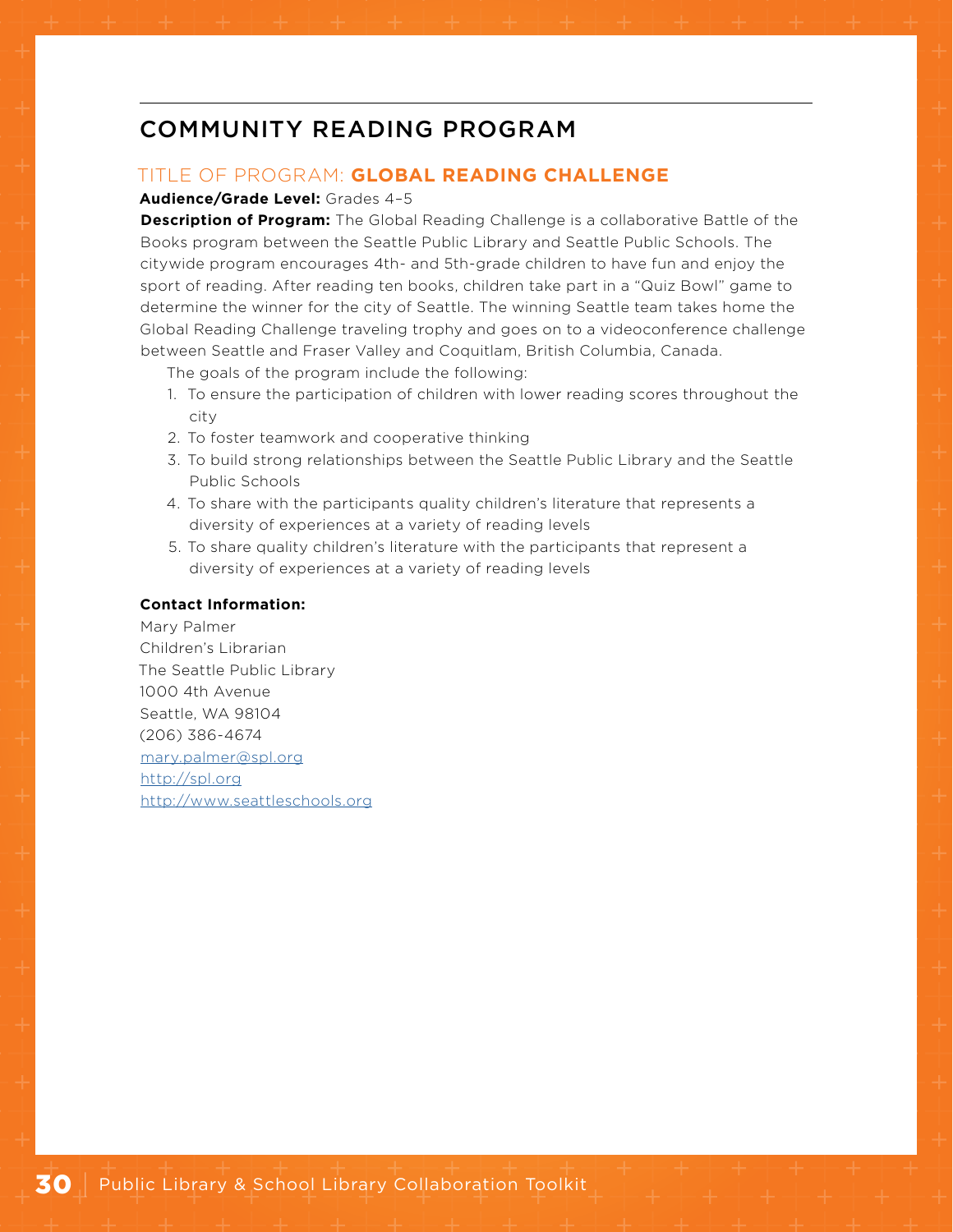## SYSTEMWIDE INITIATIVES

#### TITLE OF PROGRAM: **LIBRARY LINX: BRINGING THE PUBLIC LIBRARY TO SCHOOLS**

#### **Audience/Grade Level:** K–12

**Description of Program:** Library Linx is a cooperative project between the Deschutes Public Library in central Oregon and two school districts. Students and teachers can place holds on public library materials, which are then taken to a central location for each district and delivered to schools via school courier five days each week.

Linx schools are selected when they are able to meet certain responsibilities, including employing a regularly-scheduled media manager and creating opportunities for public library staff to speak to students and teachers each year about library services and resources.

Deschutes Public Library fully funds Library Linx, including staff time, courier delivery, and a maintenance fee for each portal. Library Linx is available in 25 elementary and middle schools.

#### **Contact Information:**

Heather McNeil Youth Services Coordinator Deschutes Public Library 601 NW Wall Street Bend, OR 97701 (541) 617-7099 [heatherm@dpls.us](mailto:heatherm%40dpls.us?subject=) <http://www.dpls.us>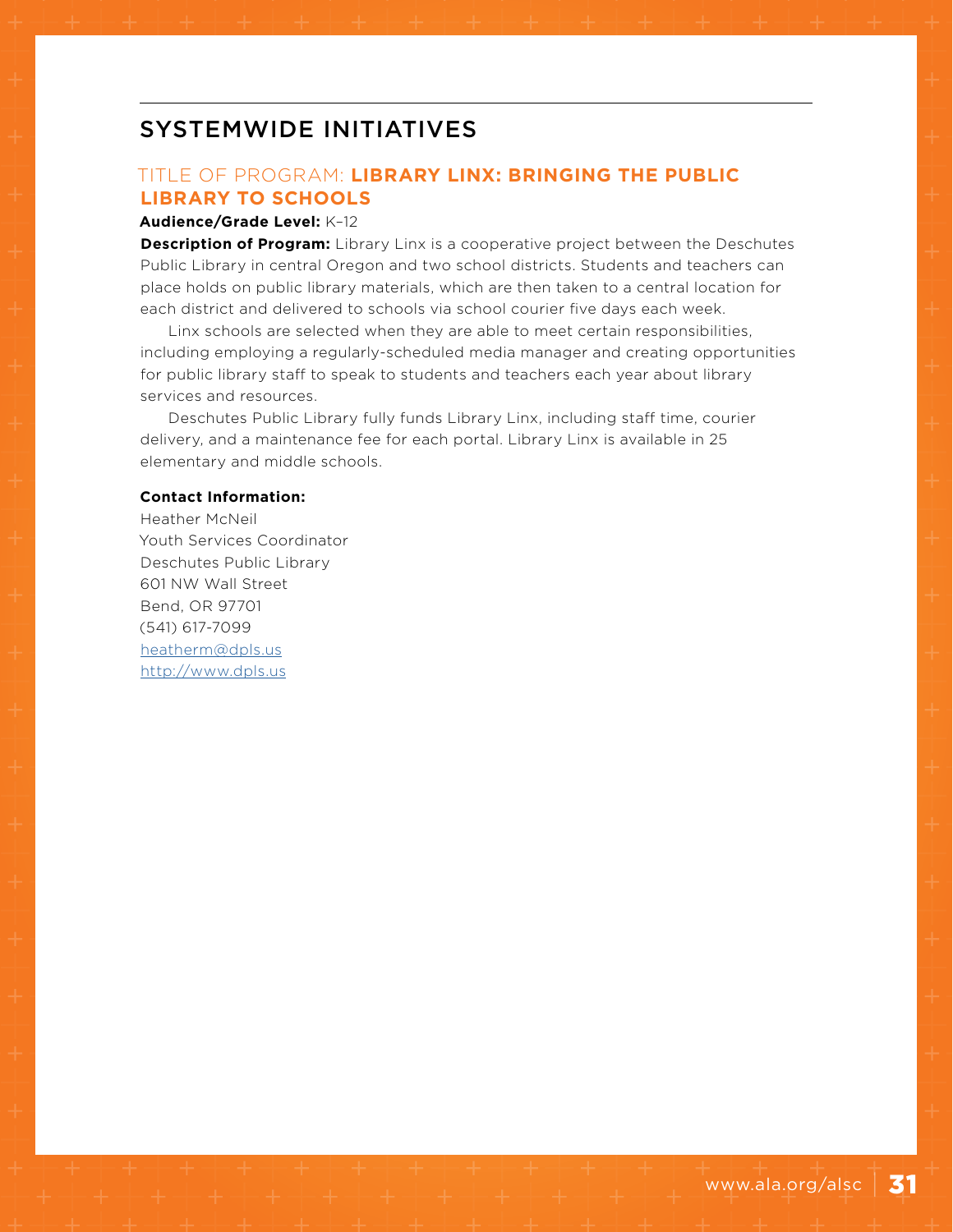#### TITLE OF PROGRAM: **ONE ACCESS**

#### **Audience/Grade Level:** K–12 Students and Teachers

**Description of Program:** ONE Access, or "One Number Equals Access," uses students' school identification numbers instead of separate library cards. With their ONE Access account, students can:

- Access library research databases
- Borrow digital materials such as e-books, e-audiobooks, magazines, music, and videos
- Borrow up to ten print or audiobooks (no DVDs or music CDs). There are no overdue fines for ONE Access accounts, but users are responsible for fees on lost books.

This effort is part of an ongoing commitment by both organizations to benefit the community by increasing literacy and educational success. In addition, school district staff can use their employee ID to access all digital resources the public library has to offer. The partnership also features cooperative collection development and targeted curriculum support, as well as the sharing of aggregate test scores to measure the impact of library programs.

#### **Contact Information:**

Martha Link Yesowitch Educational Partnerships Manager Charlotte Mecklenburg Library 310 North Tryon Street Charlotte, NC 28202 (704) 416-0625 [myesowitch@cmlibrary.org](mailto:myesowitch%40cmlibrary.org?subject=) <https://cmlibrary.org/oneaccess>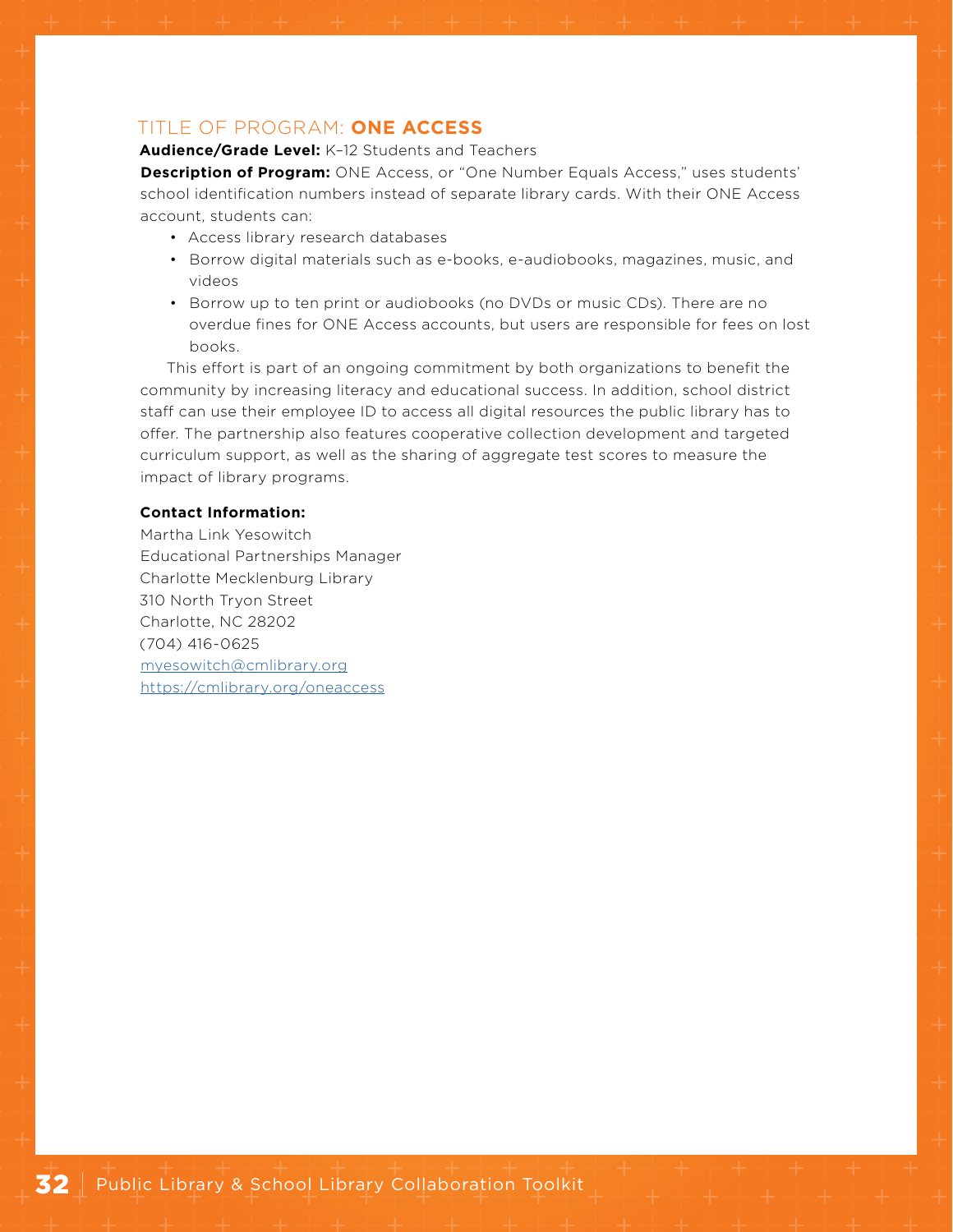#### TITLE OF PROGRAM: **LIMITLESS LIBRARIES**

**Audience/Grade Level:** Gr. 3–12; Teachers and Librarians in PreK–12

**Description of Program:** Limitless Libraries is a partnership between Nashville Public Library (NPL) and Metro Nashville Public Schools (MNPS) with the goals of improving school libraries, fostering resource sharing between the two institutions, and improving student access to learning materials. Here's how it works:

- NPL employs a dedicated Limitless Libraries staff to manage the partnership with the schools. The Limitless Libraries coordinator is a trained school librarian who works directly with MNPS Library Services and MNPS school librarians. Limitless Libraries also includes dedicated circulation and collection development staff members.
- Student ID numbers for MNPS students in grades 3–12 automatically become public library card numbers, giving students access to NPL's print and digital collections.
- Teachers' employee numbers automatically become educator card numbers, giving teachers access to NPL's print and digital collections, as well as educatorspecific resources.
- Students and teachers request NPL materials through the online catalog, and the items are delivered to them at school.
- Limitless Libraries' collection development librarians work directly with school librarians to purchase over one million dollars of print, digital, and A/V materials for MNPS libraries.

#### **Contact Information:**

Allison Barney Limitless Libraries Coordinator Nashville Public Library 615 Church Street Nashville, TN 37219 (615) 862-5775 [allison.barney@nashville.org](mailto:allison.barney%40nashville.org?subject=) <http://www.limitlesslibraries.org>

#### *SLJ* **article:**

[http://www.slj.com/2013/01/programs/libraries-with-no-bounds-how-limitless-libraries](http://www.slj.com/2013/01/programs/libraries-with-no-bounds-how-limitless-libraries-transformed-nas)[transformed-nashville-public-schools-libraries/#\\_](http://www.slj.com/2013/01/programs/libraries-with-no-bounds-how-limitless-libraries-transformed-nas)

Association for Library Service to Children. n.d. "School/Public Library Cooperative Programs." <http://www.ala.org/alsc/schoolplcoop> (accessed June 19, 2017).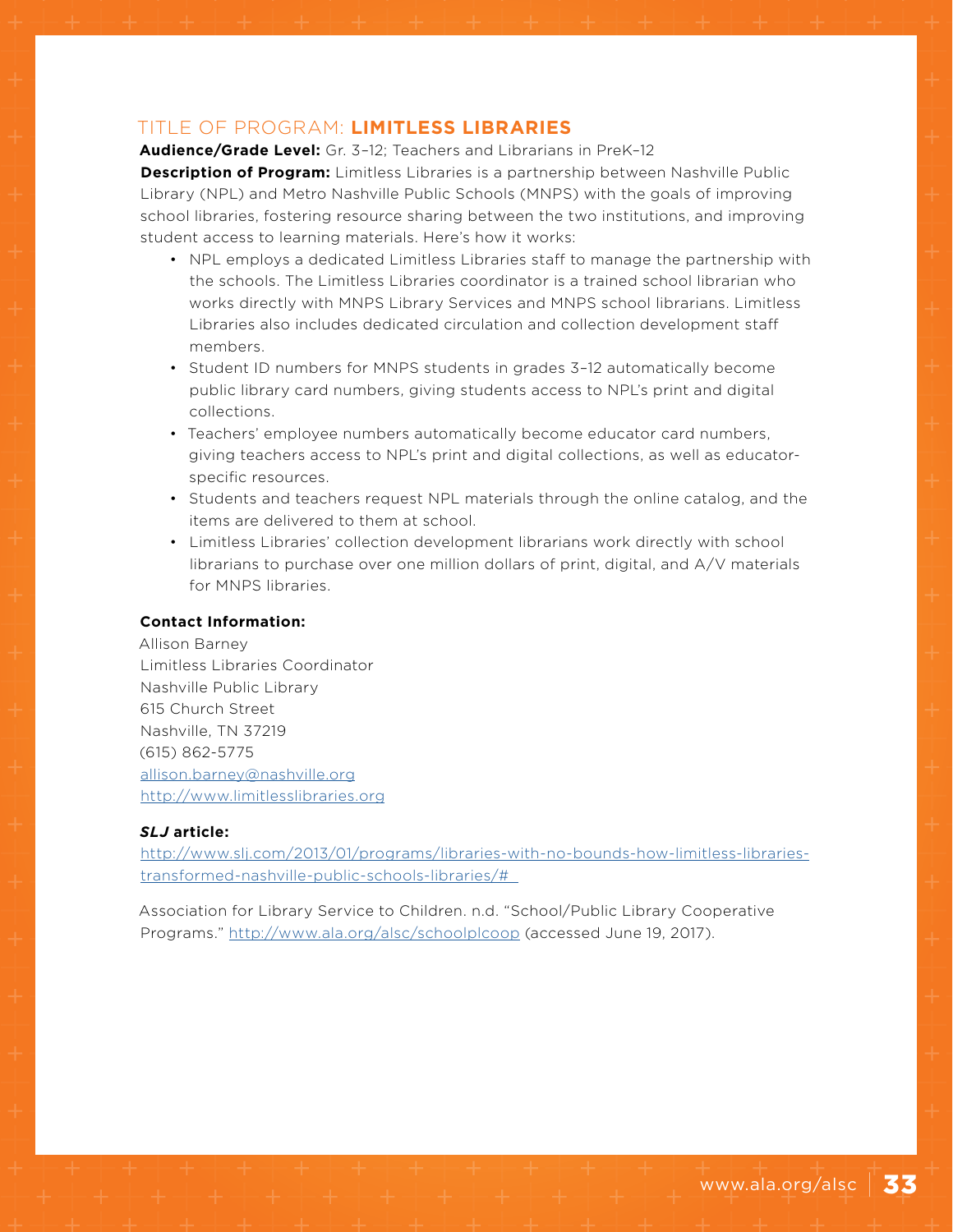## [CHAPTER 4](#page-1-0)

# <span id="page-35-0"></span>**CONTINUING THE PARTNERSHIP**

How to Keep the Collaboration Going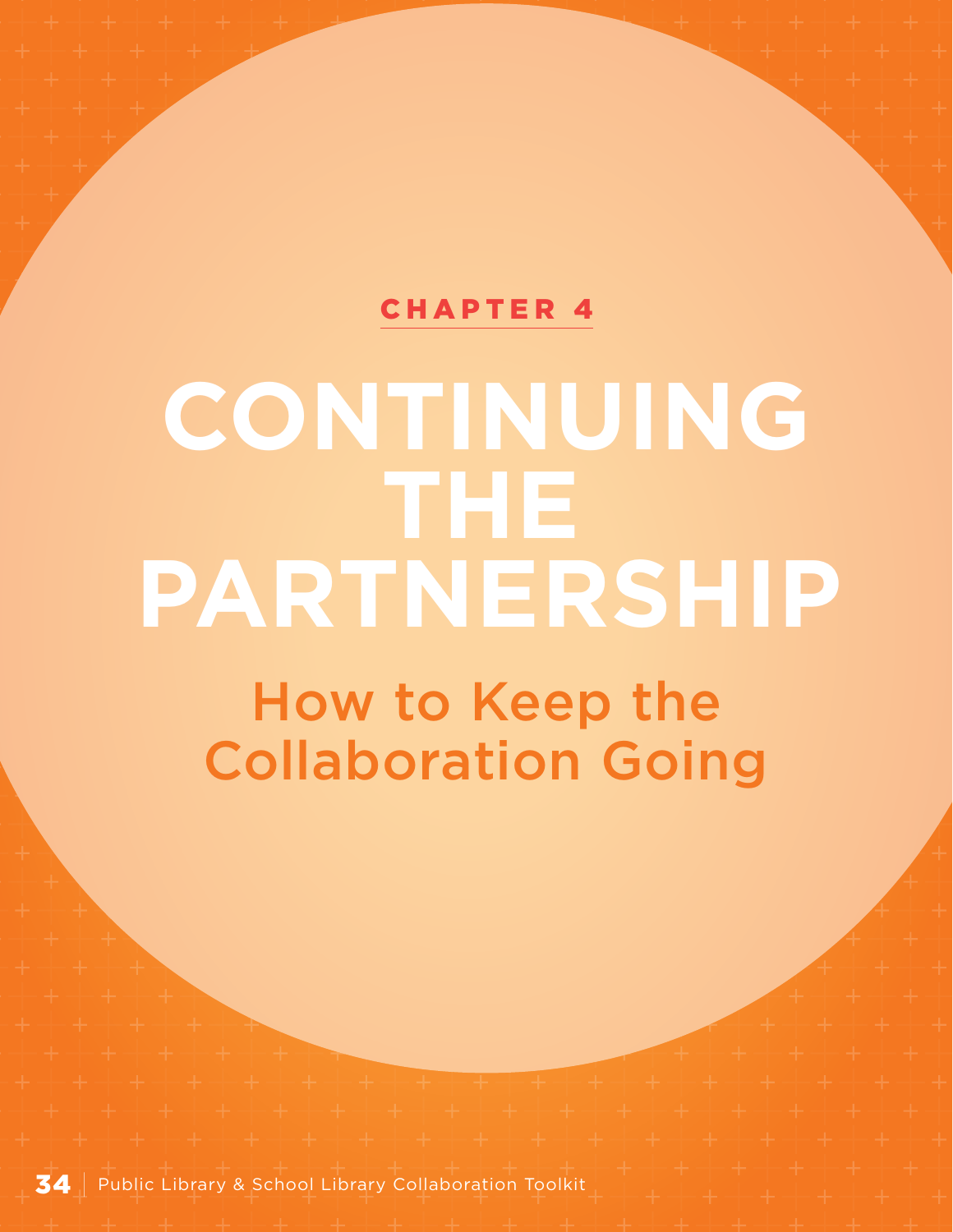**BY** Alexa Newman, Rachel Reinwald, and Natalie Romano

artnerships are always in flux, whether from staff changes,<br>completed tasks, or changing initiatives. Therefore, partner<br>are in constant need of evaluation and updating. This chap<br>discusses were to oveluate and continue a completed tasks, or changing initiatives. Therefore, partnerships are in constant need of evaluation and updating. This chapter discusses ways to evaluate and continue a partnership between schools and public libraries.

# REGULAR COMMUNICATION

After establishing a partnership, regular and two-way communication is a must. If possible, public and school librarians should meet frequently to brainstorm new projects and/or new ways to improve already-existing ones. Consider using collaboration and project-management tools to keep in touch. Some project management tools to consider include:

- Viewpath
- Slack
- Trello
- Google Docs/Sheets/Calendars/Hangouts
- Wiki sites

To extend collaborative efforts, schools can share information about upcoming events or major school projects with the public library so that they can be prepared for students coming in for specific materials. Public libraries can share information about new materials/ resources and upcoming children's and/or teen programming. They can communicate library news with parents and caregivers via a district's virtual backpack, school newsletters, parent handouts, or by presenting at a PTO/PTA meeting.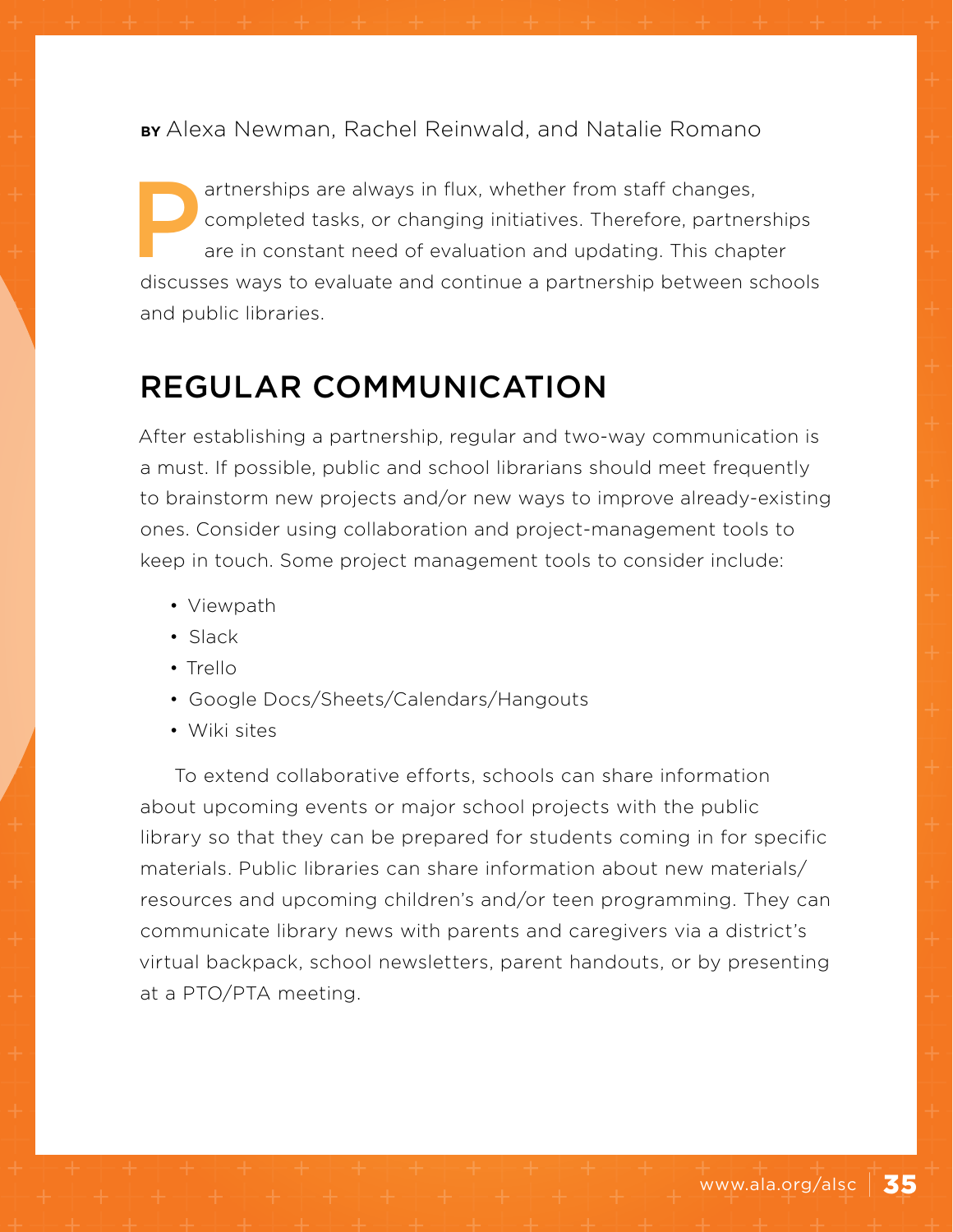# COMMUNICATION AND COLLABORATION

Ideally, public and school librarians and library workers will stay in touch year-round in order to enhance services for students, families, teachers, and school support staff. As previously stated, reaching out by phone or e-mail is usually the first step to creating a partnership; alternatively, consider utilizing platforms that facilitate communication like Skype, Slack, or Adobe Connect. As you make a communication plan, here are some things to consider:

## PUBLIC LIBRARIANS AND LIBRARY STAFF

## When are seasonal breaks, in-services, and holidays taking place at the schools you serve?

- Obtain a copy of your school district(s) calendar. Spring and fall breaks can be an ideal time to offer special programs at your library. Depending on your library's resources, public library staff have a unique opportunity to plan and promote a variety of programs tailored to students' needs and interests year-round.
- Consider offering process-based art programming, a shortterm book club, coding/web-development camps, passive programming, or programming that focuses on meeting a specific community need, such as meal programming and other free or low-cost family resources. Integrate these weeklong breaks into the public library's outreach plan, and implement some school-aged programming during seasonal breaks throughout the school year.

#### Bring programming to the schools.

• School librarians are often strapped for time, materials, and resources, making field trips to the public library difficult.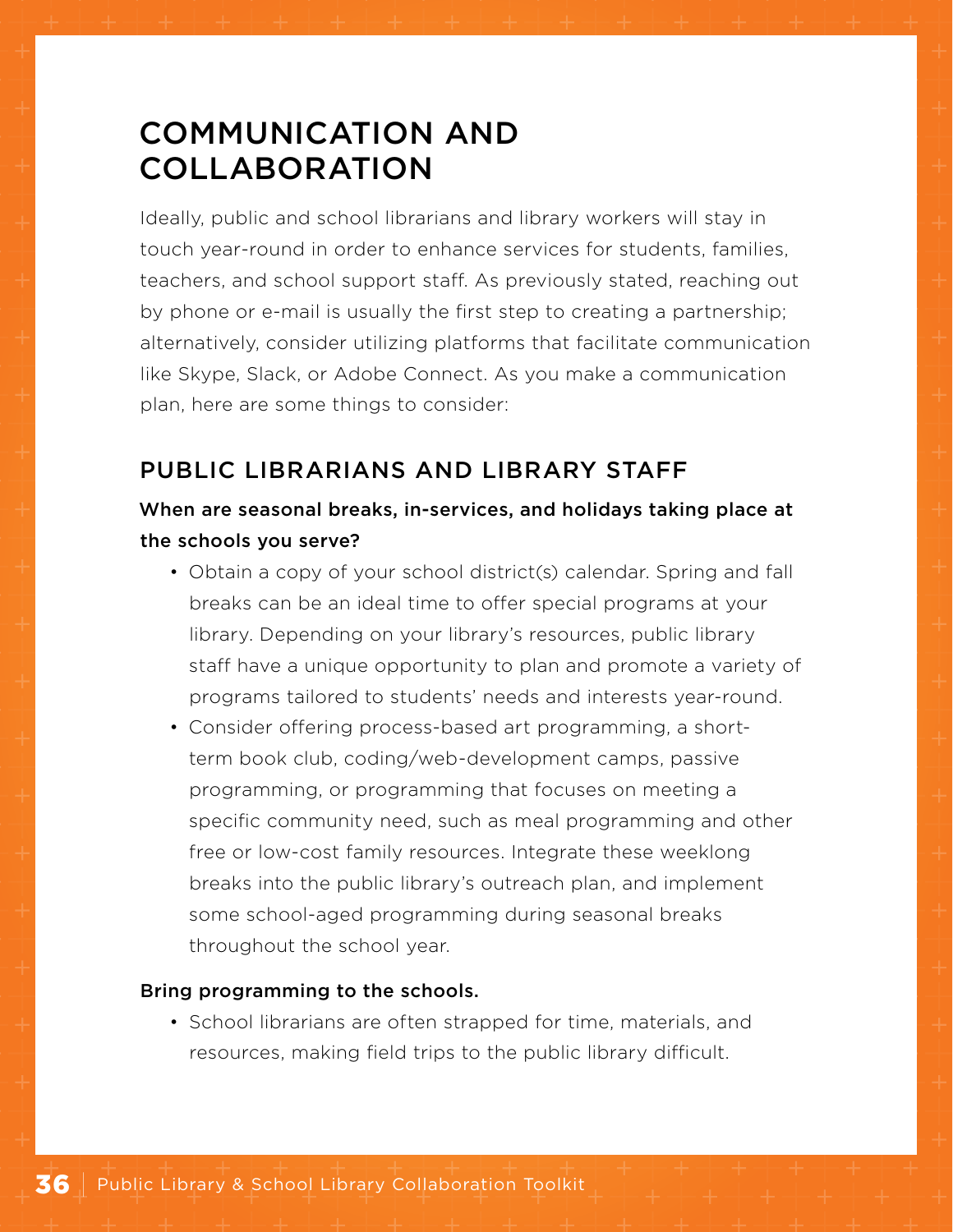Children's and teen services librarians can bring the public library to schools. They can facilitate book and technology clubs or hold joint events at the schools, including author visits, arts performances, or other special programs.

#### Bring school events to the library.

• Offer tours, field trips, and hands-on bibliographic instruction on how to use the public library. Provide a space for student productions and exhibits: student recitals, concerts, and art shows are all fairly simple events to schedule into library meeting and event spaces.

#### Set calendar reminders and milestones for keeping in touch.

- Using a multi-month calendar, set a reminder to connect with your local school librarian(s) on a regular basis, depending on the pace of your library's programming for school-aged children and the school's academic calendar.
- Evaluate your communication frequency throughout the year, and adjust as necessary. Perhaps there are times during the year when more communication is necessary, such as the lead-up to summer, to ensure students are aware of what the library offers when school is out, or making sure students and teachers are supported as midterm and final exams are scheduled.

#### Hone your marketing skills and find the best way to share events.

- If your library has a central marketing department, ask its staff to help you design templates for promoting your library's events to schools. Depending on your library's resources, printed marketing materials may or may not fall within the library's budget priorities. If not, create a simple print calendar of public library offerings and deliver it to the schools for distribution.
- Also consider including grade-level booklists or bookmarks when connecting with the schools you serve. Other ideas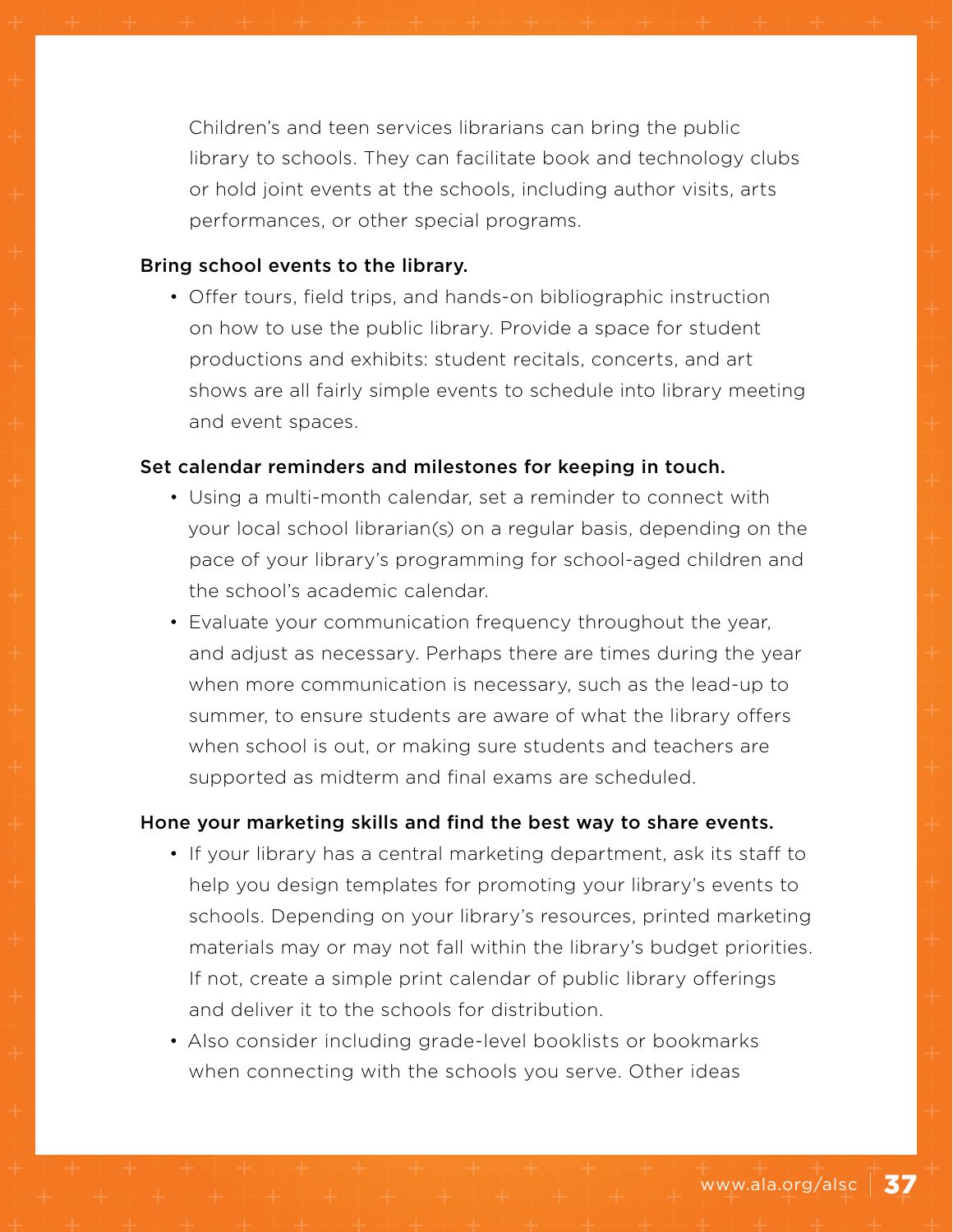include a monthly library newsletter, Facebook promotion of library events, or attending and making announcements at PTA or other school functions.

#### Manage turnover and preserve institutional knowledge regularly.

• Staff turnover often causes communication lapses between public and school librarians. Throughout the year, update the contact information for the schools served, including school library counterparts and any other notes that will help future staff in the event of a staff change.

## SCHOOL LIBRARIANS

## Integrate teachers' syllabi and curricula into conversations with your public library workers on an ongoing basis.

- Does a teacher plan to offer a book club in a few months? Your public library worker might be able to support that teacher by offering copies of books, discussion questions, or even a physical meeting space outside the classroom for a book club to meet.
- Checking in with your public library workers on a regular basis ensures that they effectively support you, teachers, and students with special projects throughout the school year.

## Consider integrating annual public library events into the school's reading, language arts, and technology curricula.

- Each year, ALA divisions sponsor El día de los niños/El día de los libros (Children's Day/Book Day); Teen Tech Week and Teen Read Week; and Banned Books Week. ALA's initiatives align with schools' learning objectives to help students gain experience with new technologies, recognize the importance of cultural heritage and language diversity, and participate in interdisciplinary discussions in the social sciences and other subject areas.
- Work with your public librarian and library staff to discuss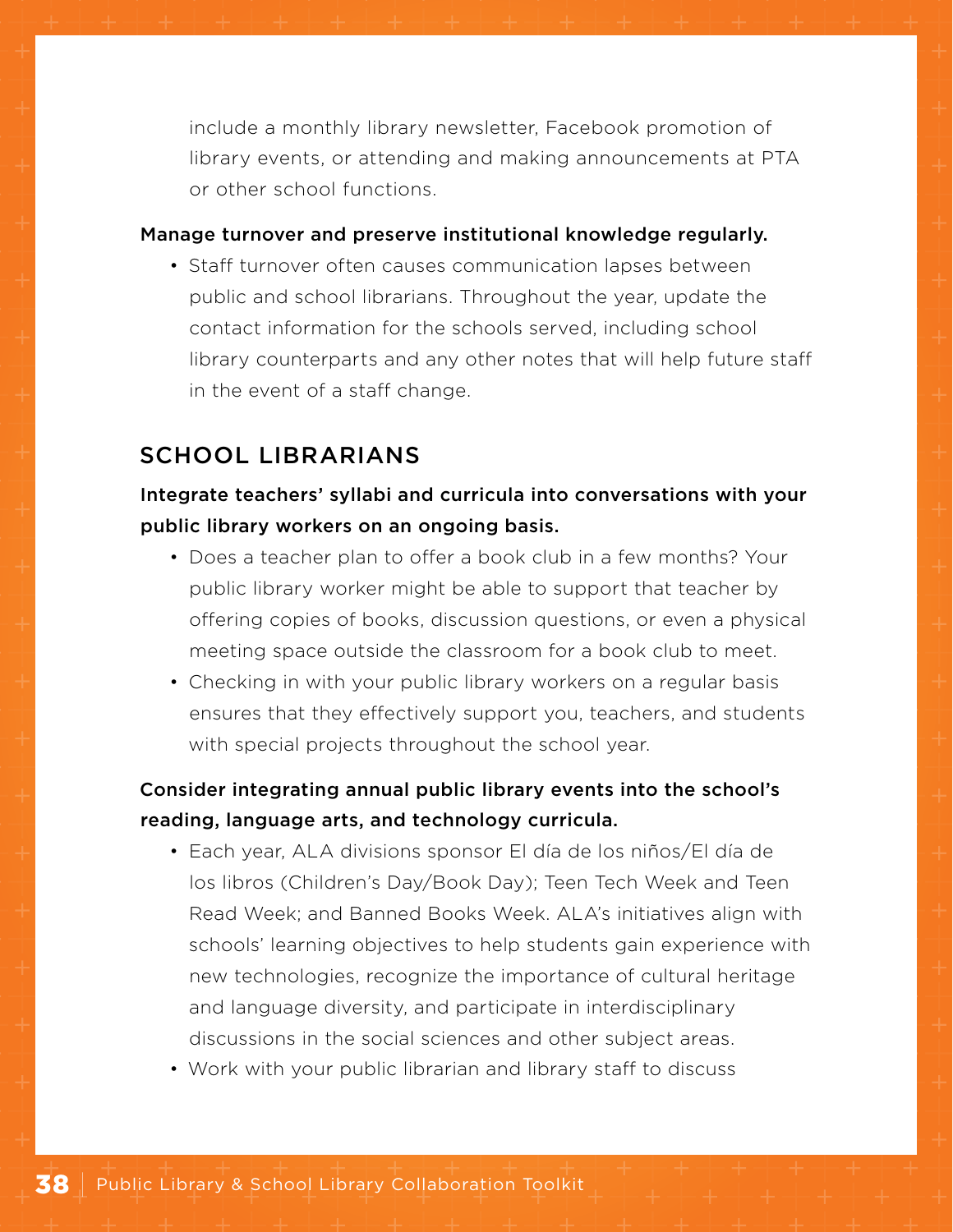program dates and how any related events can be customized to align with curriculum objectives and student outcomes. Work these into your collaborative plan by looking ahead and creating an ongoing communication plan.

## Designate one contact person to keep in touch with the public librarian and library staff.

• School librarians will most likely be the contact person, but it could also be a paraprofessional staff member. Establishing one point of contact is helpful for consistency and limiting confusion.

## Update the school principal about collaborative plans with the public library.

• He or she may have helpful ideas for both institutions, including working together to schedule and host school-related functions.

#### Form a student library advisory committee.

• Find out what your students want from their public and school libraries by inviting their input. An advisory committee is a great leadership experience for students and it is a great way to get feedback from your students.

## EVALUATING PROGRAMS AND PARTNERSHIPS

How well is your partnership performing? Public and school librarians need to demonstrate the value and impact of their partnerships. Additionally, evaluations provide the opportunity to learn what has been successful and what has not, building these lessons into revised plans. Since most programs and partnerships are designed in response to a demonstrated need, a completed evaluation should show how the need was met and what is left to accomplish. Collaborative projects often contribute to a larger community goal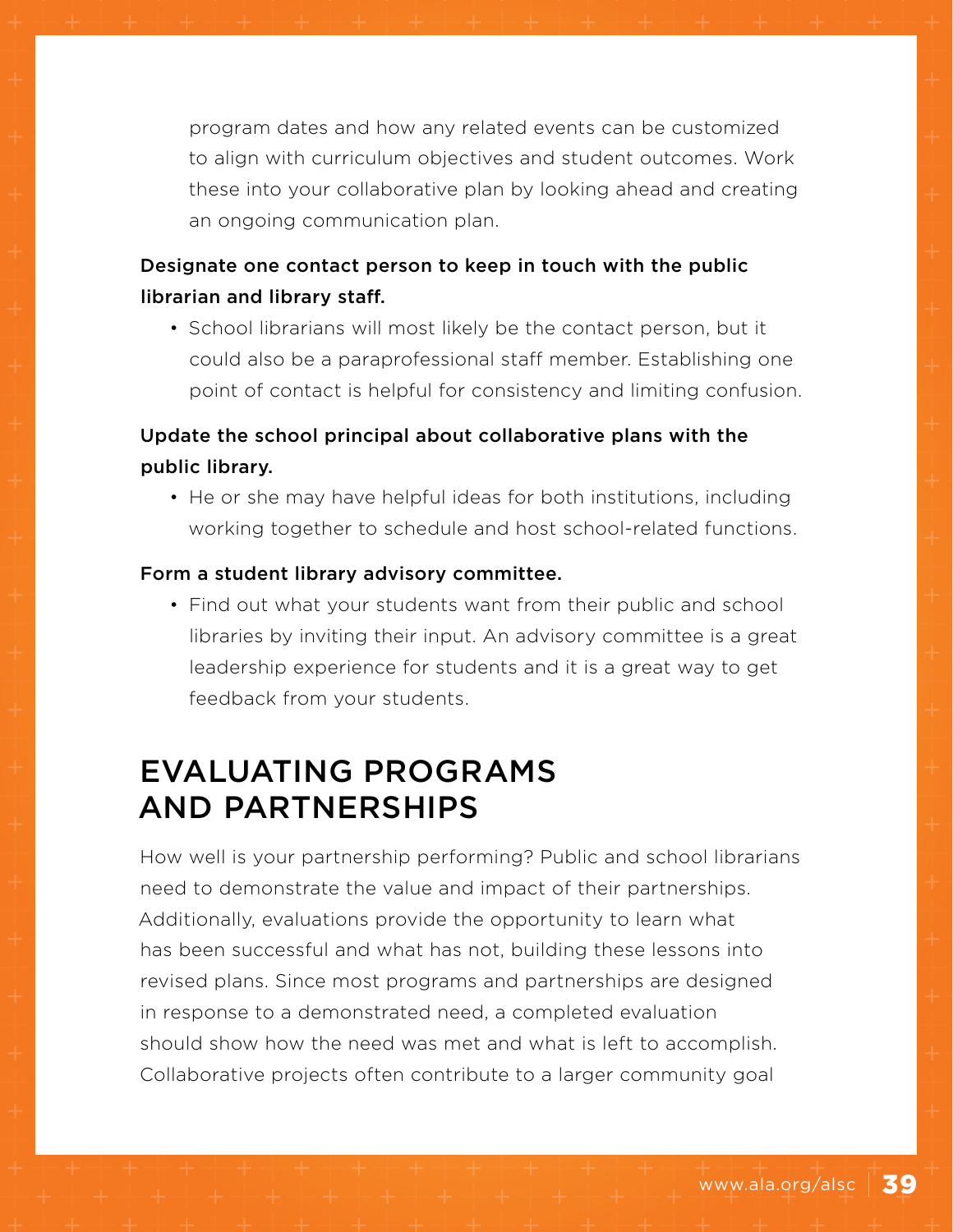and/or the library and school's mission statement. If so, a completed evaluation should illustrate how the collaborative project furthered the community and institutional goals.

Measuring outcomes clarifies the purpose of a program, revealing what is working and what is not. It keeps partners focused on goals, instead of the process, and can stimulate a discussion of issues surrounding the initiative. Outcomes identify milestones and motivate staff by demonstrating the impact their work produces toward the partners' common goals. Outcomes also provide stakeholders and patrons with insight into why and how library services are used and needed. Later, the measured outcomes may help justify funding or grants.

# SETTING MEASURABLE PROGRAM GOALS AND OBJECTIVES

When initiating your partnership, you should set goals and objectives for your planned event or overall partnership. Questions to consider include:

- What were the goals?
- How will you know if the goals were met?
- What was your final product?
- How did you measure the impact of the project/initiative on the chosen community?

Public and school library partnership goals are almost always studentbased, but a partnership's focus could also include teachers or families. Goals, objectives, and outcomes vary based on the type of program location, as well as external factors such as governmental/school district directives and restrictions. Specific goals may look different case-by-case, but they generally answer some of the following questions:

• How did this partnership increase students' understanding of a particular lesson plan or unit in the curriculum?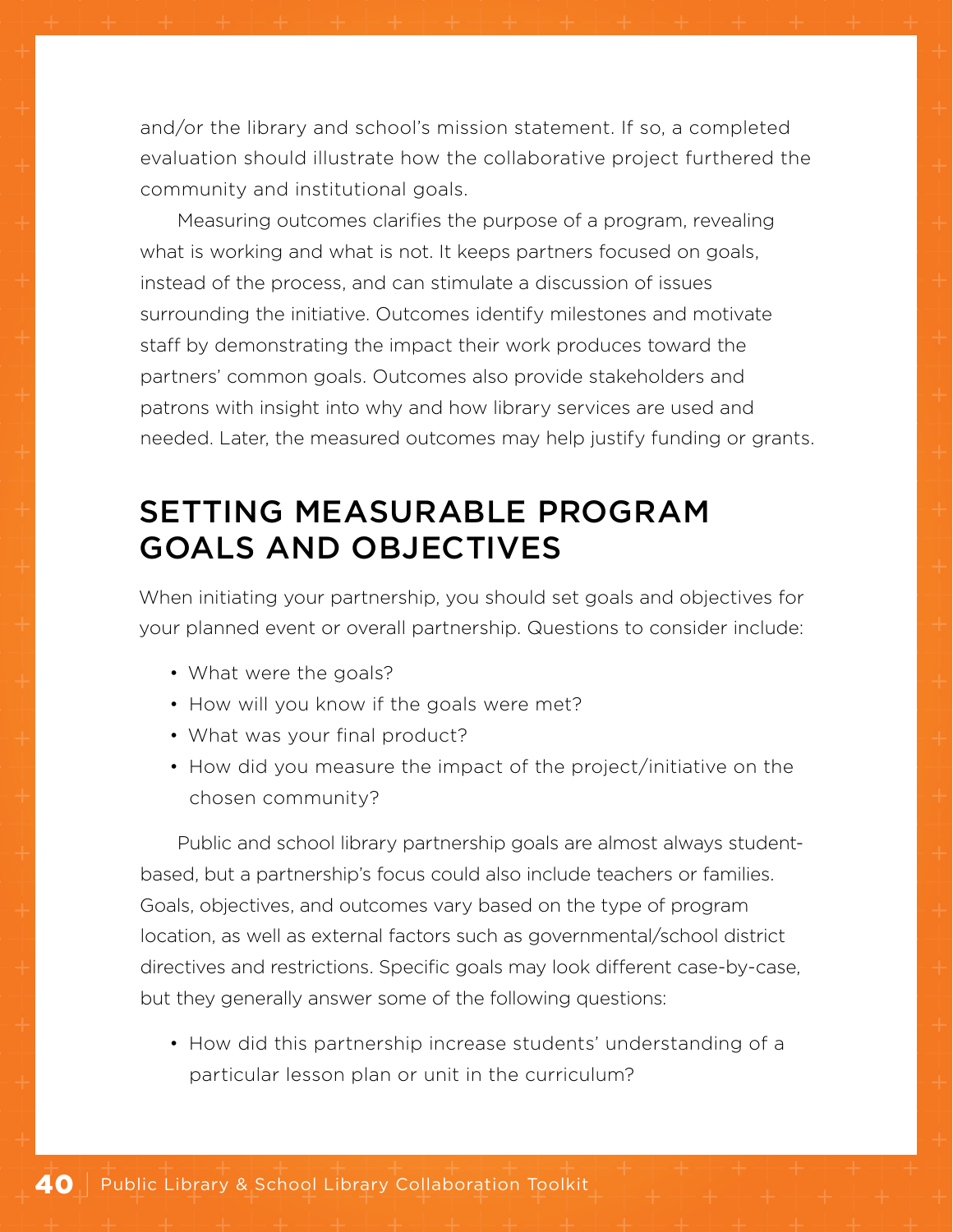- How did this partnership address a specific student/child or family need, and was that need met?
- How did this partnership increase teachers' access to and awareness of public library resources, and how can we measure this impact on a longitudinal scale?

Both school and public library workers should be aware that the privacy of student records is of utmost importance, and rules governing access to student records will apply to school–public library partnerships. Demonstrating outcomes based on test scores, for example, may be problematic because scores are typically not available without a proper legal records release. Communicate with your school or public library contact to find other potential sources of data to demonstrate desired program outcomes.

# DETERMINING SUCCESSFUL OUTCOMES

Successful outcomes provide qualitative and/or quantitative evidence of the progress achieved through the partnership. Every partnership is different and contains different goals, as well as analysis and report strategies. Consider the following:

#### Collect data

- Schools and public libraries involved
- Number of programs
- Number of students
- What problem did it solve and how? (effectiveness)

#### Clarify the benefits to the end user

• Change in skills, knowledge, attitude and behavior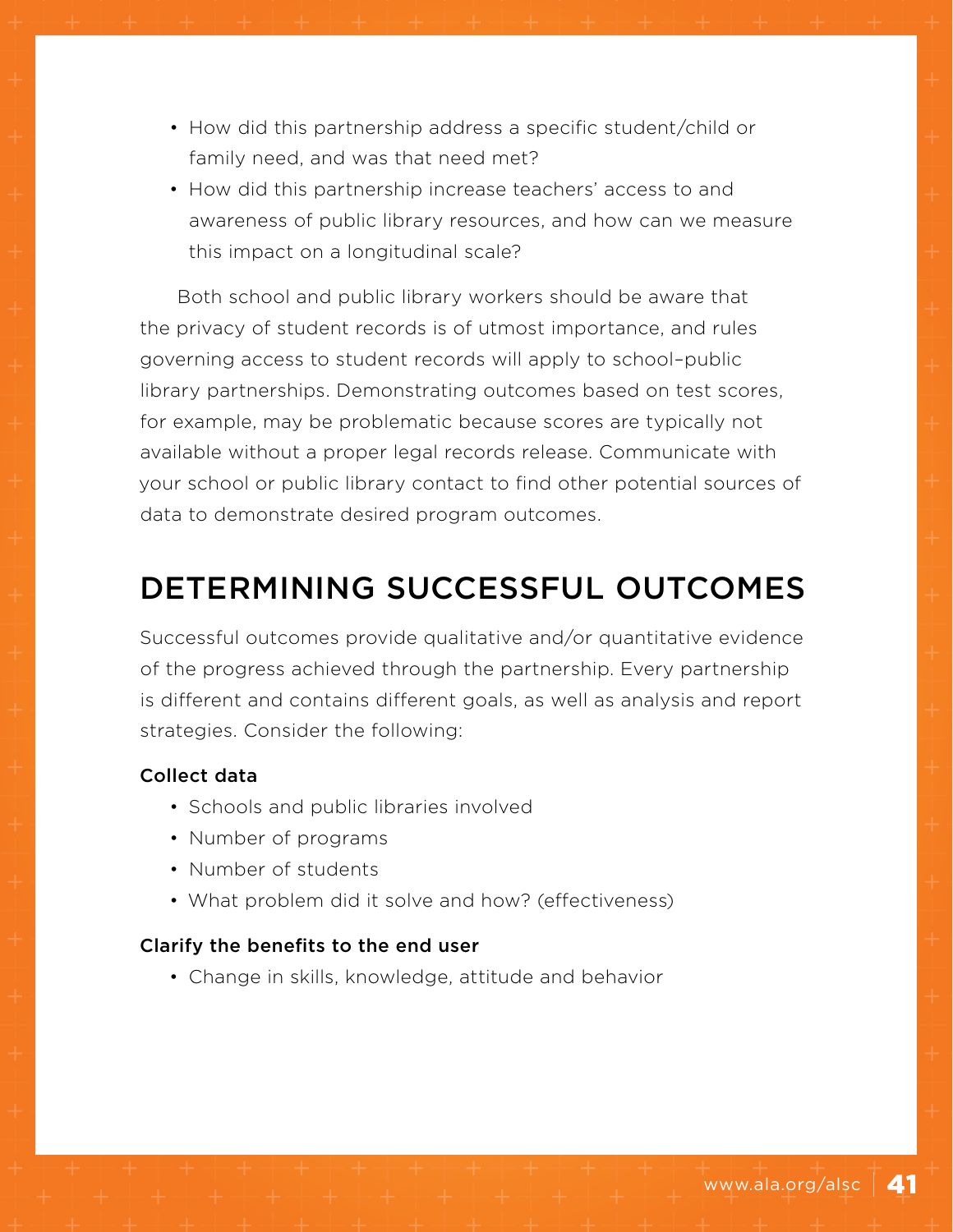## Review official and unofficial school and library documents to discover what outcomes may have been reported outside of your research

- Did someone include on their monthly report that more people showed up to a certain program after your promotion of it?
- Did a teacher report that her students scored higher or showed improvement on a skill that you taught her class?

#### Use data collection and reporting tools

- Surveys
- Pre- and post-test of skills, knowledge, attitude, behavior
- Success stories/anecdotes (qualitative assumptions of cause and effect)
- Interviews and/or focus groups of participants
- PLA's Project Outcome initiative ([http://publiclibrariesonline.](http://publiclibrariesonline.org/2015/09/project-outcome-helping-libraries-capture-their-community-i) [org/2015/09/project-outcome-helping-libraries-capture-their](http://publiclibrariesonline.org/2015/09/project-outcome-helping-libraries-capture-their-community-i)[community-impact/](http://publiclibrariesonline.org/2015/09/project-outcome-helping-libraries-capture-their-community-i))

# DEMONSTRATING OUTCOMES

Outcomes-based evaluation is a user-centered approach to the assessment of programs and services provided in order to address particular user needs. The impact can be changes in behavior, attitude, skills and knowledge. Think about the goals you made for a collaborative school/library project or initiative:

- Did you turn those into measurable outcomes?
- What were the final measurements?
- Did you think of all the different changes you could effect?
- Were there any extra outcomes you didn't expect but could still include in a report?

Sometimes your partnership will establish where and how your partners want outcomes communicated, but not always. A board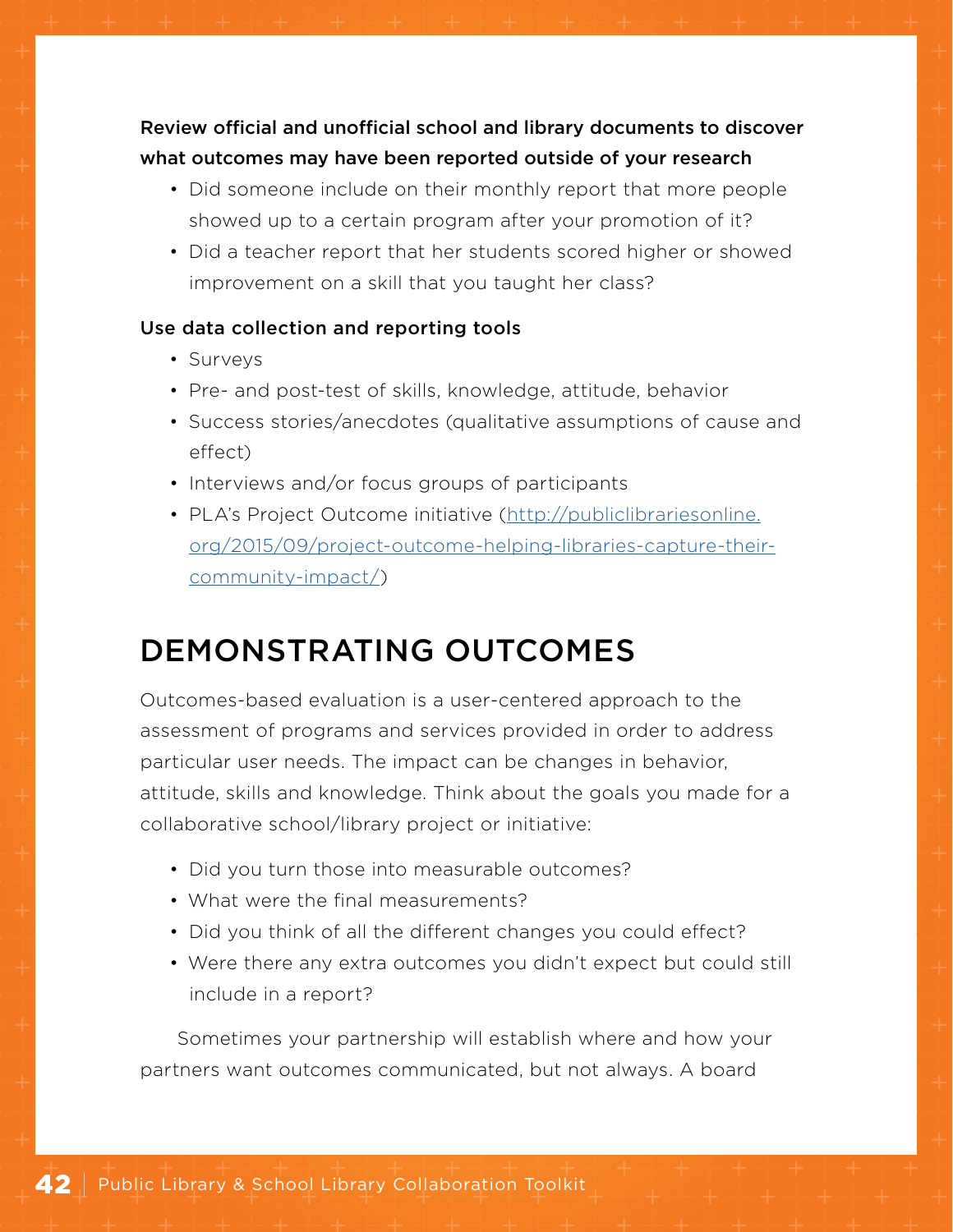meeting presentation is always good for large projects, but you can send reports to department heads and principals for other projects to keep them abreast of progress on joint initiatives.

# HELPFUL LINKS

**Evaluation Resources** (Institute of Museum and Library Services: <https://www.imls.gov/research-evaluation/evaluation-resources>)

The Program Manager's Guide to Evaluation, Second Edition (The Office of Planning, Research and Evaluation: [https://www.acf.hhs.gov/](https://www.acf.hhs.gov/sites/default/files/opre/program_managers_guide_to_eval2010.pdf) [sites/default/files/opre/program\\_managers\\_guide\\_to\\_eval2010.pdf\)](https://www.acf.hhs.gov/sites/default/files/opre/program_managers_guide_to_eval2010.pdf)

Using Statistics Effectively (Everyday Advocacy, Association for Library Service to Children: [http://www.ala.org/everyday-advocacy/](http://www.ala.org/everyday-advocacy/be-informed/using-stats-effectively) [be-informed/using-stats-effectively](http://www.ala.org/everyday-advocacy/be-informed/using-stats-effectively))

# REFLECTION AND REVISION

What lessons can be learned from your work, successes, and failures so far? How will you adjust the partnership moving forward? The longer a partnership between the schools and libraries continues, the more changes will occur. Take time to come back to the original vision and goals, and make sure that every member, new and old, understands them and is still on board. Community needs might change for various reasons, and new members of the partnership must come up to speed. Use the questions below to review your vision for veteran members and introduce new members to your partnership. If any disagreements surface in the review, work together to determine which positive actions the group can take to come to a consensus or revise the original agreement.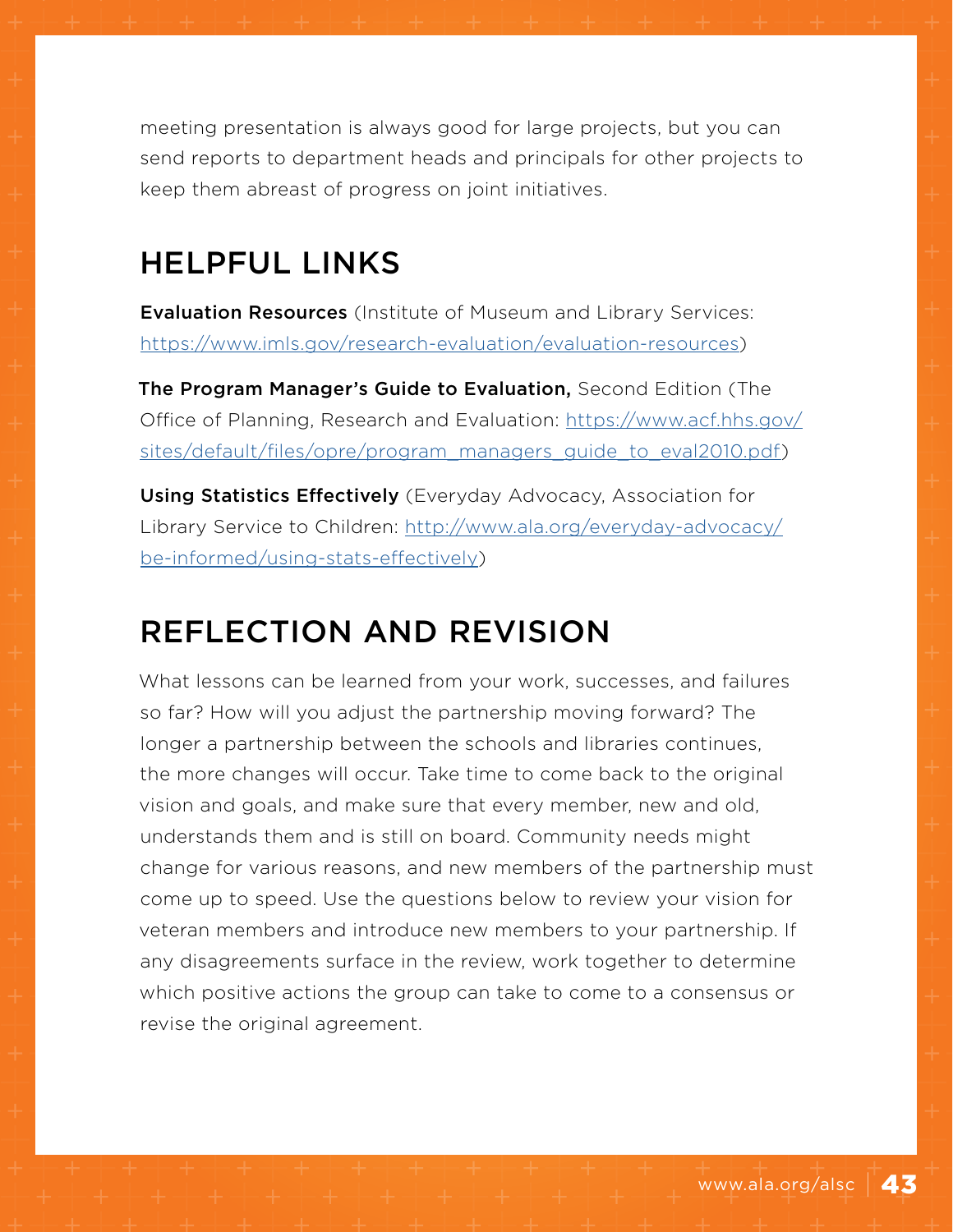#### Partnership Vision

- Do partners share a common vision?
- Are partners willing to make changes to achieve shared goals?
- Are the overall vision, purpose, and goals still recognized by members?
- Have these key definitions changed?
- If so, how was this communicated?

#### Partnership Purpose

- Why was the partnership established, and are members still clear about this (benefits and added value)?
- Do members understand and agree to the purpose and accept its importance?

#### Partnership Work

- Does the work of the group possess shared values and accepted principles?
- If shared values and principles are in place, has everyone agreed to them?
- Is everyone aware of the goals' principles?
- Does the group still meet the original need for its existence?
- Does the group's focus need to change?

#### Individual Roles

- Is there a clear understanding of one's own/others' roles and responsibilities?
- Have roles and responsibilities changed?
- How are changes monitored?

#### Internal Communication

- Do formal and informal communications take place?
- Is there regular communication, or conflicting values/poor communication?
- Does the partnership work in an open or closed way?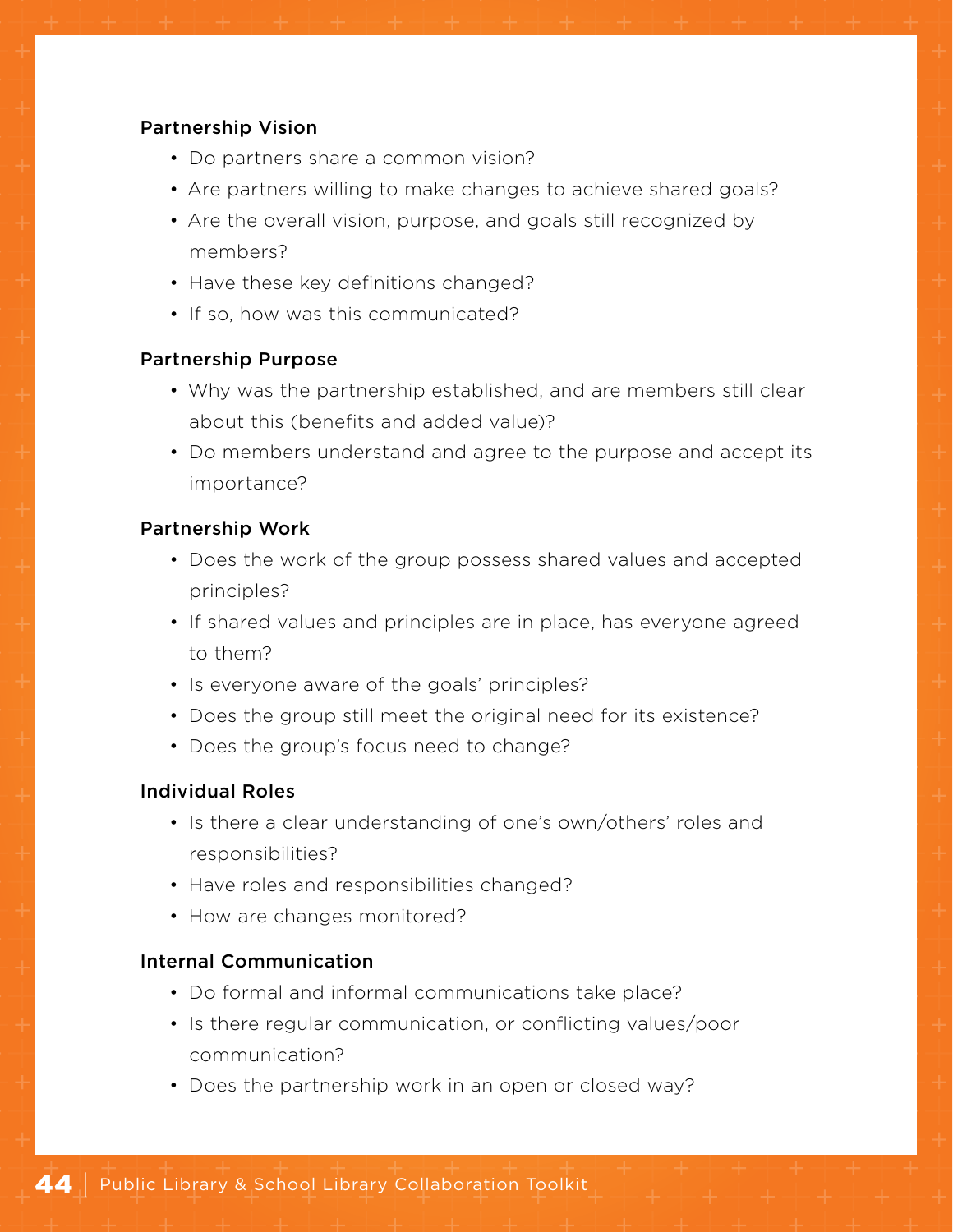#### External Communication

- Is the purpose of the group known and understood outside the partnership itself?
- Is adequate information available about the partnership and its decision?
- Is there a communication strategy? Is it effective?
- Are outcomes communicated across the partnership and externally?

#### Outcomes

- What do individuals/organizations expect to receive from the partnership?
- Has the group agreed upon a set of outcomes?
- Is everyone aware of the outcomes?
- How has the group measured progress against the outcomes?
- Is progress measured on a regular basis?
- Has the partnership been successful in achieving its accepted outcomes?
- What differences have resulted from the partnership?
- Have any organizational improvements occurred after establishment of the partnership?

#### Partnership Support

- Was the partnership supported by leaders/politicians (where relevant)?
- Were the aims/goals of the partnership clear to leaders/council members?

#### Partner Relationships

- Is there mutual trust and respect?
- Are relationships between members good? If not, what action can be taken to remedy this?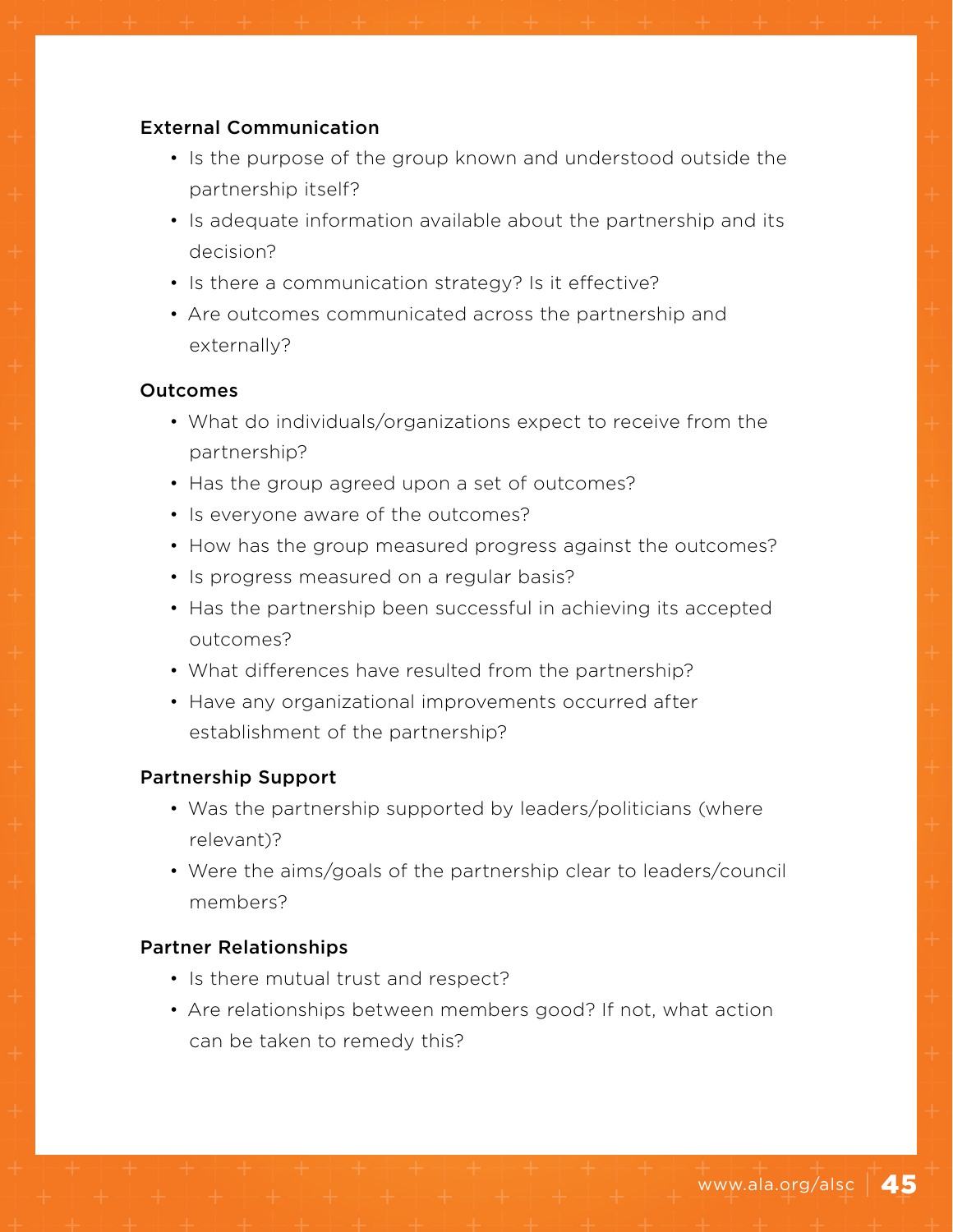#### Representation

- Does the membership of the partnership represent the right people?
- Does it fully represent target groups?

# LAST BUT NOT LEAST . . . CELEBRATE!

Another important aspect of collaboration is celebrating and publicizing successes, both small and large.

- Share events on social media: if your library has a Facebook page, blog, or Twitter or Instagram account, schedule a post. Include tags for participating organizations; ALA divisions including ALSC, AASL, and YALSA; and for specific events such as Banned Books Week. Social media can significantly boost coverage of your event.
- If you held a successful family reading night, or if students take a field trip to the public library, make a short presentation for the school board or library board to keep them up-to-date and remind them of the importance of school librarians and public libraries working together and how partnerships positively impact students.
- If you have been awarded a joint grant, create a press release to publicize the award and communicate your success to the community.
- Large events can be publicized in school or library newsletters as well in the community's newspapers, magazines, and on local television. If you have great pictures of an event, send them to the newspaper with prepared captions.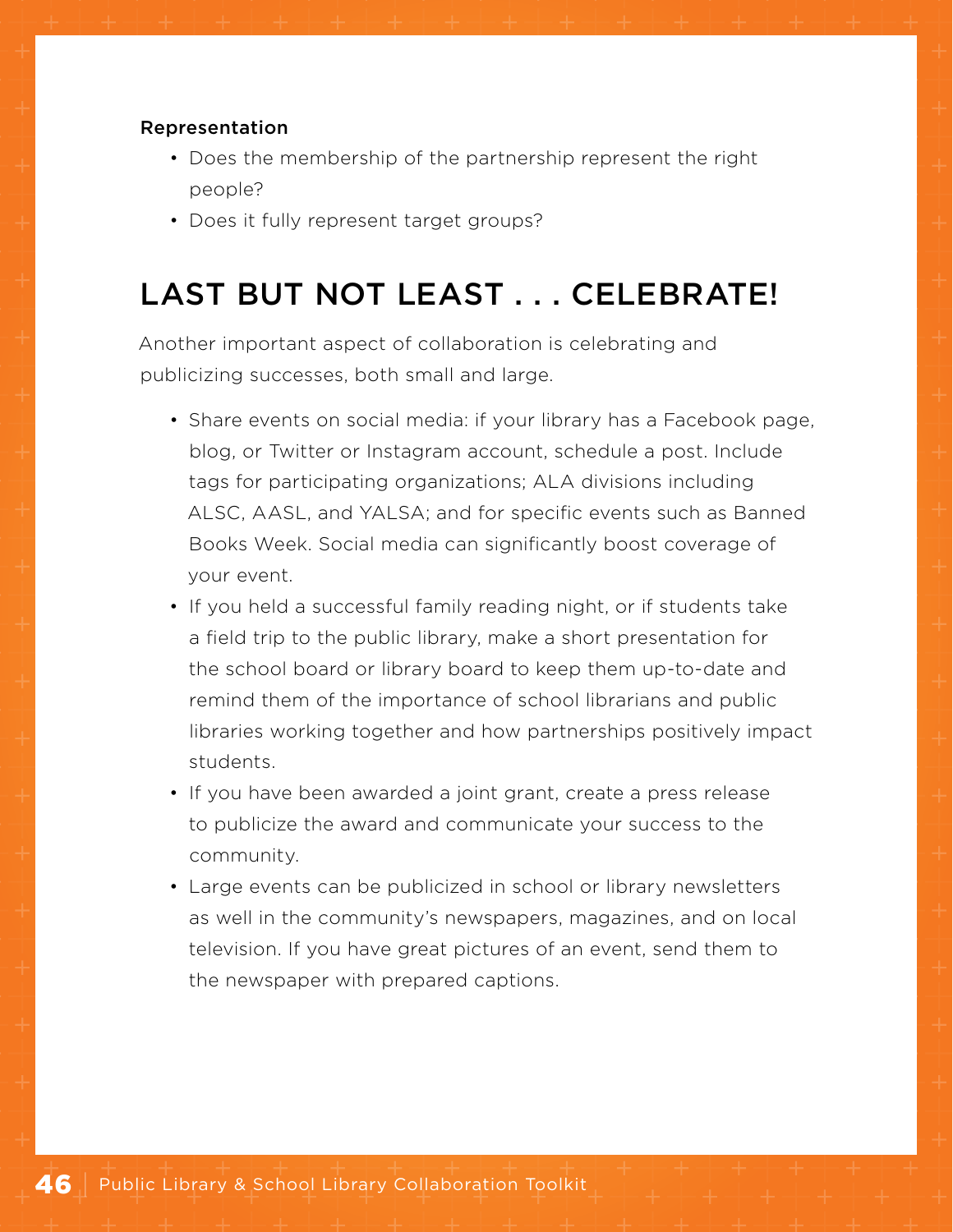# OTHER COLLABORATION IDEAS

[Chapter 2](#page-7-0) lists specific, successful examples and provides program details and contact information. Here are some additional ideas to further your collaborative efforts:

- Host Family Reading Night/Literacy Night
- Form a Battle of the Books program
- Celebrate [Día](http://dia.ala.org/) (Diversity in Action)
- Share grant writing
- Plan a public library field trip
- Collaborate on unit lesson plans
- Invite school librarians to join public library committees and vice versa
- Present at one another's staff in-service days
- Create cross-training school librarians and public library school liaisons
- Schedule public library workers as mystery readers and/or school staff as guest readers at library storytime
- Host a regular meeting for all local school librarians at the public library

# WORKS CITED

- Coffman, Julie, 2005. "Evaluating Partnerships: Seven Success Factors." Harvard Family Research Project XI(1).
- Compassion Capital Fund National Resource Center. n.d. "Partnerships: Frameworks for Working Together." Strengthening Nonprofits: *A Capacity Builder's Resource Library.*  <http://www.strengtheningnonprofits.org/resources/guidebooks/Partnerships.pdf> (accessed June 19, 2017.)
- Crowther, Janet L. and Barry Trott. 2004. *Partnering with Purpose: A Guide to Strategic Partnership Development for Libraries and Other Organizations.* Libraries Unlimited.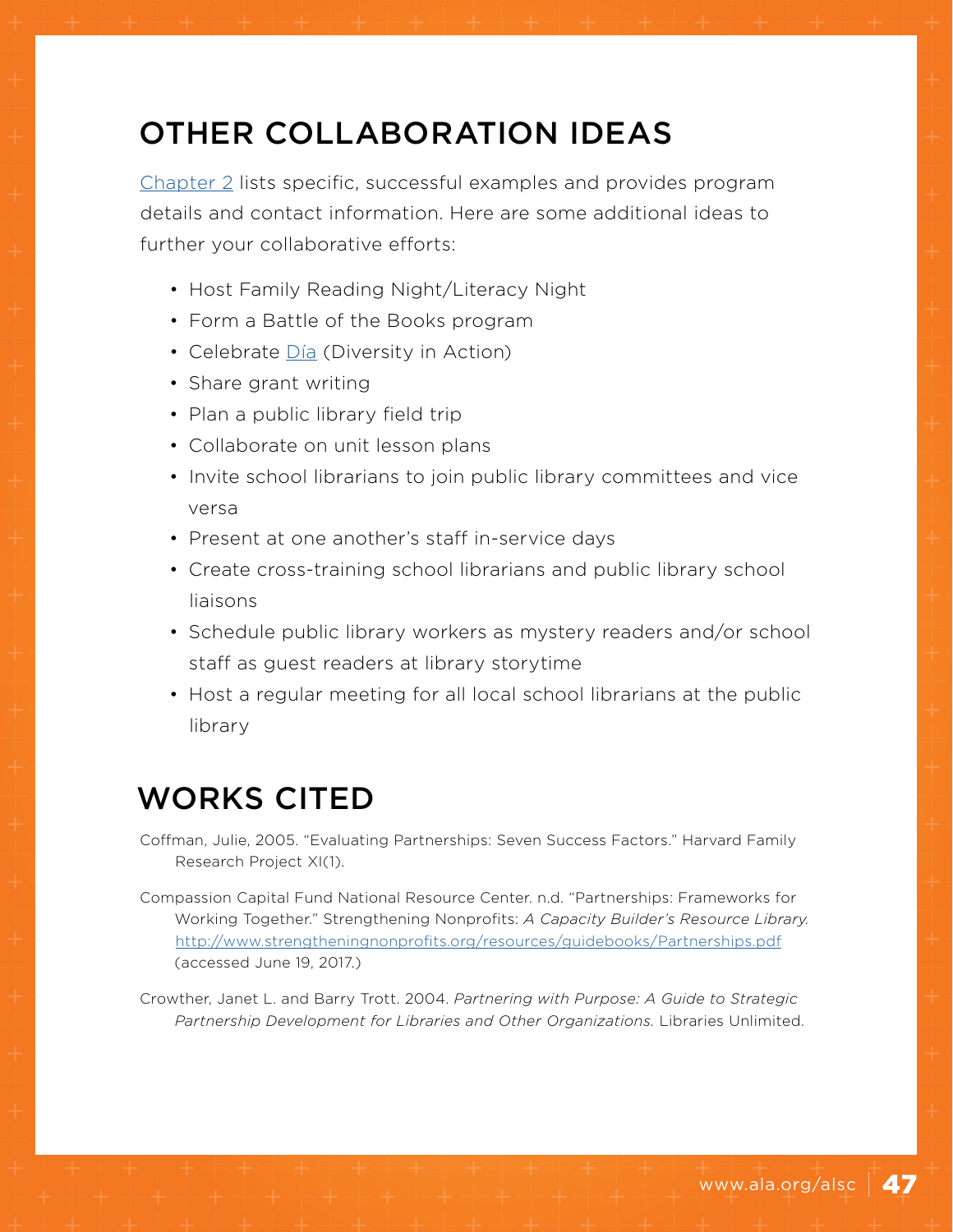- Durrance, Joan C. and others. 2005. *How Libraries and Librarians Help: A Guide to Identifying User-Centered Outcomes.* Chicago: ALA.
- Fields, N. I., and E. Rafferty. 2012. "Engaging Library Partners in 4-H Programming." *Afterschool Matters* 15: 26–31.
- Lighthart, M., and C. Spreder. 2014. "Partners in Lifelong Learning: How Creeds Elementary School and the Pungo-Blackwater Public Library Combine Forces for the Benefit of Their Community." *Knowledge Quest* 42(4): 32–37.
- Steelberg, Tierney. Forthcoming. "Data Presentation: Showcasing Your Data with Charts & Graphs." In *Creating Data Literate Students,* edited by Kristin Fontichiaro, Jo Angela Oehrli, Amy Lennex, and Martha Stuit.
- Whelan, Debra Lau 2010. "Up, Up, and Away: How a Group of Researchers Is Reinventing School Libraries." *School Library Journal* 56(5): 32–36.
- Ziarnik, Natalie Reif. 2003. "Everyday Practice: A How-to Guide," under "Continuing Contact." In *School and Public LIbraries: Developing the Natural Alliance.* Chicago: ALA.

## ADDITIONAL INFORMATION AND RESOURCES

### BEYOND LIBRARIES

While the purpose of this toolkit is to encourage collaboration between school and public libraries, don't forget that your community is full of other organizations, businesses, and individuals that may at times share common goals or interests (and patrons!) and can also be involved in a partnership.

## DIVISION TWITTER ACCOUNTS

- [@aasl](https://twitter.com/aasl?ref_src=twsrc%5Egoogle%7Ctwcamp%5Eserp%7Ctwgr%5Eauthor)
- [@WeAreALSC](https://twitter.com/wearealsc)
- [@yalsa](https://twitter.com/yalsa)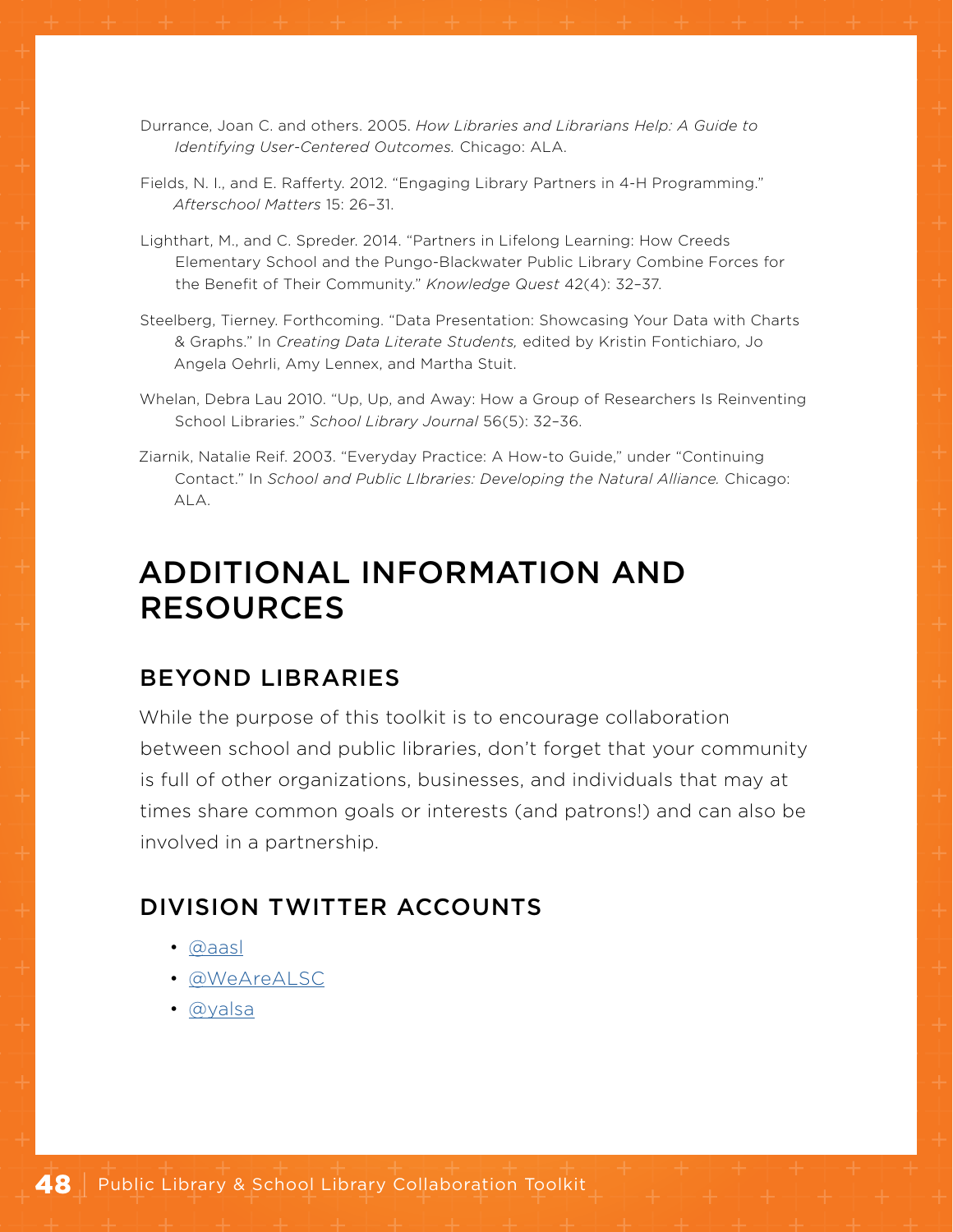## NETWORKING GROUPS

- <http://storytimeunderground.org/>
- <http://www.teenservicesunderground.com/>

# LINKS

- ALSC, Organizations Serving Youth: [http://www.ala.org/alsc/](http://www.ala.org/alsc/externalrelationships/organizations) [externalrelationships/organizations](http://www.ala.org/alsc/externalrelationships/organizations)
- The Expanded Learning & Afterschool Project, Partnerships: [http://www.expandinglearning.org/expandingminds/topic/](http://www.expandinglearning.org/expandingminds/topic/partnerships) [partnerships](http://www.expandinglearning.org/expandingminds/topic/partnerships)
- "Family Literacy: Case for Collaboration between Public and School Libraries:" Web Junction: [https://www.webjunction.](https://www.webjunction.org/documents/webjunction/Family_Literacy_Case_for_Collaboration_between_Pub) [org/documents/webjunction/Family\\_Literacy\\_Case\\_for\\_](https://www.webjunction.org/documents/webjunction/Family_Literacy_Case_for_Collaboration_between_Pub) [Collaboration\\_between\\_Public\\_and\\_School\\_Libraries.html](https://www.webjunction.org/documents/webjunction/Family_Literacy_Case_for_Collaboration_between_Pub)
- Partnering to Increase Your Impact Toolkit: [http://www.ala.org/](http://www.ala.org/yalsa/partnering-toolkit) [yalsa/partnering-toolkit](http://www.ala.org/yalsa/partnering-toolkit)
- Programming Librarian: [http://programminglibrarian.org/](http://programminglibrarian.org/  )
- Teen Programming HQ: <http://hq.yalsa.net/index.html>
- YALSA's Summer Learning Site: [http://summerreading.ning.com/](http://summerreading.ning.com/  )
- YOUmedia Network Community of Practice: [http://youmedia.](http://youmedia.org/) [org/](http://youmedia.org/)

We hope that this toolkit inspires you to initiate a collaboration or to bring new and creative ideas to an already-existing one. When we work together, everyone benefits.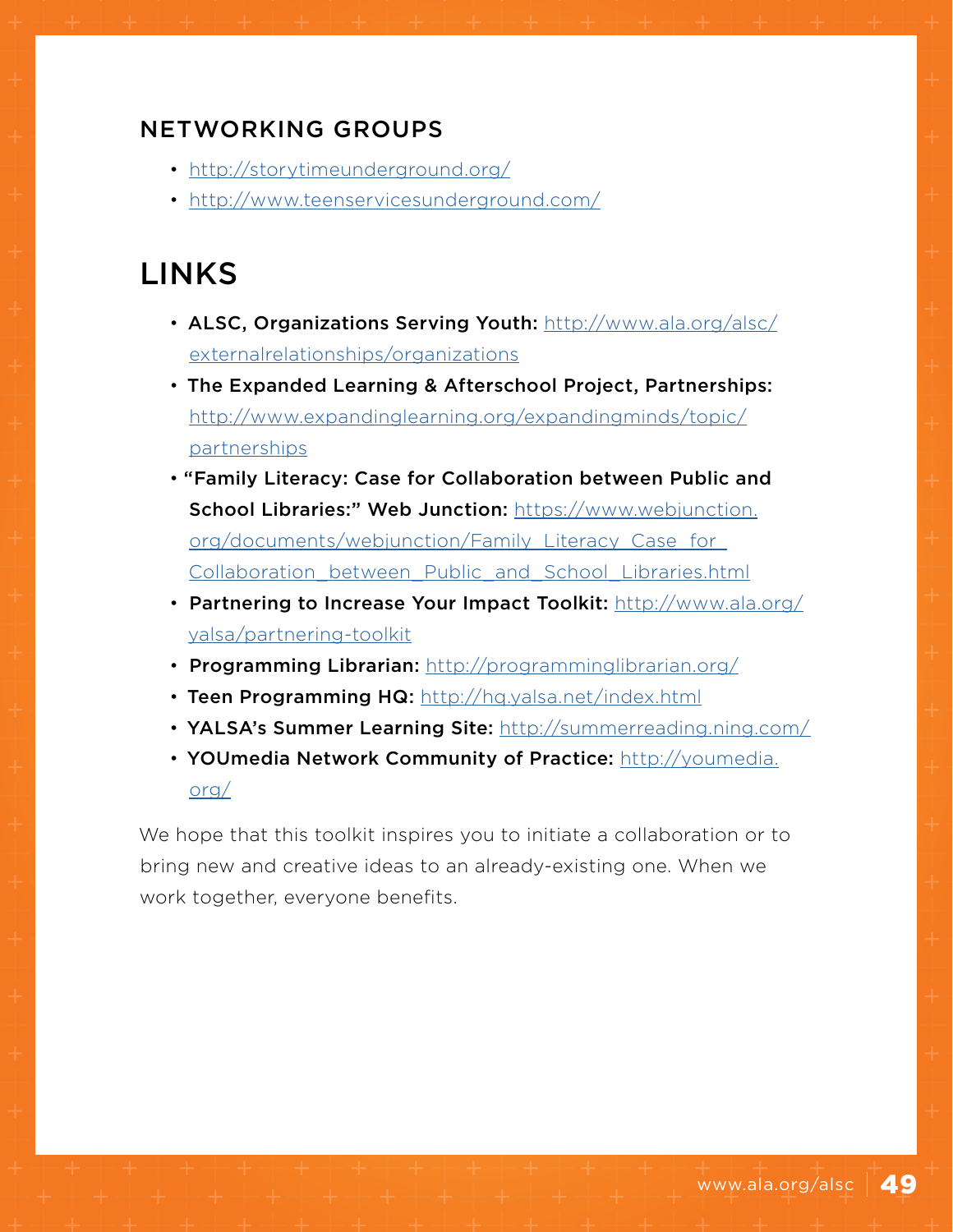## [CHAPTER 5](#page-1-0)

# <span id="page-51-0"></span>**TEMPLATES & ADDITIONAL RESOURCES**

Tools to Help Facilitate Collaboration

50 | Public Library & School Library Collaboration Toolkit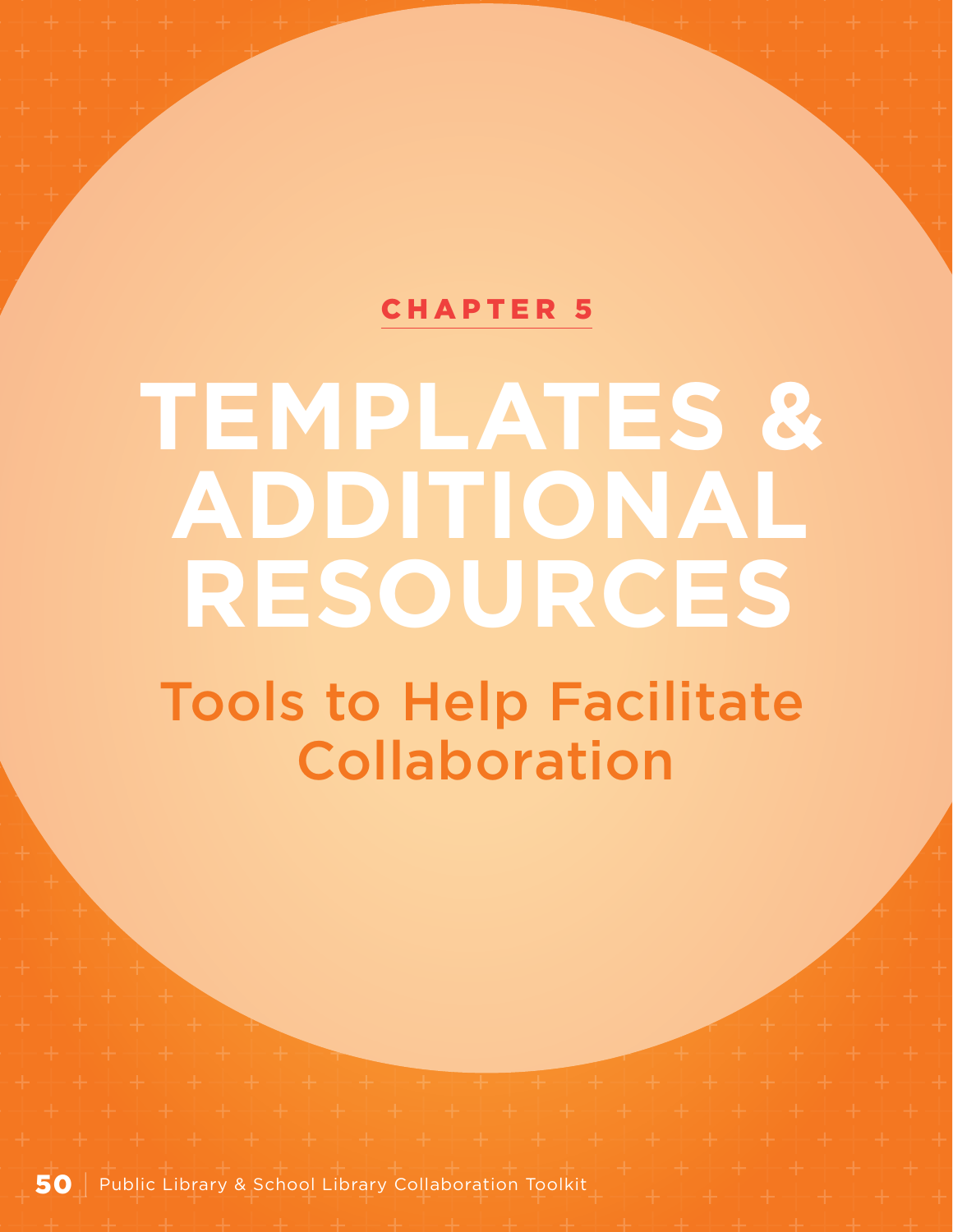**BY** Robbin Friedman, Robin Gibson, Rebecca Jackman, and Katie Klein

## E-MAIL TEMPLATES

**I** f you are new to your public or school library, or your counterpart is new, it is important to reach out as soon as possible to encourage collaboration. These e-mail templates can give you a starting point for initiating conversations with your counterparts in the community. Public Library templates are listed first, followed by School Library templates and Collaborative Planning templates.

### INTRODUCTORY E-MAIL TEMPLATE (PUBLIC TO SCHOOL)

Dear [school librarian or administrator],

My name is [name], and I am the [your title] at [name of library].

We look forward to working with your school to support the children and families in our community. In the past, we have worked together on [classroom research projects, educator library cards, book clubs, etc.]. [Name of library]'s website features some of our educational resources, including [our library catalog, online research tools, e-books, etc]. We also provide resources and support for teachers and school staff, including [educator library cards for educators and a collection of materials for educators].

I would love to meet with you to discuss the ways we can support your school. Are you available on [date] at [time]? Or is there a better date and time for you? If you have any questions, or are interested in working together, I am always happy to talk with you. We look forward to a productive collaboration with the school.

Sincerely, [Name] [Phone number]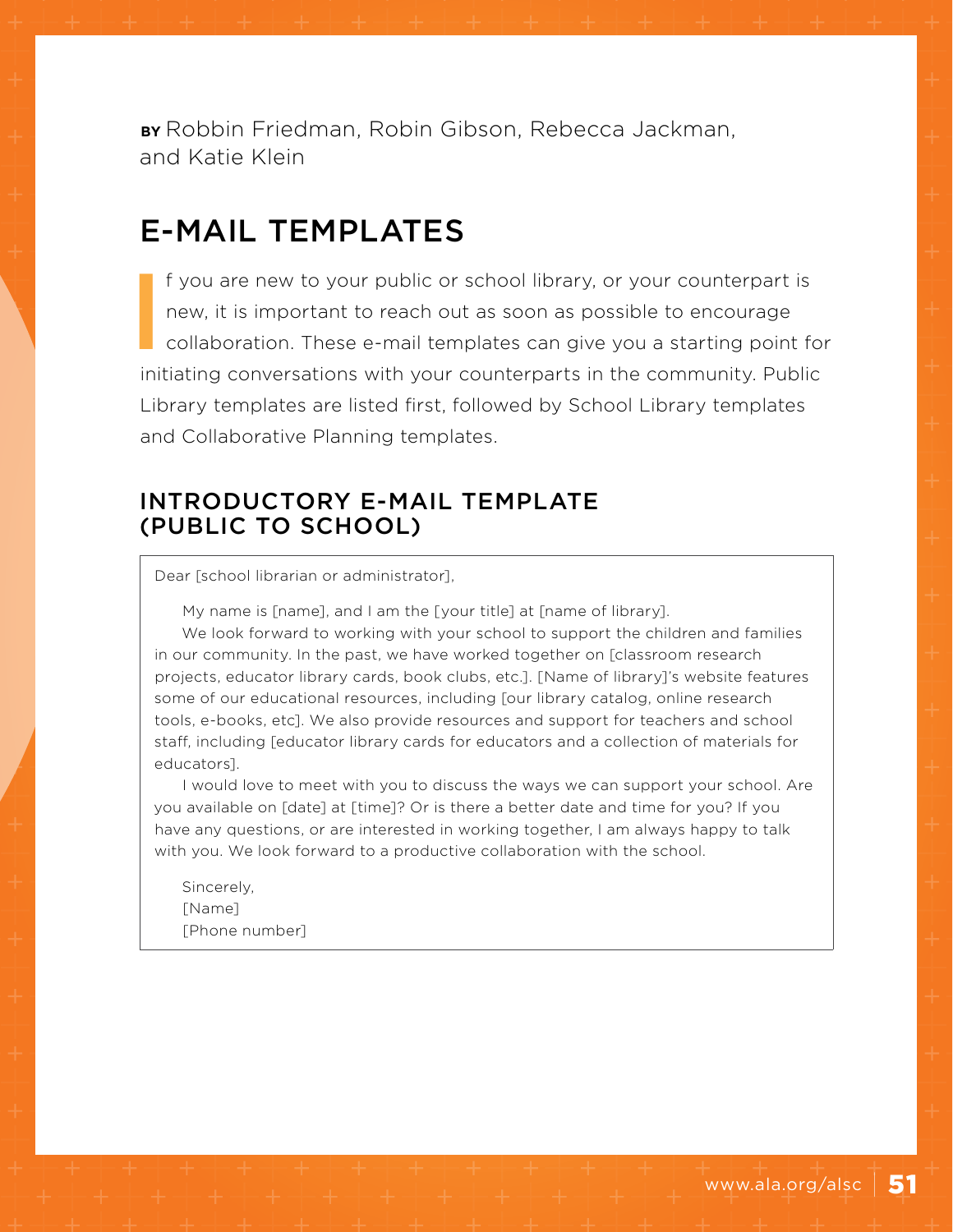## INTRODUCTORY E-MAIL TEMPLATE (SCHOOL TO PUBLIC)

Dear [public librarian or administrator],

My name is [name] and I am the [your title] at [name of school].

We look forward to working with [name of public library] to support our school's students and families. In the past, we have worked together on [librarian guest readers, summer reading sign-up in schools, assignment support, book clubs etc.] I am excited to continue working together! You can learn more about the school curriculum and upcoming activities on the school website [school website URL].

We encourage our students to access [name of public library] and love to promote events at your library. You can send any events and programs you'd like us to advertise to [contact person/website] and we will be sure to spread the word. Please contact us with questions about upcoming assignments or curriculum.

I would love to meet with you to discuss the ways we can work together to support students and families. Are you available on [date] at [time]? Or is there a better date and time for you? If you have any questions, or are interested in working together, please let me know. I look forward to a productive relationship with the [name of public library].

Sincerely, [Name]

52 | Public Library & School Library Collaboration Toolkit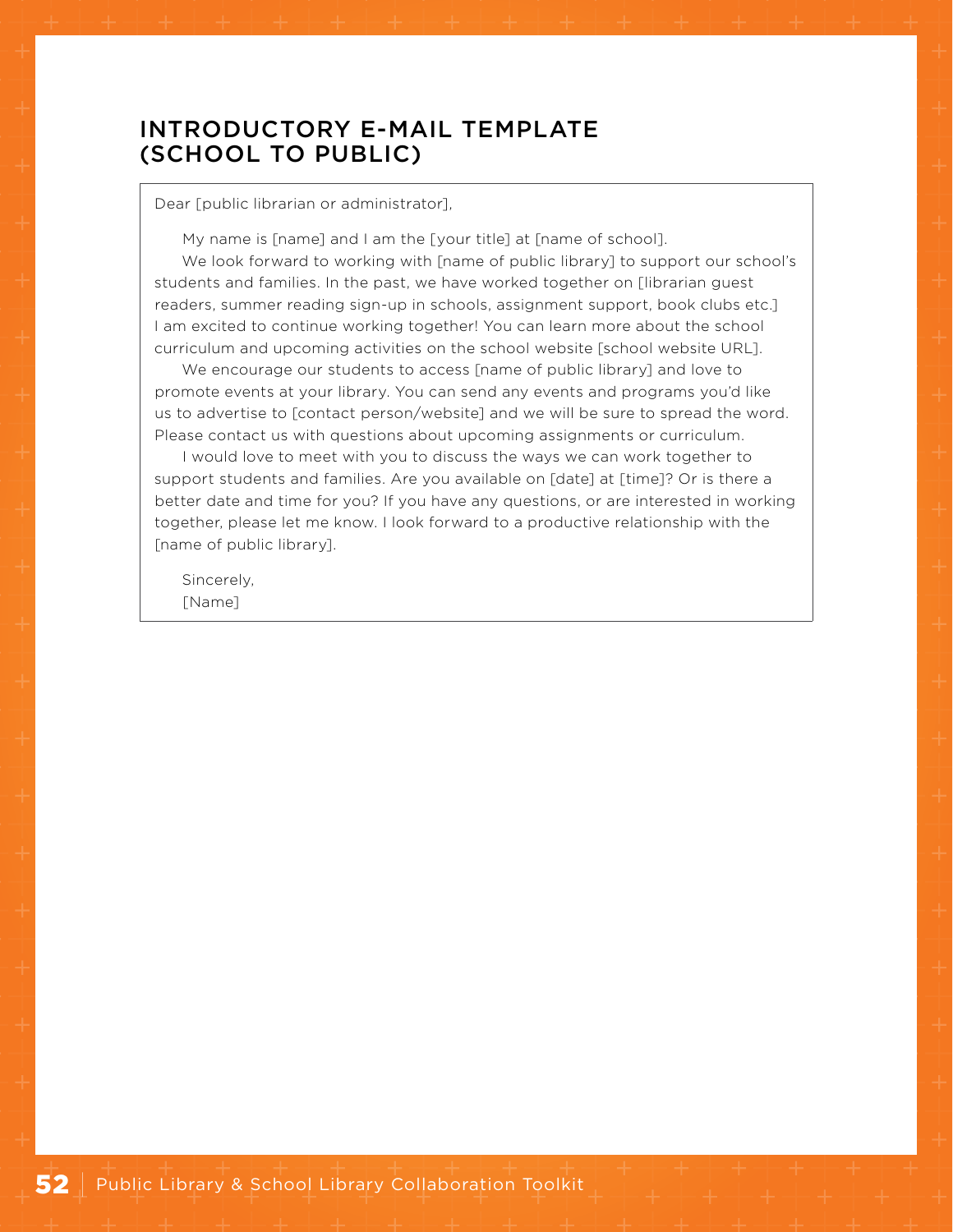# EDUCATOR CARD APPLICATION

Many public libraries extend borrowing terms, allow larger item limits, are more flexible about renewal policies, or offer other services to teachers in the community. Creating a set policy for teachers benefits schools and allows public libraries to be consistent with school services. Educator cards may also be appropriate for tutors, educational assistants/technologists, or parents in a home-school cooperative.

[Library Name] supports your work with your students. We can set books aside on "Temporary Reserve" for your students to use in our library, or you may check them out to use in your classroom.

We offer special borrowing privileges to classroom teachers who live or work in [community]. Privileges include extended loan periods, waiving standard limits on books, and, if necessary, waiving overdue fines.

Please note: You are responsible for materials that are damaged or lost.

[Add any caveats. For example: We cannot extend these privileges to materials from other libraries. Special privileges apply only to materials used in your classroom.]

Please review the following procedures:

- 1. [Include any specific information about checkout or materials return.
- 2. In some cases, we may need to ask you to return specific items after the regular check out time if they are in demand.
- 3. Notify us if you change schools or move, so that we have the correct information.

My signature confirms that I agree to abide by the responsibilities explained above.

| To be completed by [public library] staff only: |                                |
|-------------------------------------------------|--------------------------------|
|                                                 |                                |
|                                                 | adapted from Chappagua Library |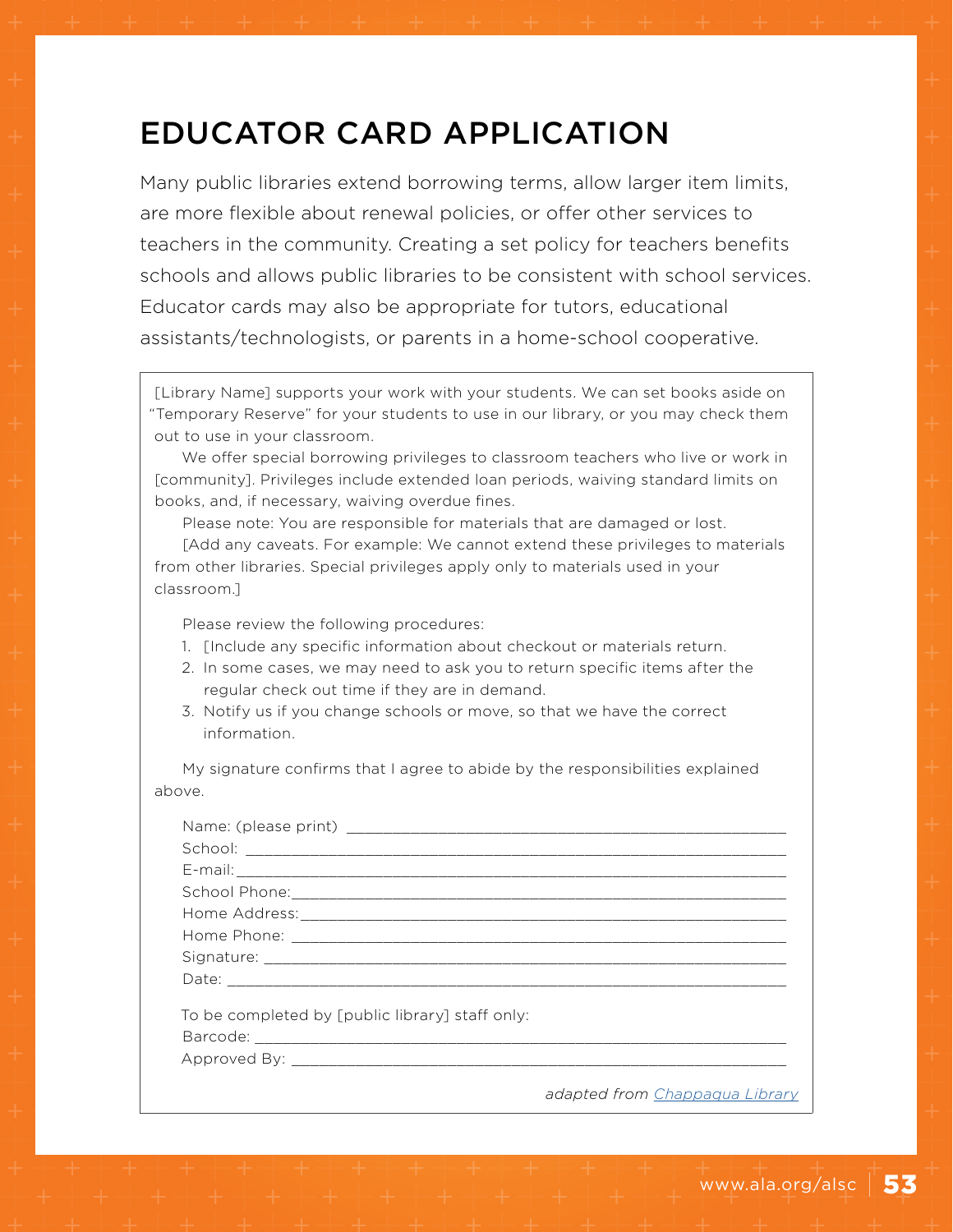# BOOK SETS

Public and school libraries often have multiple copies of books for use in book discussions by teachers or the general public. Consider keeping a list of those titles, including the number of copies available, on your website for teachers and facilitators to identify books for their students or groups. If you have discussion questions available or can access questions provided by the publishers, consider offering those with your sets.

The library owns classroom sets (*or* multiple copies) of a number of titles ideal for book discussion groups or classroom study. Please find a list online (*or* below).

Please complete and submit this form if you would like to borrow multiple copies of a title at a time. We will need one week [*or however long it will take*] advance notice to collect the books.

| Name: Name                                                                                                          |  |
|---------------------------------------------------------------------------------------------------------------------|--|
| E-mail:                                                                                                             |  |
| School/Grade/Class:                                                                                                 |  |
| Book Title: The Solid State State State State State State State State State State State State State State State Sta |  |
| Number of copies needed:                                                                                            |  |
| Date copies are needed:                                                                                             |  |
| Are e-books acceptable? $\Box$ Yes $\Box$ No                                                                        |  |
| Discussion Guide: □ Yes □ No                                                                                        |  |

# ASSIGNMENT ALERT

As school and public librarians and library workers, we strive to facilitate the work of teachers in their classrooms and support students in their school assignments. School librarians have an advantage of working closely with teachers in their schools. When resources in the school library are inadequate to support certain assignments, school librarians can encourage teachers to use public library resources. An assignment alert is a tool that public libraries can offer to help teachers and/or students identify and locate appropriate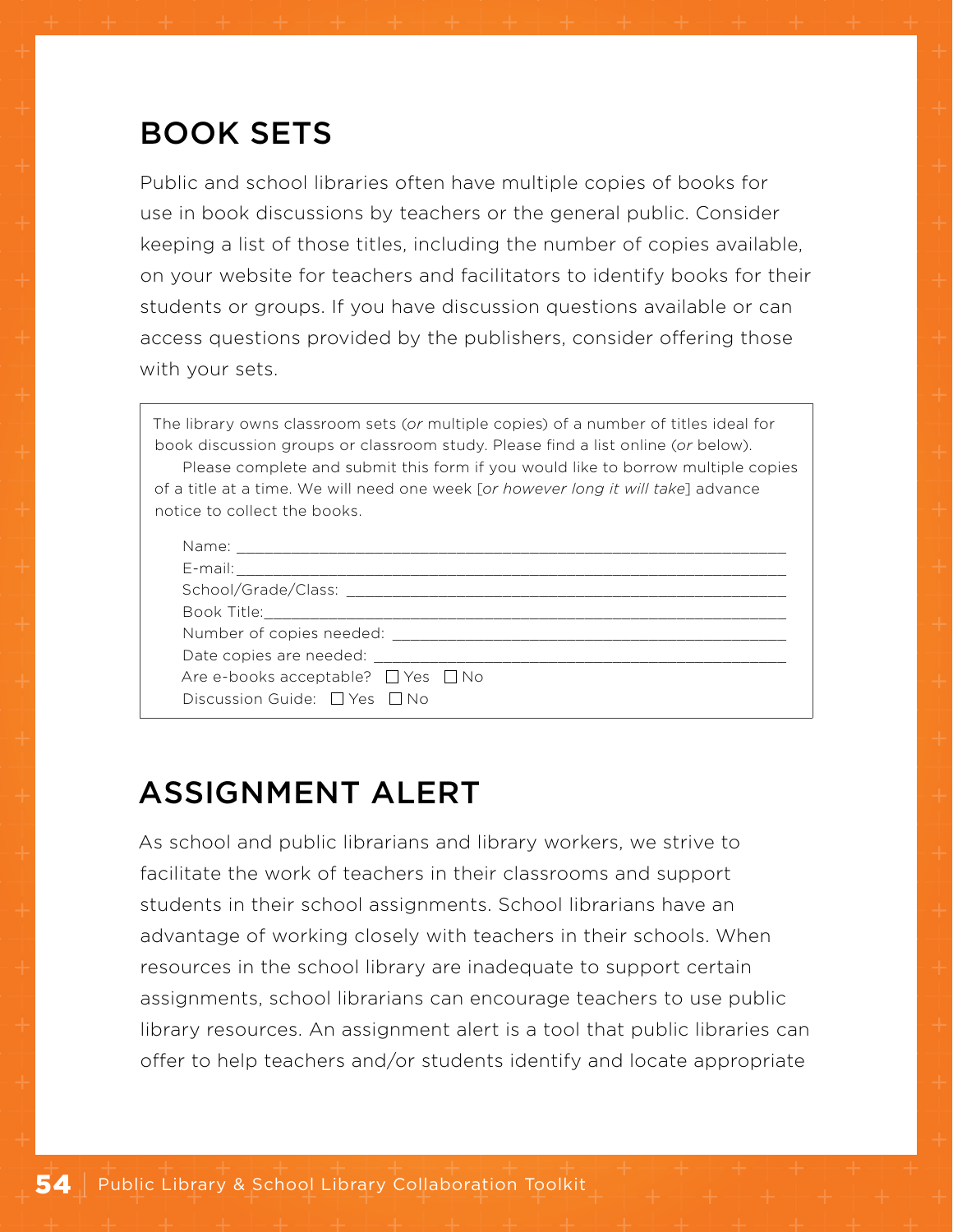materials. Post forms on both the public library website and on the school website to maximize use.

Public librarians are eager to collaborate with teachers and school librarians. Having advance notice of an assignment helps us better prepare for students, manage material loans, and plan purchases. We can also provide materials for teachers to prepare lessons and use in the classroom. Here is an example of a printed assignment alert form. It may also be adapted as an interactive online form.

Please complete and submit this form with as much detail as possible. You can also send a copy of the actual assignment via e-mail or fax; see contact info below. Resources at any level—elementary, middle school, or high school—and staff of the entire library are available to you.

Thank you!

| Are you able to send a copy of the assignment to [assignment alert e-mail<br>address]? $\Box$ Yes $\Box$ No                                                                                                             |
|-------------------------------------------------------------------------------------------------------------------------------------------------------------------------------------------------------------------------|
|                                                                                                                                                                                                                         |
|                                                                                                                                                                                                                         |
|                                                                                                                                                                                                                         |
| Is this a recurring assignment? □ Yes □ No □ Unsure                                                                                                                                                                     |
| Should we recommend e-books? $\Box$ Yes $\Box$ No                                                                                                                                                                       |
| What resources do you need? (Check all that apply)<br>$\Box$ Booklist for students<br>$\Box$ Booklist for educators<br>$\Box$ List of web resources<br>$\Box$ List of relevant databases accessible through the library |
| Are you borrowing resources to use in your classroom? $\Box$ Yes $\Box$ No<br>Will students come to the public library to find materials on their own?<br>$\Box$ Yes $\Box$ No                                          |
| Please include any additional parameters for the materials you need. (length,<br>format, fiction or nonfiction, publication date, etc.)                                                                                 |
| adapted from https://multcolib.org/assignment-alert                                                                                                                                                                     |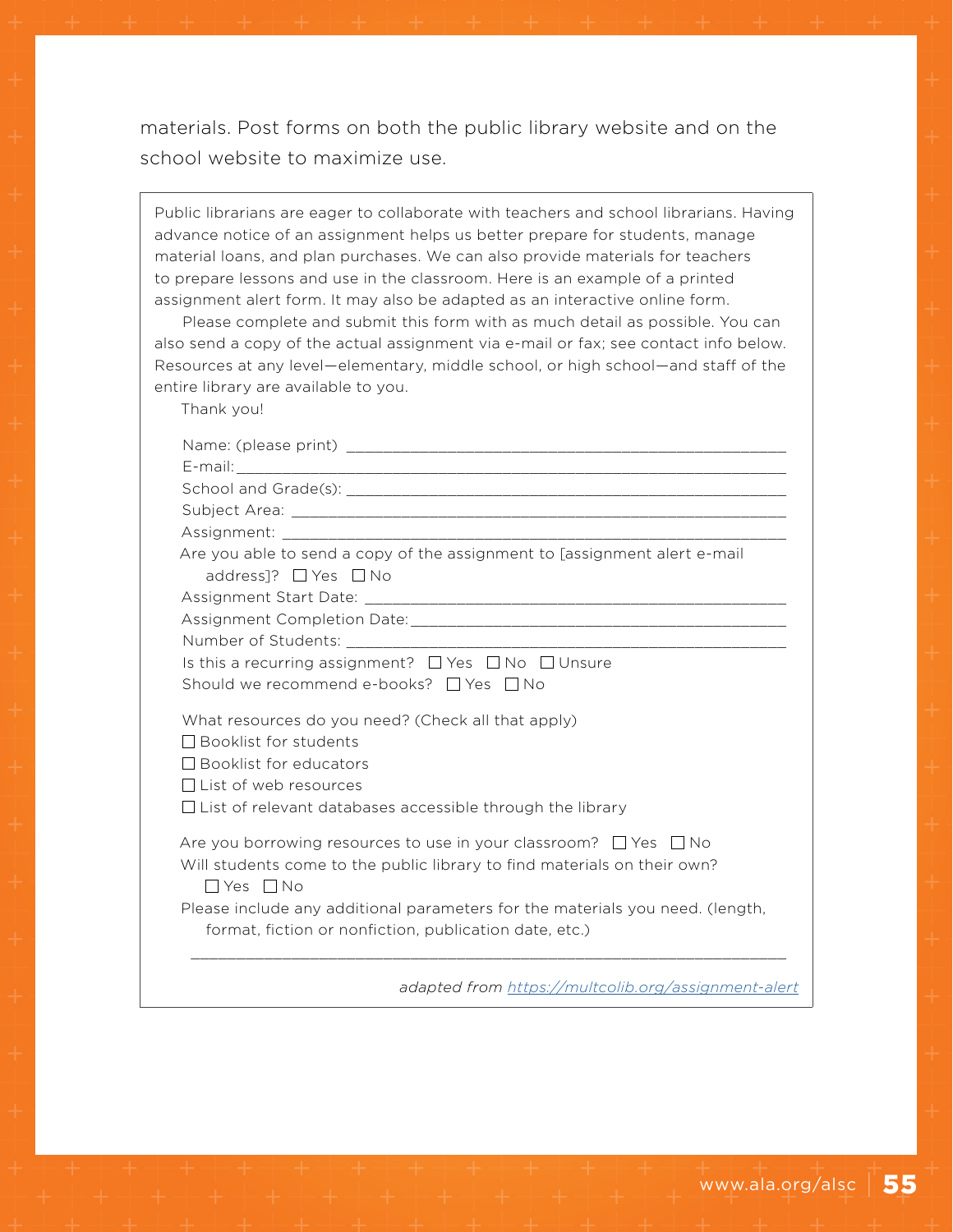## <span id="page-57-0"></span>COLLABORATIVE PLANNING FORMS

Once school and public libraries have identified a collaborative project, the next step is to work out the logistics. These sample documents can help answer questions about everyone's objectives and expectations and keep the project proceeding smoothly. Sample forms can be found on the next three pages.

The following sample forms are adapted from J. Moreillon, *Coteaching Reading Comprehension Strategies in Elementary School Libraries* (Chicago: ALA, 2013). Licensed under the Creative Commons Attribution–NonCommercial–ShareAlike 2.5 License: [http://](http://creativecommons.org/licenses/by-nc-sa/2.5/) [creativecommons.org/licenses/by-nc-sa/2.5/](http://creativecommons.org/licenses/by-nc-sa/2.5/).

## School–Public Library Collaborative Planning Form SAMPLE 1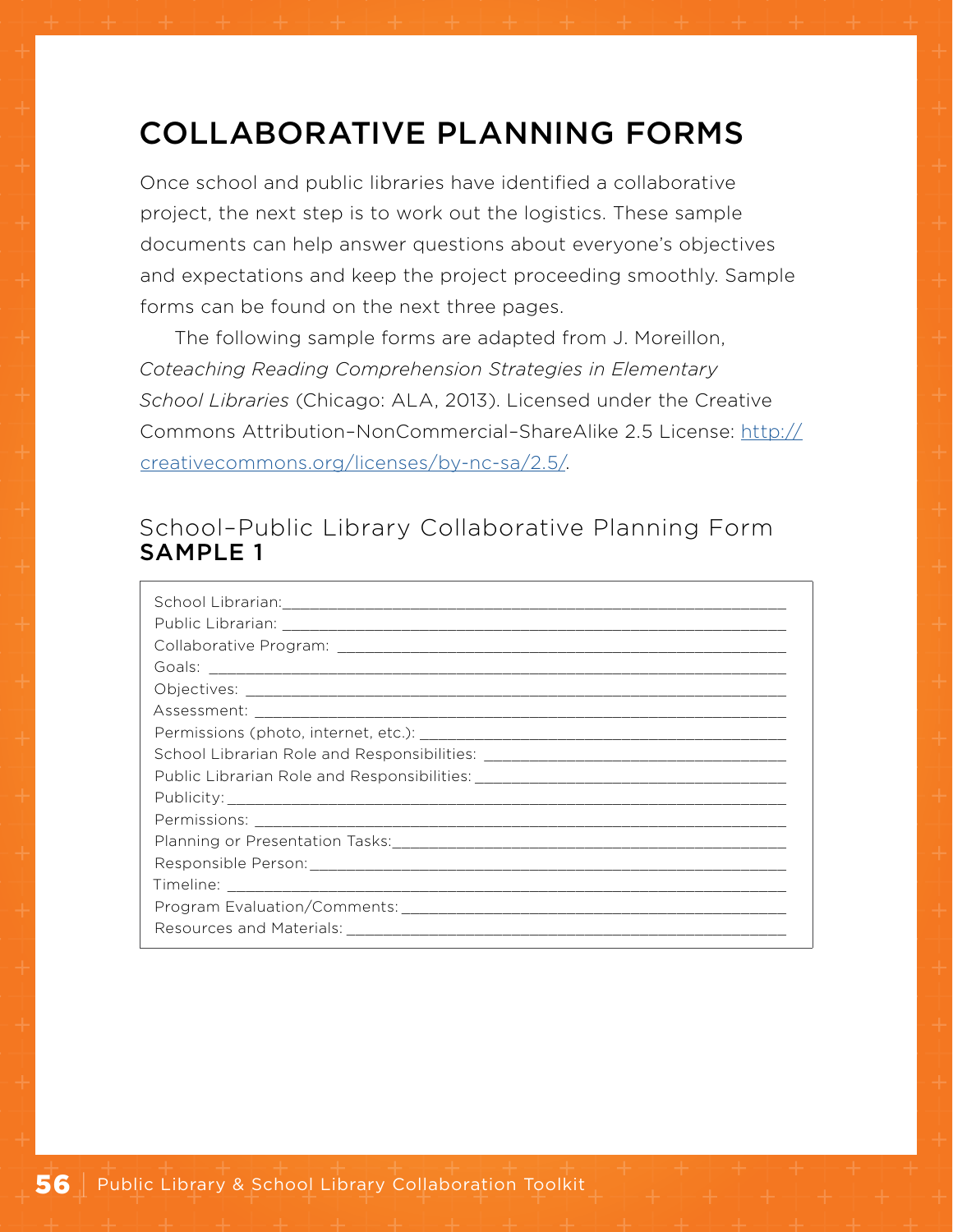## School–Public Library Collaborative Planning Form SAMPLE 2

| <b>PREPARATION</b>            | <b>IMPLEMENTATION</b> (indicate<br>responsibilities of one or both collaborators) |
|-------------------------------|-----------------------------------------------------------------------------------|
| Librarian/School/Grades:      |                                                                                   |
| Dates/Times:                  |                                                                                   |
| Topic/Program:                |                                                                                   |
| Program Objectives:           |                                                                                   |
| Evaluation Criteria/Tool(s):  |                                                                                   |
| Resources/Materials Required: |                                                                                   |

## School–Public Library Collaborative Planning Form SAMPLE 3

Collaborators:

School/Grade Level(s):\_\_\_\_\_\_\_\_\_\_\_\_\_\_\_\_\_\_\_\_\_\_\_\_\_\_\_\_\_\_\_\_\_\_\_\_\_\_\_\_\_\_\_\_\_\_\_\_\_\_

Program: \_\_\_\_\_\_\_\_\_\_\_\_\_\_\_\_\_\_\_\_\_\_\_\_\_\_\_\_\_\_\_\_\_\_\_\_\_\_\_\_\_\_\_\_\_\_\_\_\_\_\_\_\_\_\_\_\_\_\_\_\_

Dates/Times:

Why are we asking students to engage in this learning experience? (Goals)

What do we want the students to learn? (Learning Objectives)

In which specific learning experiences do we want students to engage? Who will be responsible for each? (Learning Tasks/Responsible Collaborator)

How will students communicate what they learned? (Learning Process/Products)

How will they/we assess their learning/program outcomes? (Assessment Criteria/ Tool[s])

What resources will the students/we need?